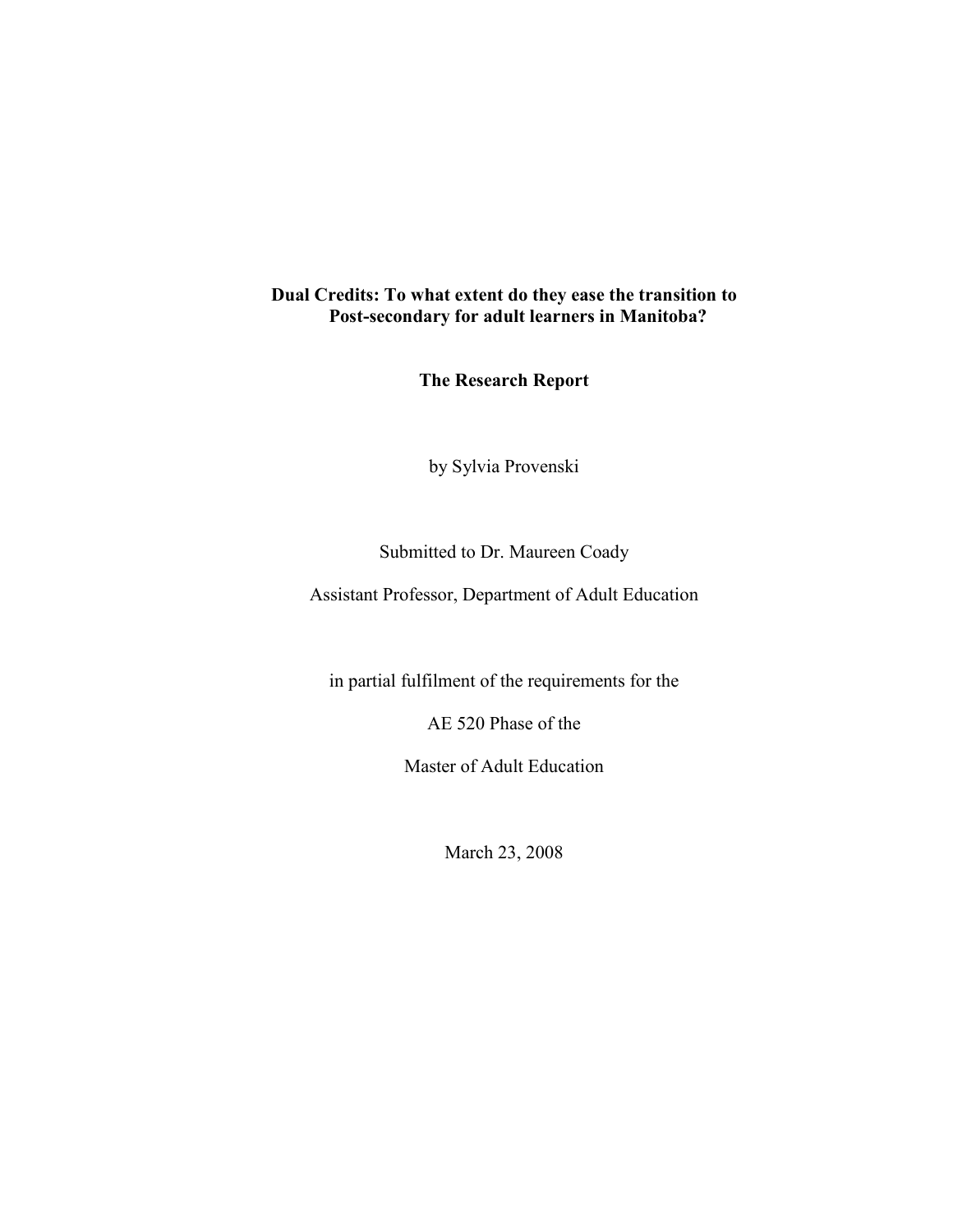# **TABLE OF CONTENTS**

| <b>INTRODUCTION</b>                                   | $\overline{4}$ |
|-------------------------------------------------------|----------------|
| <b>BACKGROUND TO THE STUDY</b>                        | $\overline{7}$ |
| <b>Adult Education in Manitoba</b>                    | $\overline{7}$ |
| <b>Assiniboine Community College Adult Collegiate</b> | 11             |
| <b>Adult Collegiate Demographics</b>                  | 12             |
| <b>Dual Credits</b>                                   | 14             |
| <b>Dual Credits Defined</b>                           | 14             |
| Policy and Practice in Canada                         | 15             |
| Policy and Practice in Manitoba                       | 16             |
| Policy and Practice at the Adult Collegiate           | 18             |
| <b>Barriers</b>                                       | 20             |
| <b>Dispositional Barriers</b>                         | 20             |
| <b>Institutional Barriers</b>                         | 21             |
| THE PURPOSE OF THE INQUIRY                            | 22             |
| <b>Assumptions</b>                                    | 24             |
| <b>Scope and Limitations</b>                          | 24             |
| <b>DESCRIPTION OF THE STUDY</b>                       | 25             |
| Profile of the Participants                           | 28             |
| <b>Conducting the Interviews</b>                      | 29             |
| Data Analysis                                         | 30             |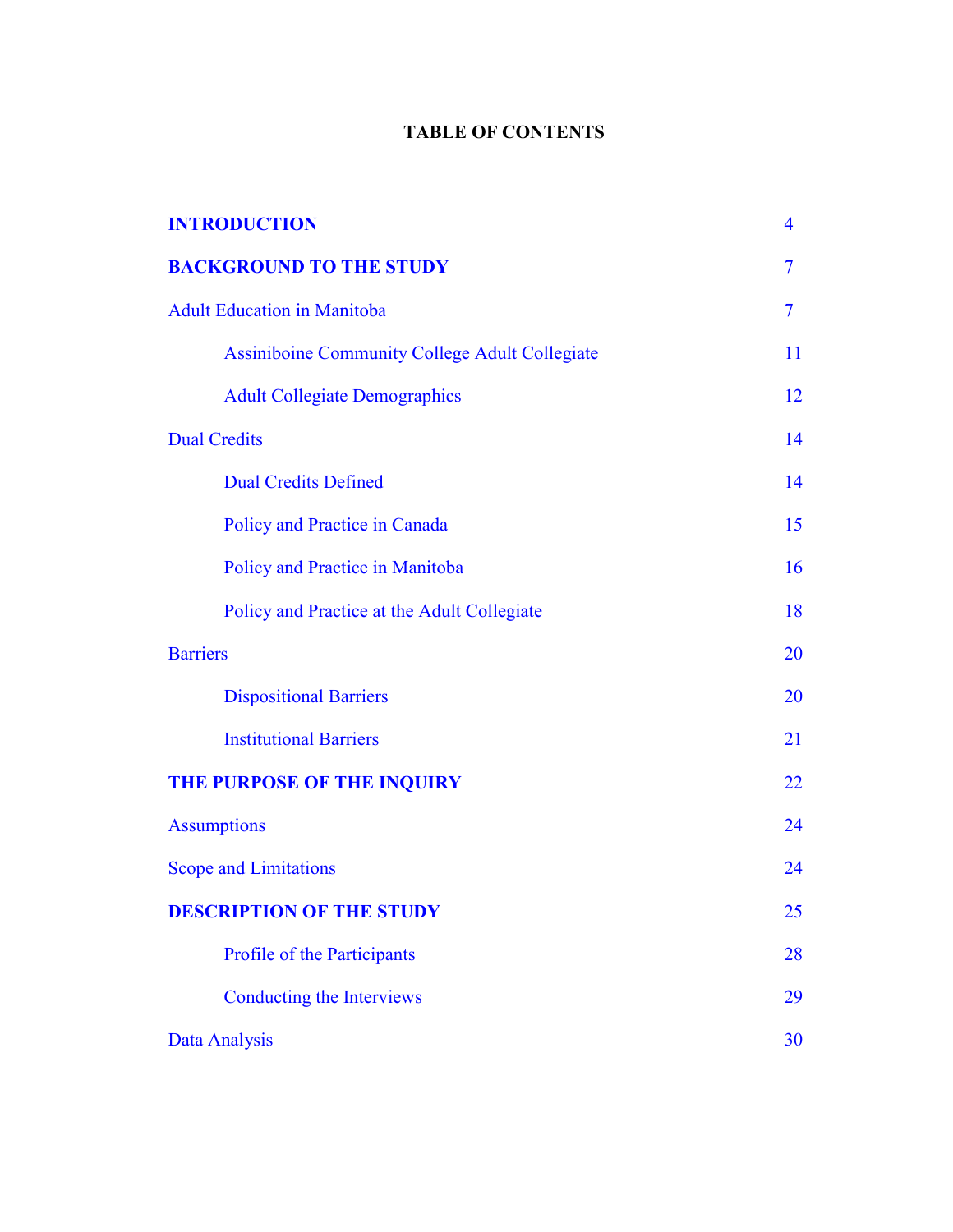| PRESENTATION AND DISCUSSION OF DATA                                                            | 31 |
|------------------------------------------------------------------------------------------------|----|
| <b>Impact of Dual Credits on Dispositional Barriers</b>                                        | 31 |
| <b>Impact of Dual Credits on Institutional Barriers</b>                                        | 34 |
| <b>Findings from Additional Dual Credit Studies</b>                                            | 36 |
| <b>Additional Findings Related to Planning Adult Education Programs</b>                        | 38 |
| <b>CONCLUSIONS</b>                                                                             | 42 |
| <b>IMPLICATIONS /RECOMMENDATIONS</b>                                                           | 47 |
| <b>REFERENCES</b>                                                                              | 49 |
| <b>APPENDIX</b>                                                                                |    |
| Appendix A: Assiniboine Community College Dual Credit Course List                              | 57 |
| Appendix B: Guidelines for Implementing Post-Secondary and Senior<br><b>Years Dual Credits</b> | 61 |
| Appendix C: Dual Credit Registration Form                                                      | 63 |
| Appendix D: Letter of Invitation to Participate                                                | 64 |
| <b>Appendix E: Consent Form</b>                                                                | 67 |
| <b>Appendix F: Sample Focus Group Questions</b>                                                | 69 |
| Appendix G: Ethics Board Certificate of Approval                                               | 71 |
| <b>TABLES</b><br>Table 1: Adult Collegiate Demographics 2007-2008                              | 13 |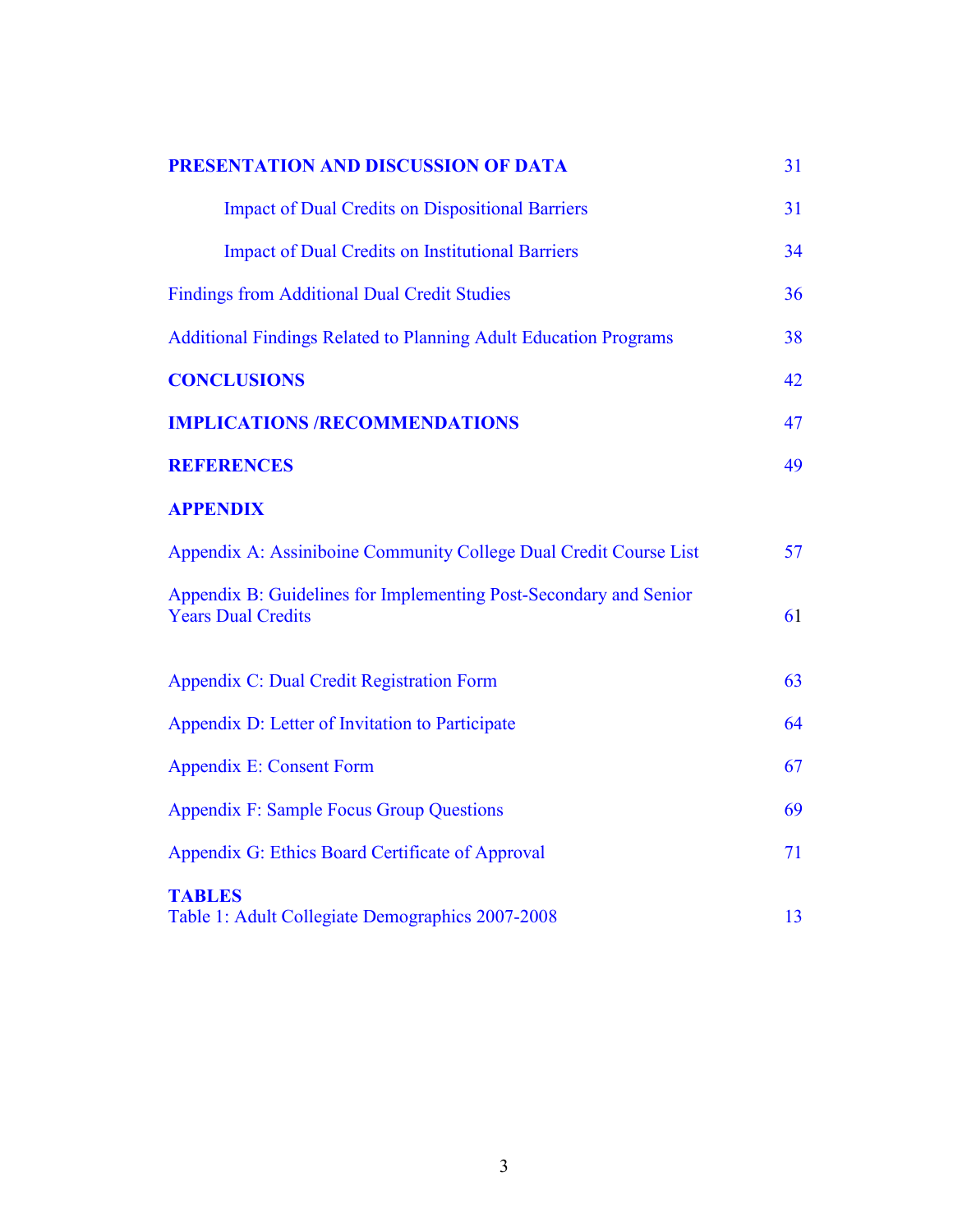## **INTRODUCTION**

<span id="page-3-0"></span> This study examines dual credits and the extent to which they ease the transition to post-secondary for adult learners in Manitoba. The study focuses specifically on the dual credit enrollment of adult learners in a Manitoba adult learning centre. It examines how dual credits and their relationship to barriers affect the transition for adult learners who move to post-secondary, the policy and procedures used in administering the dual credit program and the benefits and challenges of dual credit enrollment. Two focus group interviews were conducted with participants who graduated, with dual credits and went on to post-secondary studies. Their feedback related to the impact of dual credits upon their transition to post-secondary. These were combined with a review of the literature. Implications related to the impact of the dual credits are summarized. The study concludes with recommendations for further research.

Increasingly adults are returning to school to obtain their high school diploma before enrolling in some form of post-secondary education. This is often accomplished by attending adult high schools and community-based adult literacy programs. However, while highly motivated, these adults often experience many obstacles and barriers that influence their access to and success in, higher education. Myers and De Broucker (2006) summarize research related to these barriers in a Canadian context:

Empirical evidence suggests that time and cost are the most significant barriers to learning. In most provinces, tuition (for adult high-school courses) is free and in some provinces, learners are eligible for subsidies for transportation and childcare. However, in all provinces, learners still need to cover their living expenses, (p.30).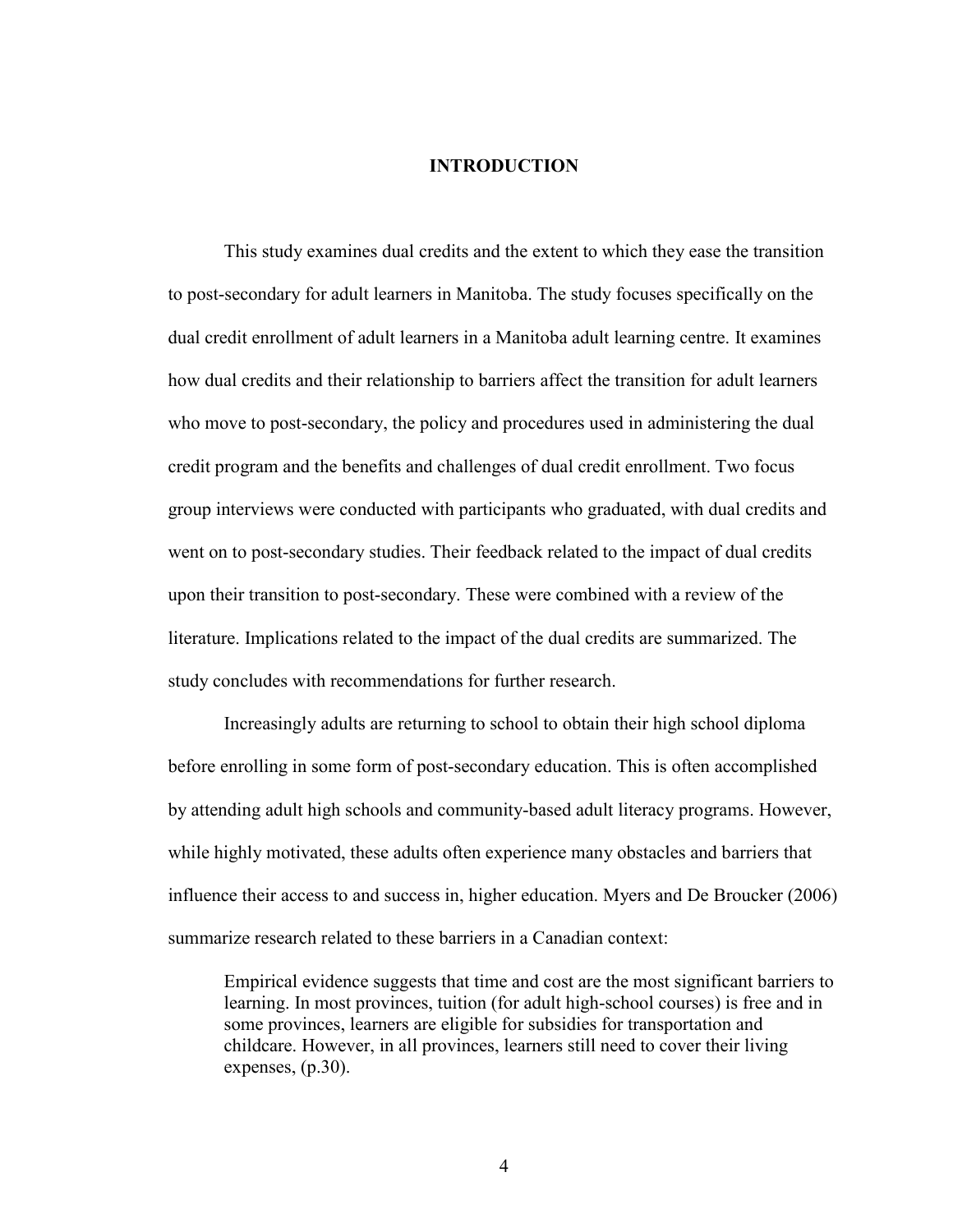Adults' completing high school in preparation for post-secondary education programs are often classified as 'non-traditional' students. As adult learners' they can be characterized as part-time students, full-time students, single parents, and sole providers for their families. These characteristics and their associated challenges make it difficult for them to enter into and succeed in the traditional postsecondary environment. Myers  $\&$ de Broucker (2006) articulate that adult learners' in this context encounter enormous challenges related to juggling these various roles. They add that as a result of this juggling " it is not surprising that time is the second most common reason [cost being the first] for not participating in adult learning and not succeeding in learning, once enrolled,"( p.30). Single parent families experience the most significant challenges (Human Resources Skills Development Canada, 2007). Given these limitations of time and resources, having one's learning at the high school level formally recognized for credit at the post-secondary level "is an important step in educational planning" (p.11). It provides an opportunity for learners' to finish their studies as quickly and efficiently as possible. This study focuses on understanding the extent to which this dual credentialing also eases the transition to post-secondary education.

The prevalence of barriers to adult participation in learning is one of the most important issues confronting adult education in Canada. Adult learners encounter some of the same barriers as their younger counterparts but also many which are different. According to MacKeracher, Stewart & Potter (2006) these include situational, dispositional and institutional barriers. These barriers interfere with adult learners' access to and retention in post-secondary education. Clearly, finding ways to reduce or remove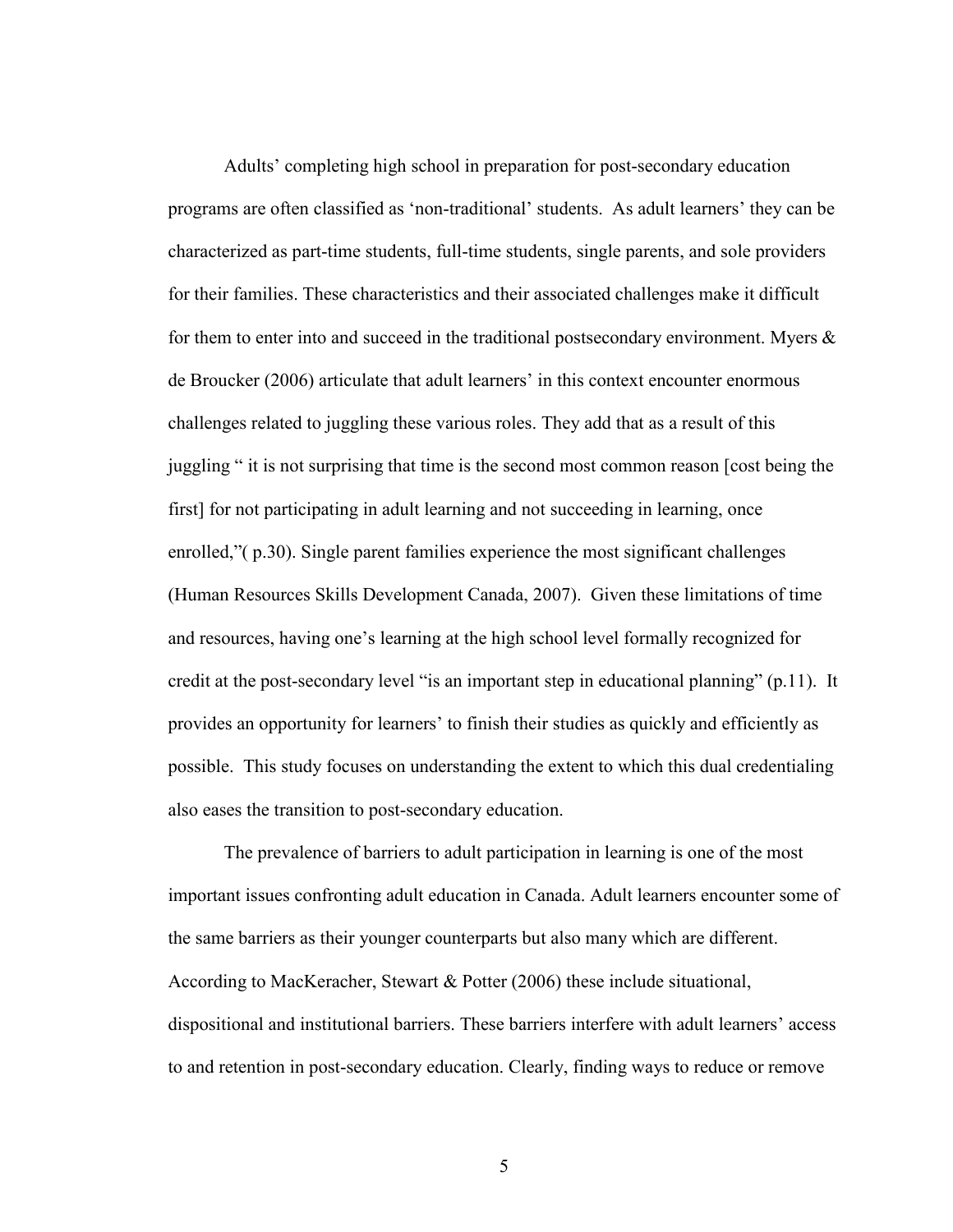the many obstacles and barriers that inhibit the success for the adult learners' should be a priority for policy makers in post-secondary institutions.

Barriers interfere with an adult learner's transition to post-secondary education. Dual credits address the barriers and can reduce or eliminate them; thereby easing the transition to post-secondary education. The implementation of a *dual credit* system is one program element that offers promise in minimizing the barriers encountered by adult learners; thereby increasing the potential for them to participate and succeed in postsecondary education, once enrolled. A dual credit system typically involves agreements between high schools, adult learning centres and postsecondary institutions to offer credited post-secondary level courses in a high school setting. The postsecondary institution determines the curriculum content and standards, while the high school teachers typically teach the courses.

Previous research on the implementation of a dual credit system has focused on youth in a post-secondary education setting. The lack of previous dual credit research at the adult post-secondary level moved me to want to investigate the relationship between dual credits and reducing barriers for the adult learners' transition to post-secondary education. What happens between the time they walk in the door and the second semester? What has changed in their self-perception, their goals, and their attitudes towards education? Will those changes follow them as they transition to post-secondary? Would having taken a dual credit course influence these changes? This study set out to examine the extent to which a dual credit system can ease the transition to post-secondary education for adult learners, by reducing the barriers to their participation.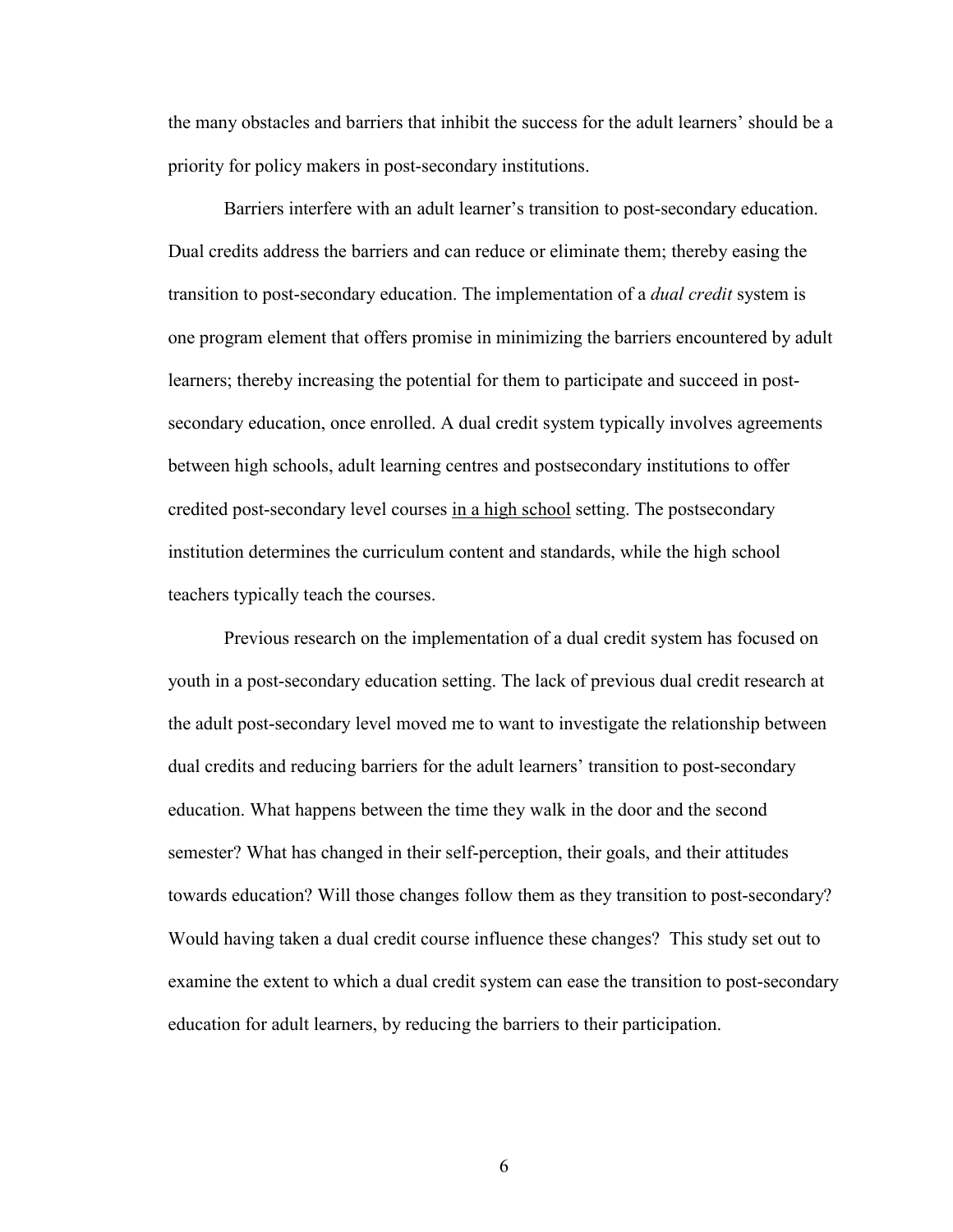#### **BACKGROUND TO THE STUDY**

<span id="page-6-0"></span>Many learners in adult high schools struggle against a host of barriers that interfere with their ability to reach their educational goal: a lack of confidence and selfesteem, negative attitudes towards education, lack of educational goals, financial resources, time, and relevance of course material. When discussing their education plans with advisors they often state their only goal as "getting my grade 12". When asked if they are planning to go on to post-secondary, many say that they "don't dare to look that far ahead." Some say that they "aren't college material". For some, "life gets in the way" and they struggle to reach even the modest goal of a grade 12 diploma.

It has been my experience as the Director of the Adult Collegiate that by the beginning of the second semester the adult learners' attitudes about their potential for a post-secondary education begin to change. They appear to become more confident and begin to ask questions about qualifying for post-secondary programs. At the end of the academic year, a large percentage of the adult learners often go directly into college or university. In exploring the effectiveness of dual credits, we can better understand their impact on this transition.

#### **Adult Education in Manitoba**

Adult education in Manitoba has a long history extending as far back as the turn of the century initiatives of Frontier College (Beauchamp, 2007)*.* Adult education programs at the turn of the century were essentially extensions of high school programs, and even the curricula were identical to that offered in the high schools. In the early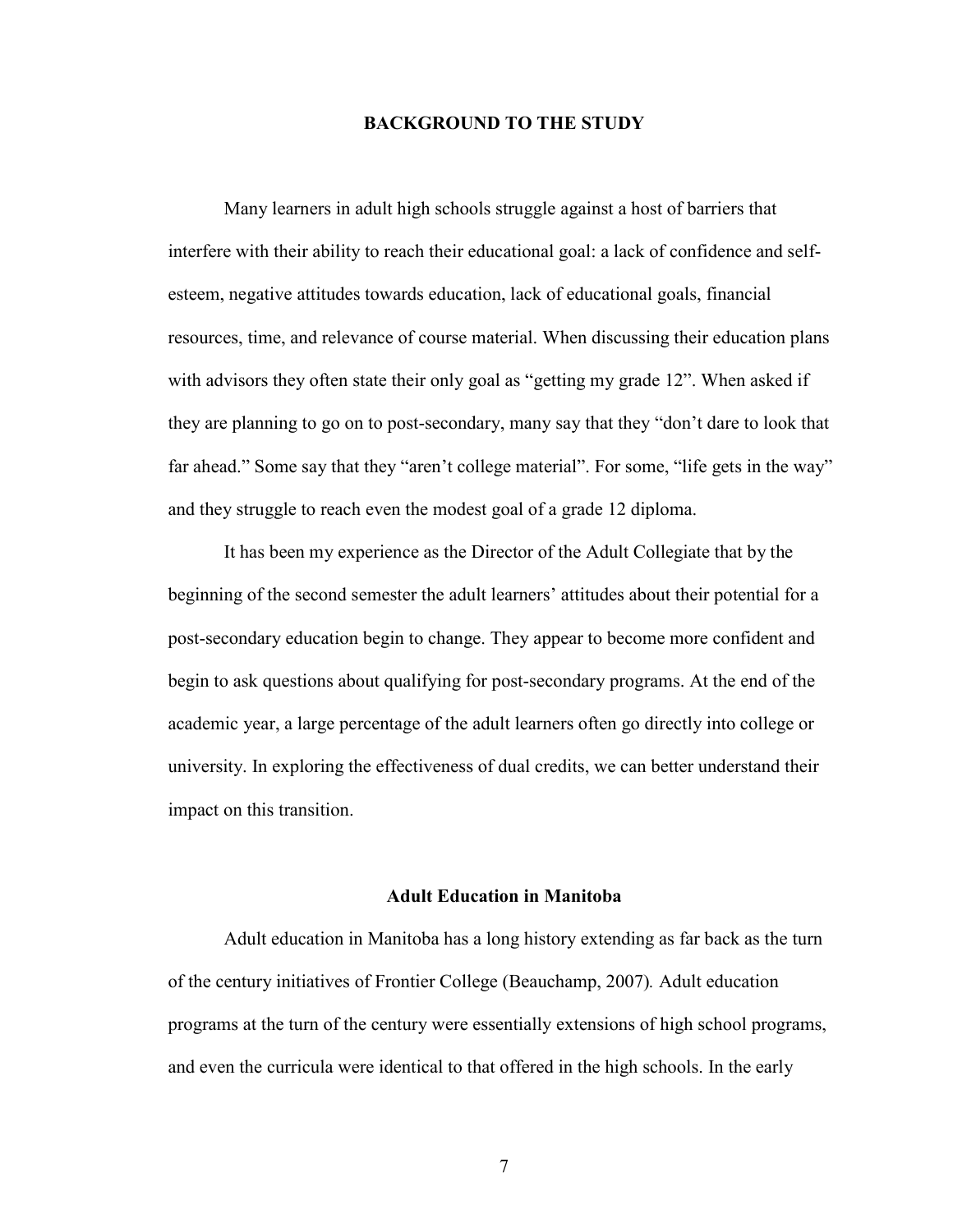1990's a sequence of federal and provincial government policy decisions sparked the growth of new adult education programs and adult learning centres. The majority of these programs, which are housed under the local school division, offered high school curricula and credentials specific to adult learners (Beauchamp, 2007). On July 1, 2003 The *Adult Learning Centres Act and General Regulations* came into force thereby formally establishing adult learning centres (ALC's) as programs "that provide tuition-free high school credit and upgrading courses using recognized principles of adult education" (Government of Manitoba, 2006). ALC's are designed to deal with the core needs of the adult by providing flexibility related to time, place and programs. Their focus is on assisting the adult learner in upgrading their skills; enabling them to achieve their educational or career goals. The 2006-07 Manitoba Adult Learning and Literacy Annual Report showed that in that same program year there were 44-registered ALC's comprised of 75 different sites across Manitoba, providing educational services to approximately 9000 adult learners.

With the establishment of the *Adult Learning Centres Act,* (2003), adult learning centres in Manitoba are now able to award the standard provincial high school diploma as well as a Mature Student High School Diploma (MSHSD). The Manitoba Adult Learning Centres Act defines a mature student as someone who: has not yet obtained their high school diploma, is 19 years of age or older, has been out of school for six months or more, has been out of school long enough for the class of which they were last a member to have graduated.

Prior to the *Adult Learning Centres Act* high school credits and diplomas could only be awarded by school divisions. Currently, in Manitoba, the standard high school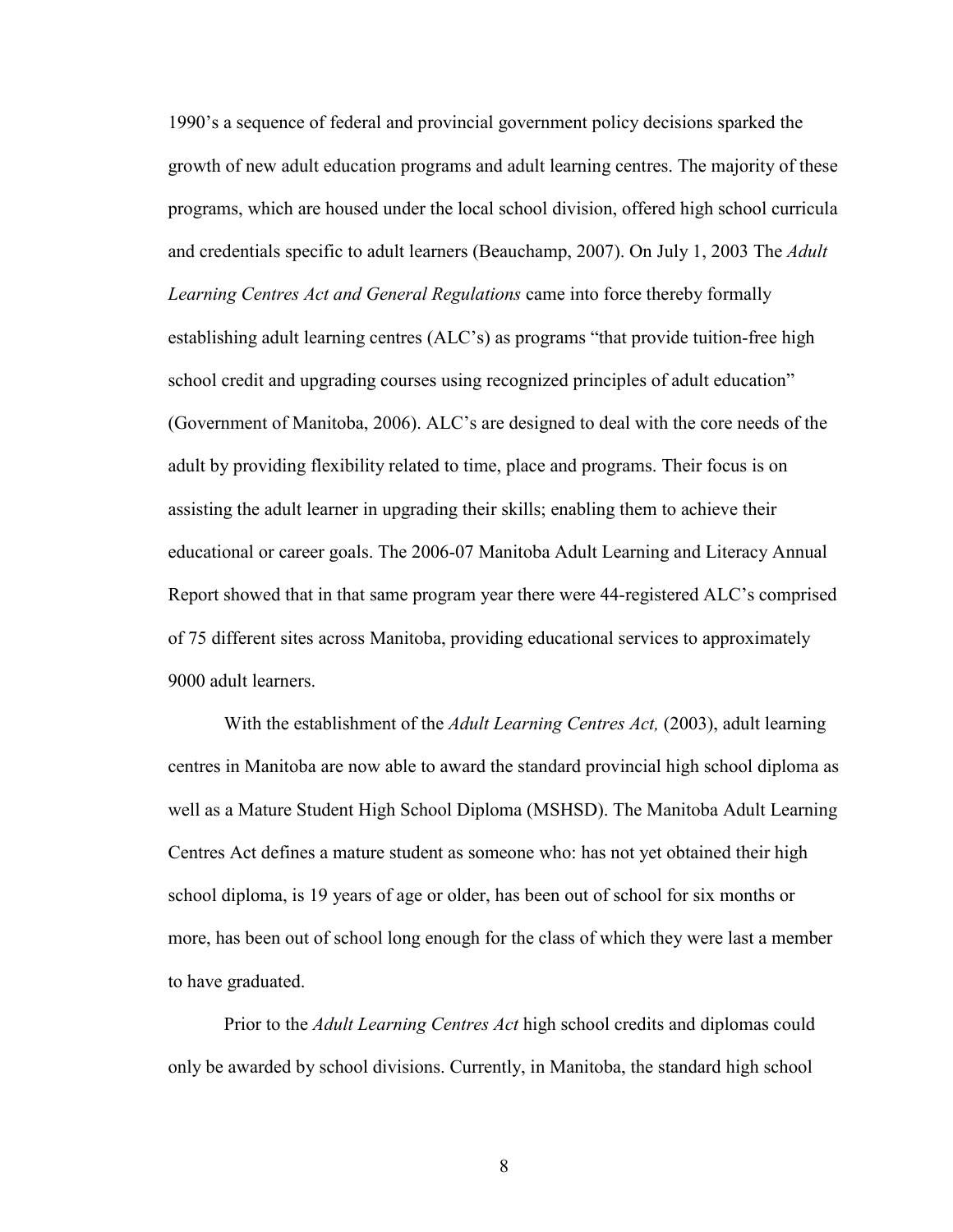diploma consists of 29 credits. In contrast, the MSHSD requires the completion of eight credits. In the MSHSD, as in the standard high school diploma, four of the eight credits must be at the grade 12 level, and of these four at least one must be mathematics and one must be English Language Arts. The Mature Student Diploma provides an opportunity for adults to acquire their high school diploma and to increase their skills for the workplace or entry to post-secondary. In some cases, an adult who does not have his/her high school diploma, but wants to prepare or upgrade their skills for the workforce or post-secondary education, has a number of different options. They may write the General Education Development (GED) test, which will earn them a high-school equivalency certificate, or they may take an upgrading program within a college setting. These program goals are very similar to those of the MSHSD, in that they focus on the individual's strengths and address both cognitive and social development. One significant difference is that individuals completing a GED or college remedial education program typically receive a credential that is not recognized or transferable to other postsecondary education programs. This lack of outside recognition leaves learners feeling frustrated, as their learning does not appear to be valued or relevant to institutions beyond the setting they were obtained in. In contrast, the MSHSD is a "bona fide" high school diploma. It provides a credential recognized and valued provincially and nationally by post-secondary institutions, whose dual credits transfer readily into post-secondary programs**.** 

As mentioned earlier, adults wishing to upgrade their skills have a confusing array of options. They do not have the time to take a program that will not meet their needs or result in a credential that has little value. In their search for the right program an adult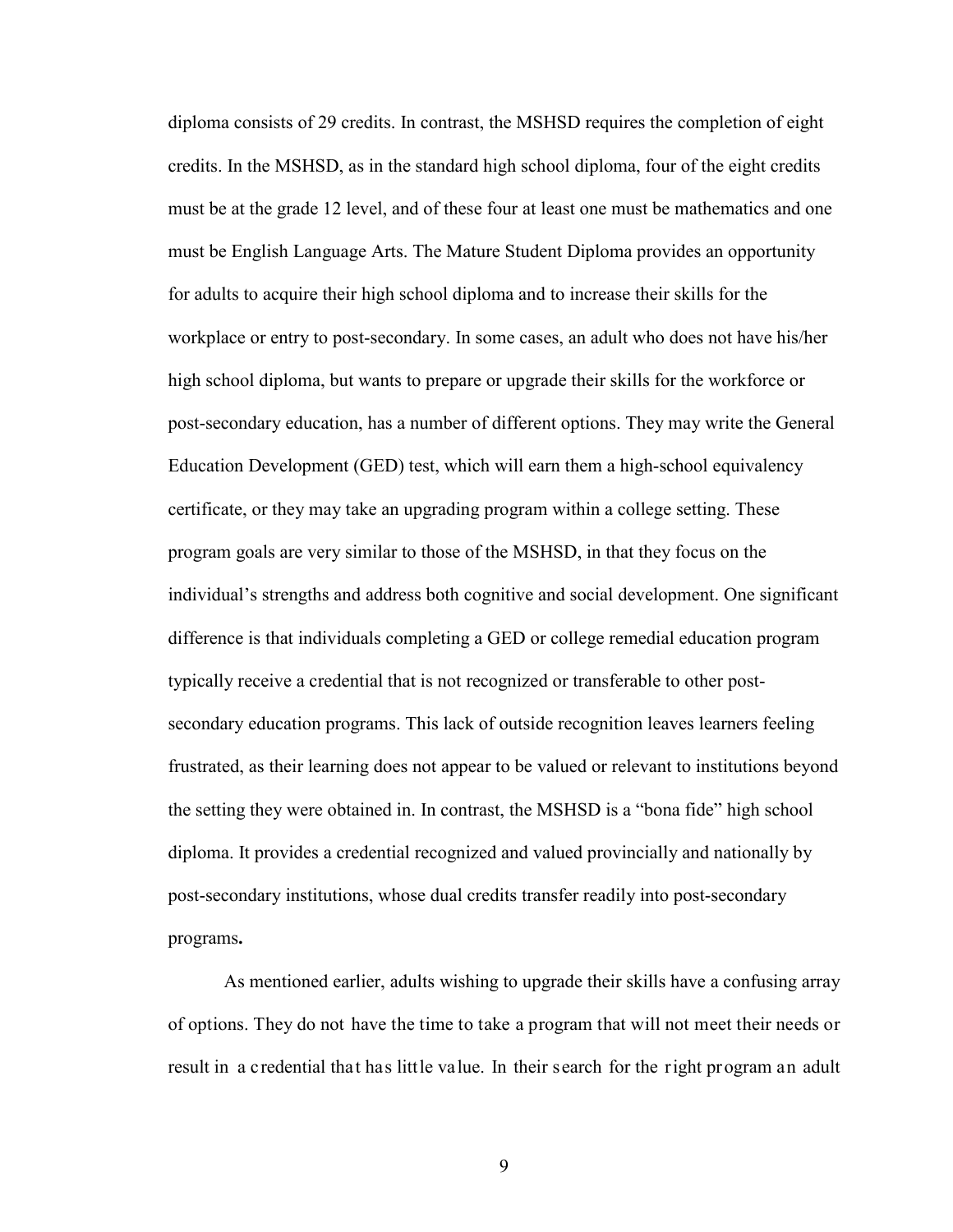will find that "provincial adult learning environments tend to be extremely complex" and "easy-to-understand information about adult learning opportunities is hard to come b y" (Myers, de Broucker, 2006, p.91). In April 2007, the Canadian Research Policy Network conducted a roundtable, *Towards Effective Adult Learning Systems in Western Canada.* Its pur pose w as t o i dentify s pecific s teps " to i mprove a ccess t o hi gh qu ality l earning opportunities f or a dults i n t he W estern pr ovinces." T he r oundtable pa rticipants indentified five core gaps in Canada's adult learning systems: coordination, information, financial aid, employer support and government investment. In addition to a variety o f very specific recommendations regarding how gaps in these five areas might be bridged, the r esulting r eport, *Too M any L eft B ehind: C anada's A dult E ducation and T raining System* by Myers & de Broucker (2006), suggest that Canada needs to develop "clearly articulated l earner pa thways t hat m ap out v arious l earning opt ions. T hese p athways should support learners in making transitions to further education, in getting or keeping a job, and in participating more fully in the life of their community" (p.75).

 Manitoba's adult learning centres and the dual credit option can provide a pathway for adult learners making a transition to education or to improved workplace opportunities. They provide significant benefits for adults who missed earlier opportunities to complete their high school. Adult learning centres allow those individuals an opportunity to strengthen or to develop the skills necessary to participate in the labour market; thereby helping Canada improve its economic productivity. It also provides them with the necessary entrance requirements for post-secondary education.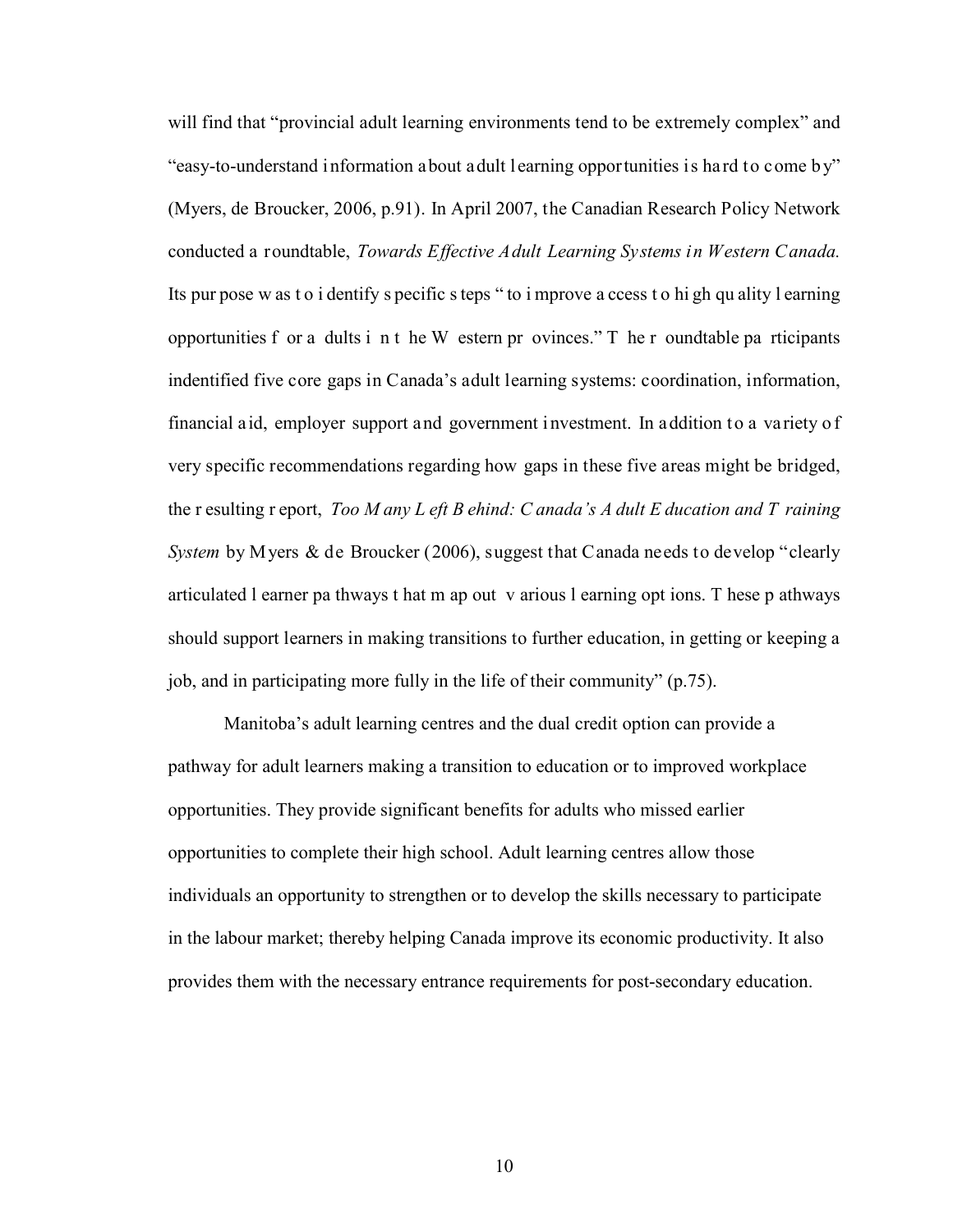#### <span id="page-10-0"></span>**Assiniboine Community College Adult Collegiate**

Assiniboine Community College (herein referred to as ACC), in Brandon, Manitoba, Canada first opened its doors to a few hundred learners in 1961. ACC offers over 30 certificate and diploma programs, 8 apprenticeship programs, distance education and continuing studies programming, an adult high school and a wide variety of contract training courses to an annual enrollment of nearly 11,000.

In 1995, ACC, in partnership with the Brandon School Division, opened its first adult learning centre, the Brandon Adult Learning Centre. On July 1, 2003, the new *Adult Learning Centres Act* was introduced in Manitoba, which opened the door for colleges as the *education partner,* together with an adult learning centre, to grant the high school diploma. Because of this change, the partnership between the college and the school division ended. Shortly after the Brandon Adult Learning Centre name was changed to the Assiniboine Community College Adult Collegiate (herein referred to as the Adult Collegiate). This name change was seen to better reflect the connection to the College as well as the level of learning offered. The Encarta Dictionary defines the term *collegiate* as "involving, belonging to, appropriate to, or being a college, including its students and their pursuits".

The Adult Collegiate program provides high school and college credits for individuals who need their grade 12 diploma, or particular courses to meet entry requirements for post-secondary, or to enhance their competitiveness in the workplace. It assists adults in making positive changes in their lives, and uses a variety of methods to reach learners with different backgrounds and learning needs. Over the years, by virtue of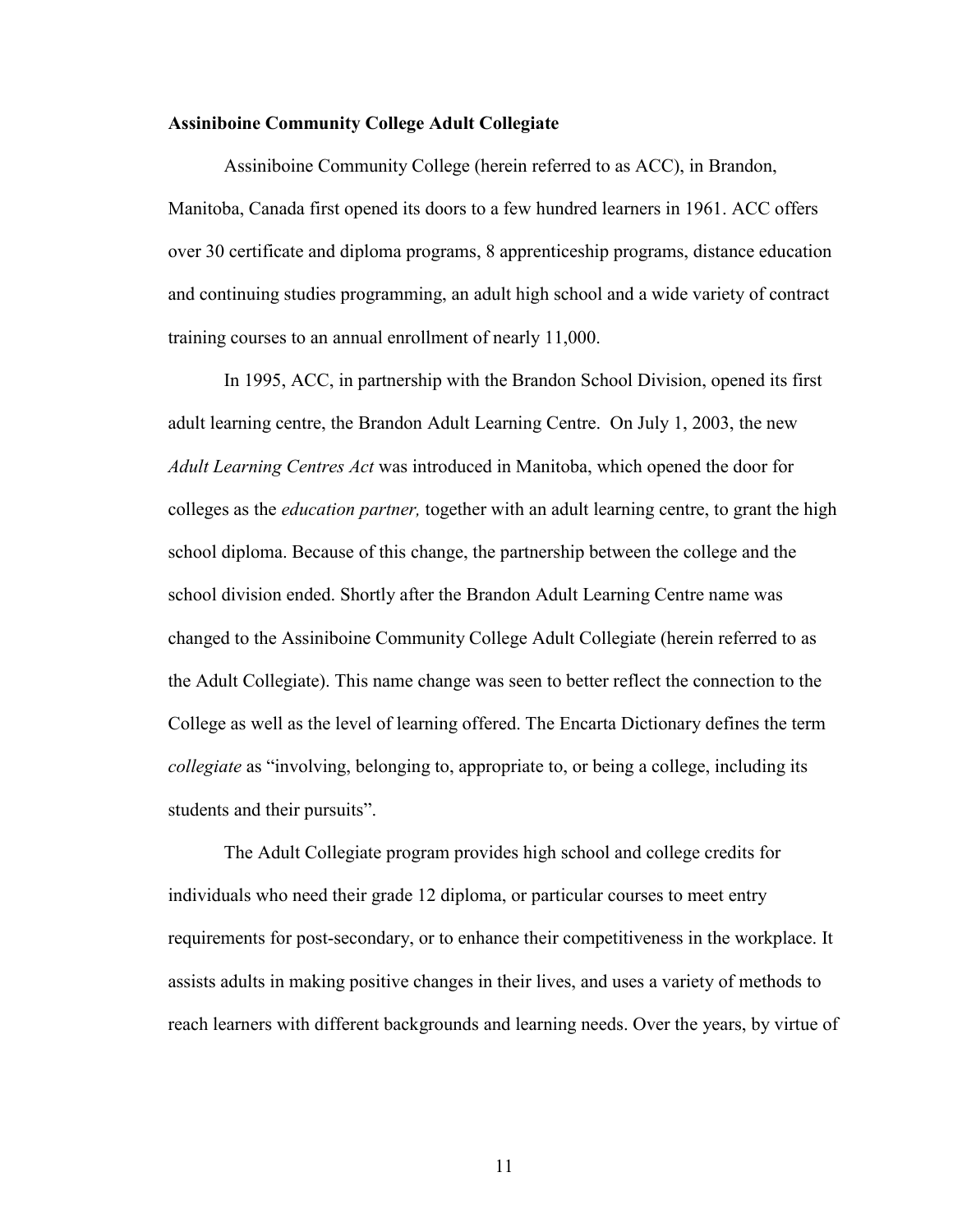<span id="page-11-0"></span>retaining and graduating learners, it became evident that this program model is successful in helping adult learners meet their educational goals.

#### **Adult Collegiate Demographics**

The Adult Collegiate is a high school for adults, and is situated in its own easily accessible s ite in dow ntown B randon. It of fers full-time and part-time programs, both days and evening. A large percentage of the learners attend full time, Monday to Friday. They range in age from 19 to over 65, with the majority currently being between  $19 - 34$ years of age. At present, it is home to approximately 300 adult learners. The majority of these l earners s hare t he cha racteristics of t ypical adul t l earners. These cha racteristics include; de layed e nrollment i nto pos t-secondary, de pendents ot her t han s pouse, s ingle parent, financially independent and their primary role is that of parent, worker or spouse with their secondary role being that of learner.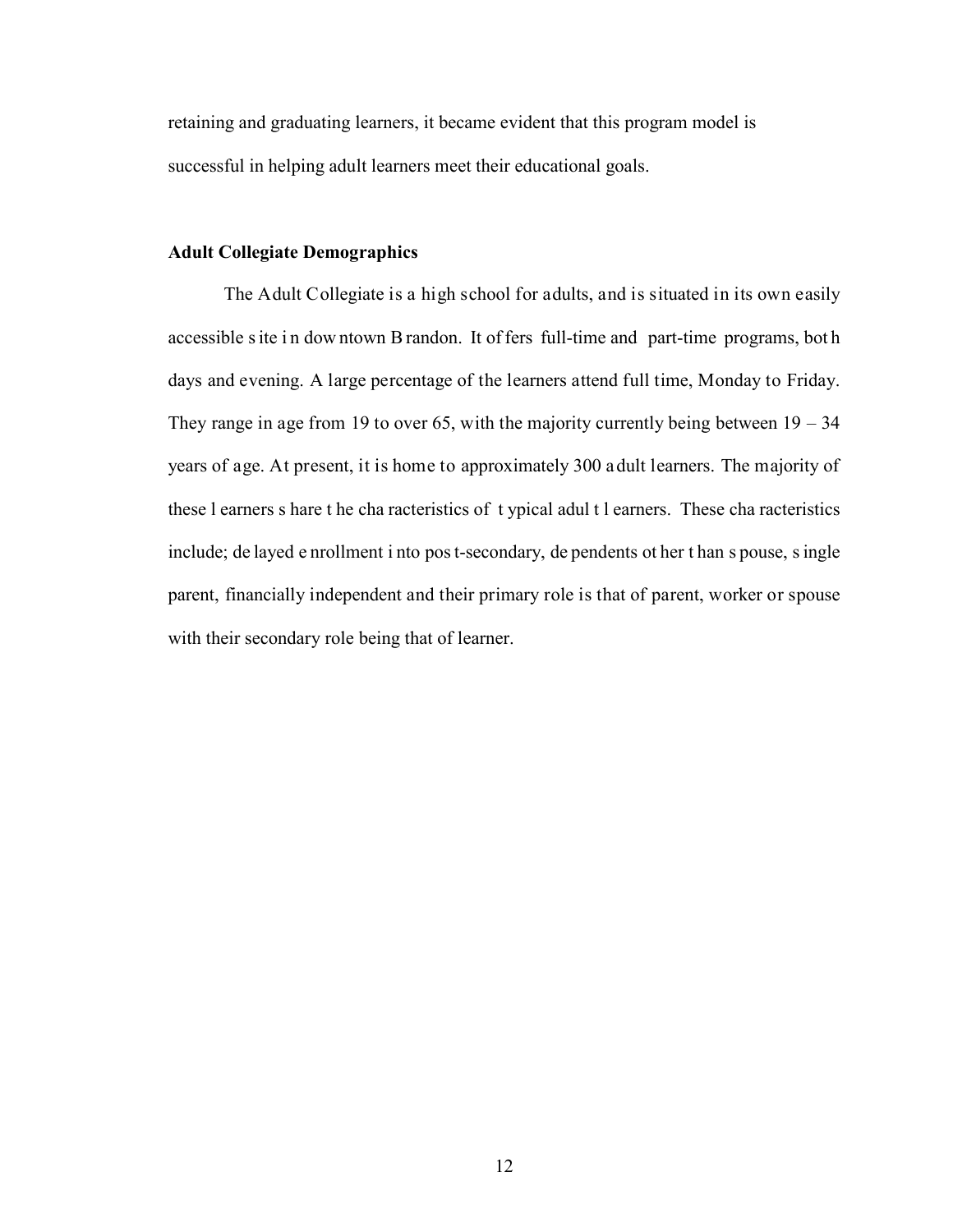<span id="page-12-0"></span>Table 1(below) contains data regarding the demographics – the gender, age, educational, and cultural background of the adult learners registered at the Adult Collegiate during the 2007-08 school year.

| Category                          | Description                 | Percent                 |
|-----------------------------------|-----------------------------|-------------------------|
| Gender                            | Male                        | 46                      |
|                                   | Female                      | 54                      |
| Age                               | $19 - 24$                   | 49                      |
|                                   | $25 - 34$                   | 33                      |
|                                   | $35 - 44$                   | $\overline{15}$         |
|                                   | $45 - 54$                   | $\overline{2}$          |
|                                   | $\overline{55}$ and over    | $\mathbf{1}$            |
| <b>Education:</b>                 | Less than Grade 8           | $\mathbf{1}$            |
| <b>Grade level achieved</b>       | Completed Grade 8 or 9      | 20                      |
|                                   | Completed Grade 10 or 11    | 54                      |
|                                   | Completed Grade 12          | 25                      |
| <b>Education:</b>                 | Within the past 5 years     | 59                      |
| <b>Last attended school</b>       | Between 6 and 10 years ago  | 22                      |
|                                   | Between 11 and 20 years ago | $\mathbf{1}$            |
|                                   | More than 20 years ago      | $\overline{\mathbf{5}}$ |
| Aboriginal:                       |                             | 46                      |
| <b>First Nation, Métis, Other</b> |                             |                         |

Table 1: Adult Collegiate Demographics 2007-2008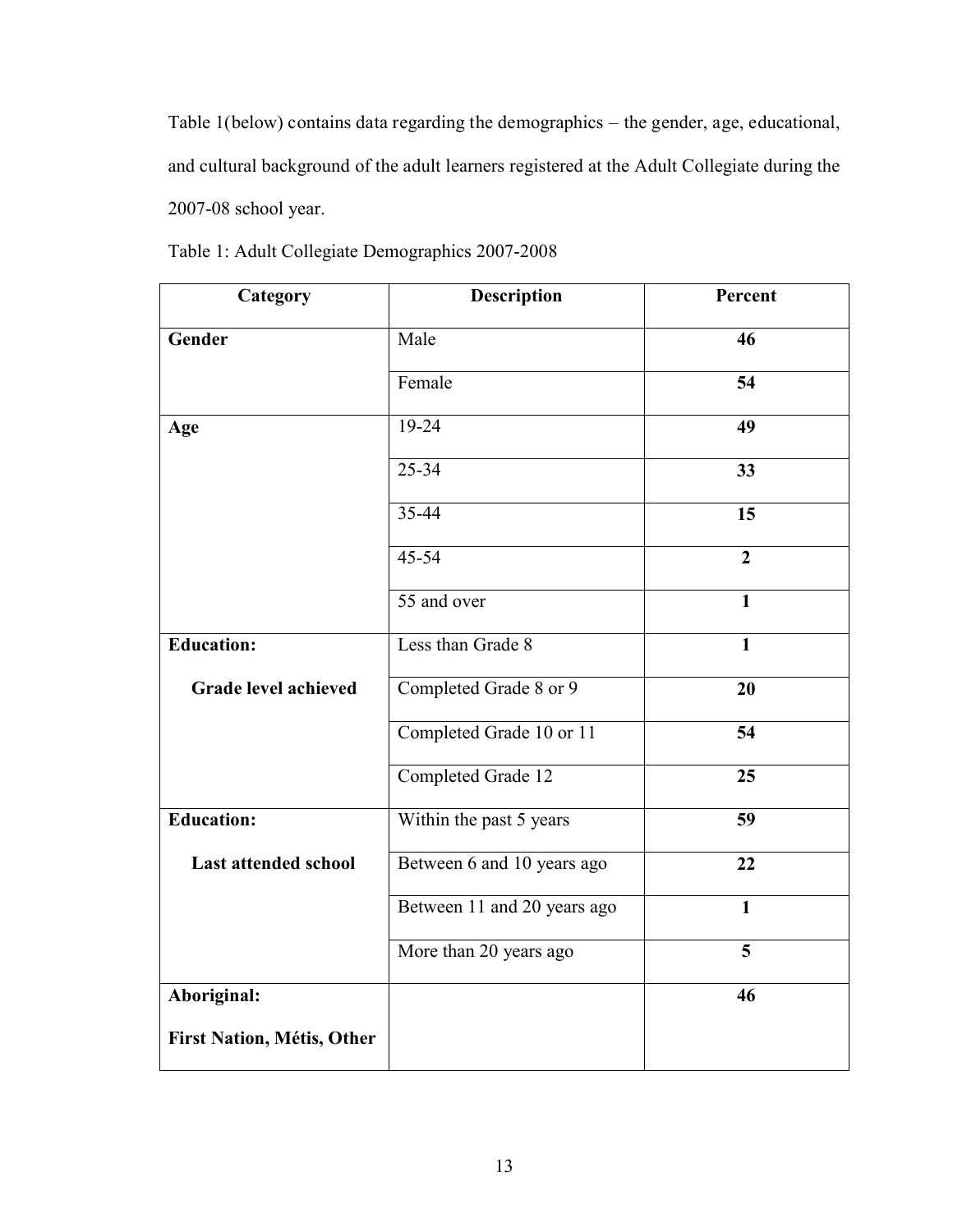<span id="page-13-0"></span>Of particular interest is that of this population :

- 51% of learners are over 25 years of age
- 54% are female
- 28% of adult learners now attending had been out of school 6 -20 years before enrolling at the Adult Collegiate

Clearly, adult learners are prepared to return to school for further education regardless of how long they have been away from school

#### **Dual Credits**

#### *Dual Credits Defined*

Many jurisdictions use different terms to describe the concept of *dual credits*. In some jurisdictions the term, *concurrent enrollment* is used. This refers to a dual credit system existing at the college or university level. Here, the high school learner is enrolled in a college level course conducted at the college or university, with instruction provided by the college or university faculty. These programs initially were created to provide an incentive for high academic achievers and those intending on moving on to college, with more challenging curricula. They have since evolved to include a wider range of learners, including average, under-prepared and adult learners.

 As mentioned earlier, the term dual credit is used in many provinces to describe agreements between high schools, adult learning centres and post-secondary institutions to offer credited post-secondary level courses in a high school setting. The postsecondary institution determines the curriculum content and standards, while the high school faculty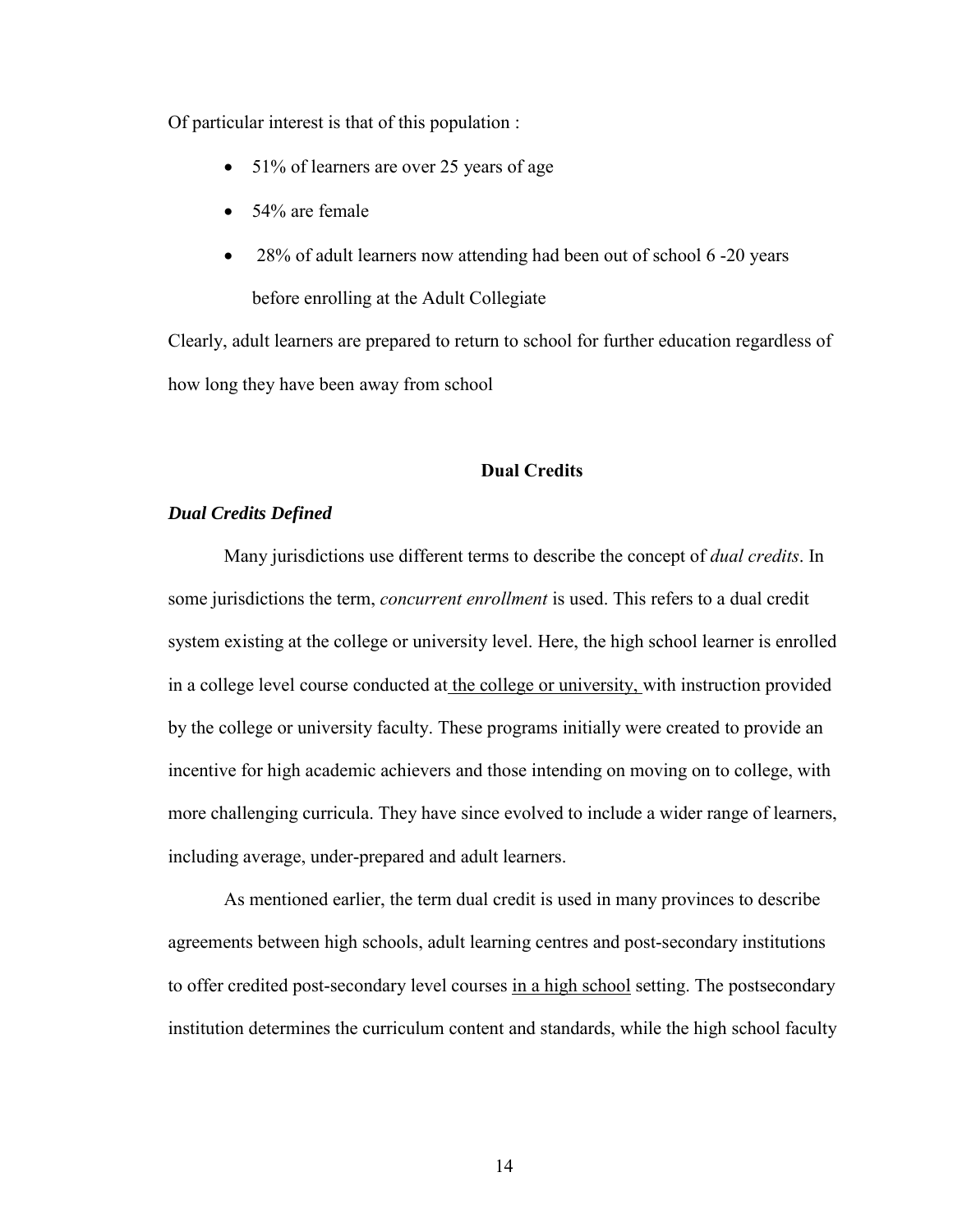<span id="page-14-0"></span>typically teaches the courses. This is the model used at ACC and explored within this research study.

#### *Policy and Practice in Canada*

 The province of British Columbia was the first province in Canada to introduce dual credits into its high school program. Other provinces, including Alberta, Ontario and Nova Scotia also offer some dual credits options, but they are primarily for youth. Dual credit policies are similar across the country with slight variations from province to province. They include the following basic standards:

- Post-secondary institutions take appropriate steps to ensure that dual credit courses are of sufficient quality and rigor to qualify for college credit;
- All secondary learners taking dual credit courses meet the same academic prerequisites as apply to other learners taking the course at the post-secondary institution
- Course syllabi used for secondary dual credit courses are equivalent to the same course taught at the post-secondary institution
- Learning outcomes for secondary school learners are the same as those for a course taught at the post-secondary institution;
- The secondary school and the post-secondary institution work together to identify instructors of dual credit courses;
- The post-secondary institution generates transcripts for all learners who complete dual credit courses;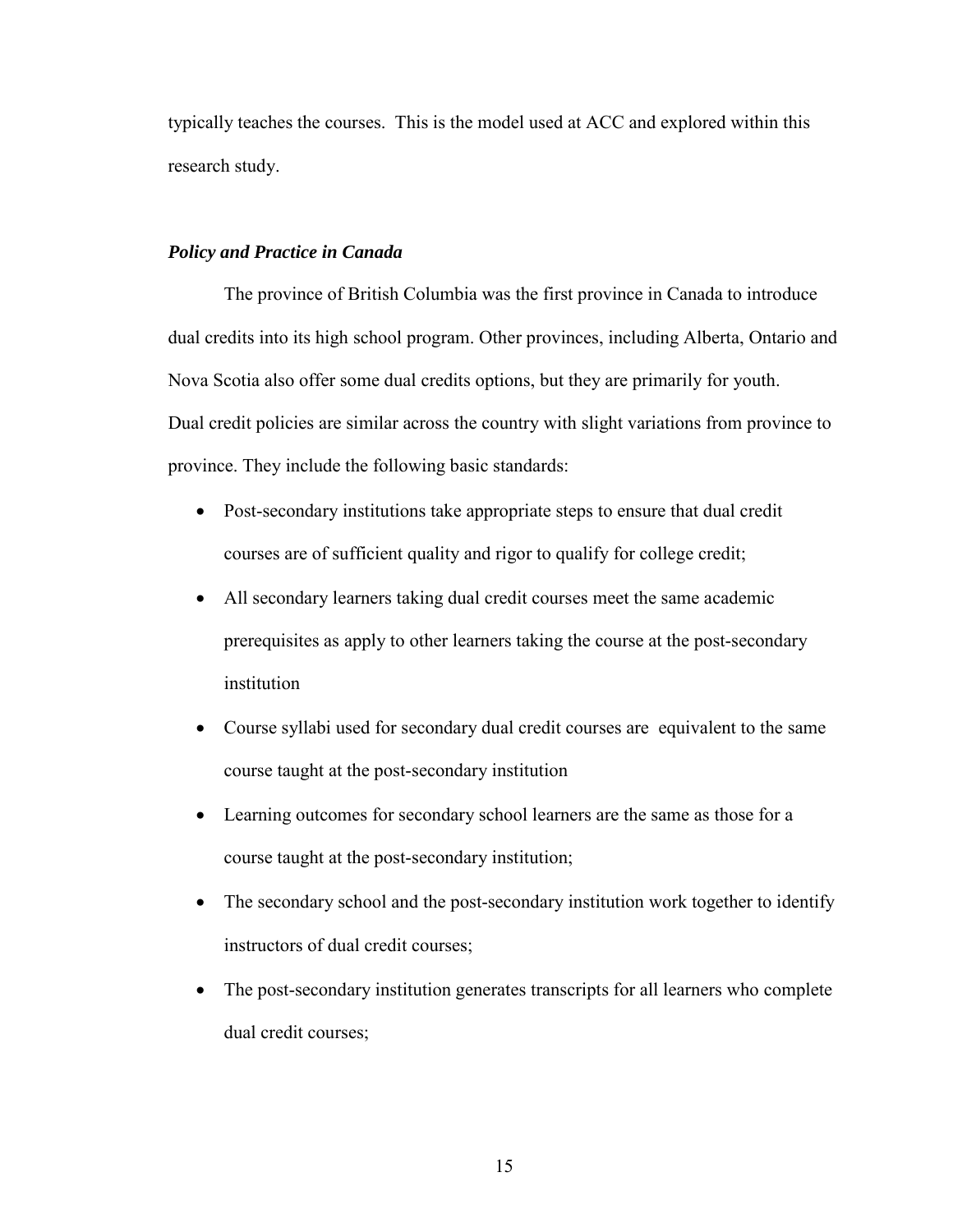<span id="page-15-0"></span>• The secondary dual credit courses transfer to the post-secondary in the same way as the post-secondary course taken on campus

#### *Policy and Practice in Manitoba*

 Despite the fact that "the dual credit movement has been a significant educational innovation in the United States for many years, most Canadian provinces have yet to embrace it" (Dual Credit Initiative, 2003, p.1). However, in the spring of 2001, Manitoba Advanced Education and Literacy engaged in a consultation process that proposed a number of new actions to its high school graduation requirements. These actions, which included dual credits, allow increased program flexibility and learner choice, as well as more meaningful and relevant course choices. Parallel to this, at the request of Manitoba Advanced Education and Literacy, the Brandon Adult Learning Centre, (now the Adult Collegiate), and created a document entitled *Pathways to Education* (2000). This document outlined the process of establishing a "systematic approach to offering dual credit courses to adult learners" (Kerr & Bashford, 2000**).** Jeff Kerr, former director at the Adult Collegiate stated, "offering dual credits has allowed learners to achieve the empowering symbol of a high school diploma, while at the same time making a smooth transition into post-secondary education."

This process resulted in another document entitled *Increasing Choice and Flexibility: Changes to Senior Years Graduation Requirements* (Government of Manitoba, 2001). In the same year, selected post-secondary courses, primarily at the introductory level, could be registered with Manitoba Advanced Education and Literacy as designated dual credit courses. Both adults and youth working toward a high school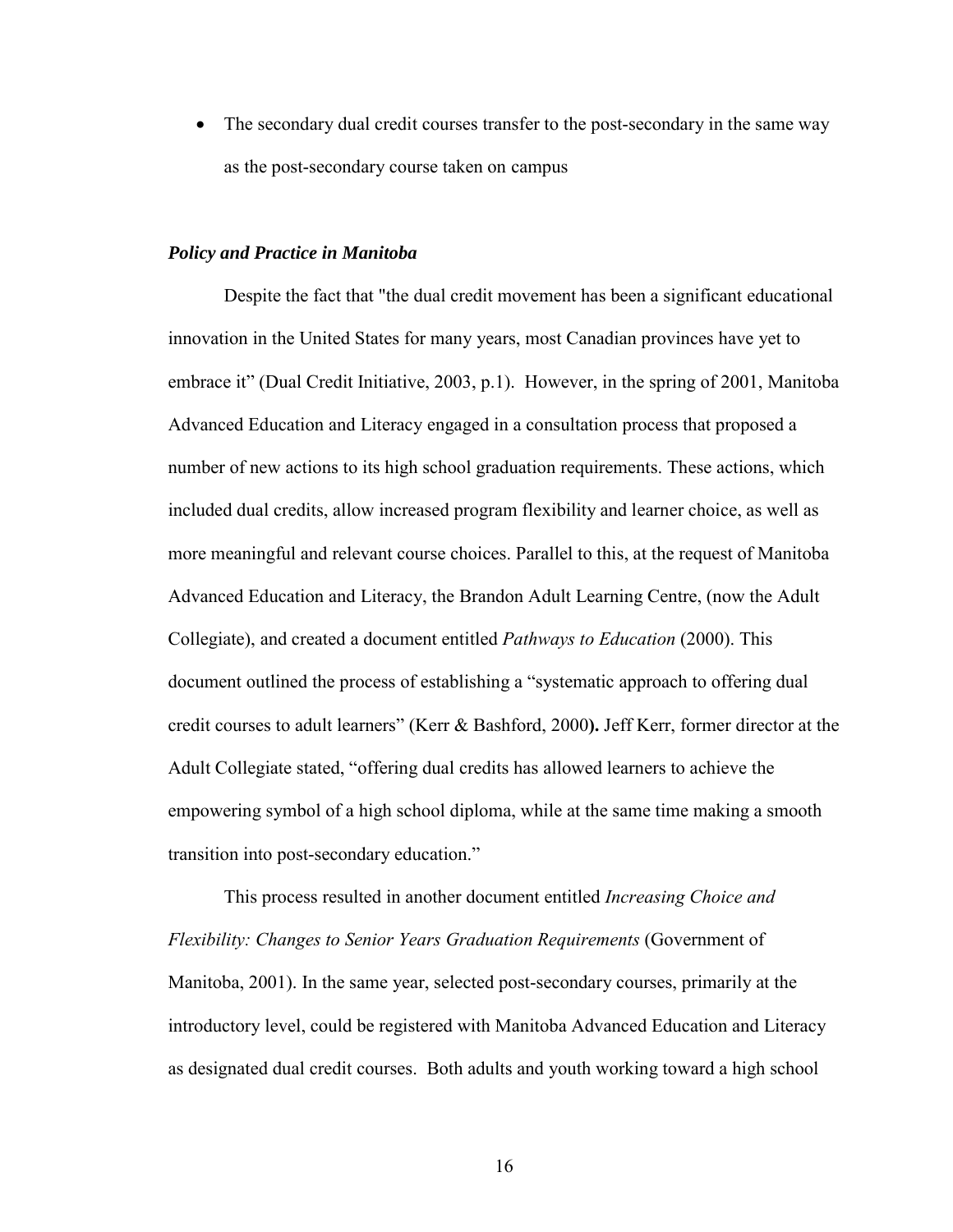diploma could now also study post-secondary courses and apply them for credit at both the secondary and post-secondary levels.

The 2007-2008 Directory of Adult Learning Centres in Manitoba, cites that 18 of 44 ALC's offer dual credit courses. An informal survey of these indicates that the majority offer between one to five dual credit courses. Most of the dual credit courses fall into three program areas: health care aid, business and construction trades." The two largest colleges in Manitoba, Red River Community College and the Assiniboine Community College are the most active in offering dual credits in partnership with the ALC's. The ALC directors, who were surveyed, associated dual credits with a number of advantages for the adult learner. These included; reduced costs associated with the shortened length of time it took the adult learner to achieve their learning goals; and exposure of the college/university life, which had the potential to entice them to continue with their education. One director added that it was "good for the local community because this kind of participation in post-secondary education benefits the economy by providing people trained in areas like health where there is a desperate need for more workers."

 At a national scale, a group of prominent educators, policy makers, and government leaders gathered in Toronto in 2006 to attend the *Seamless Pathways Symposium* to learn about provincial initiatives that address the challenges associated with the transition to post-secondary. A summary of the symposium cited Manitoba's Dual Credit Option as a very successful initiative. Participants at this symposium were particularly impressed with its credit recognition system that enabled an easier transition between jurisdictions and institutions. The report reiterated that, "greater engagement in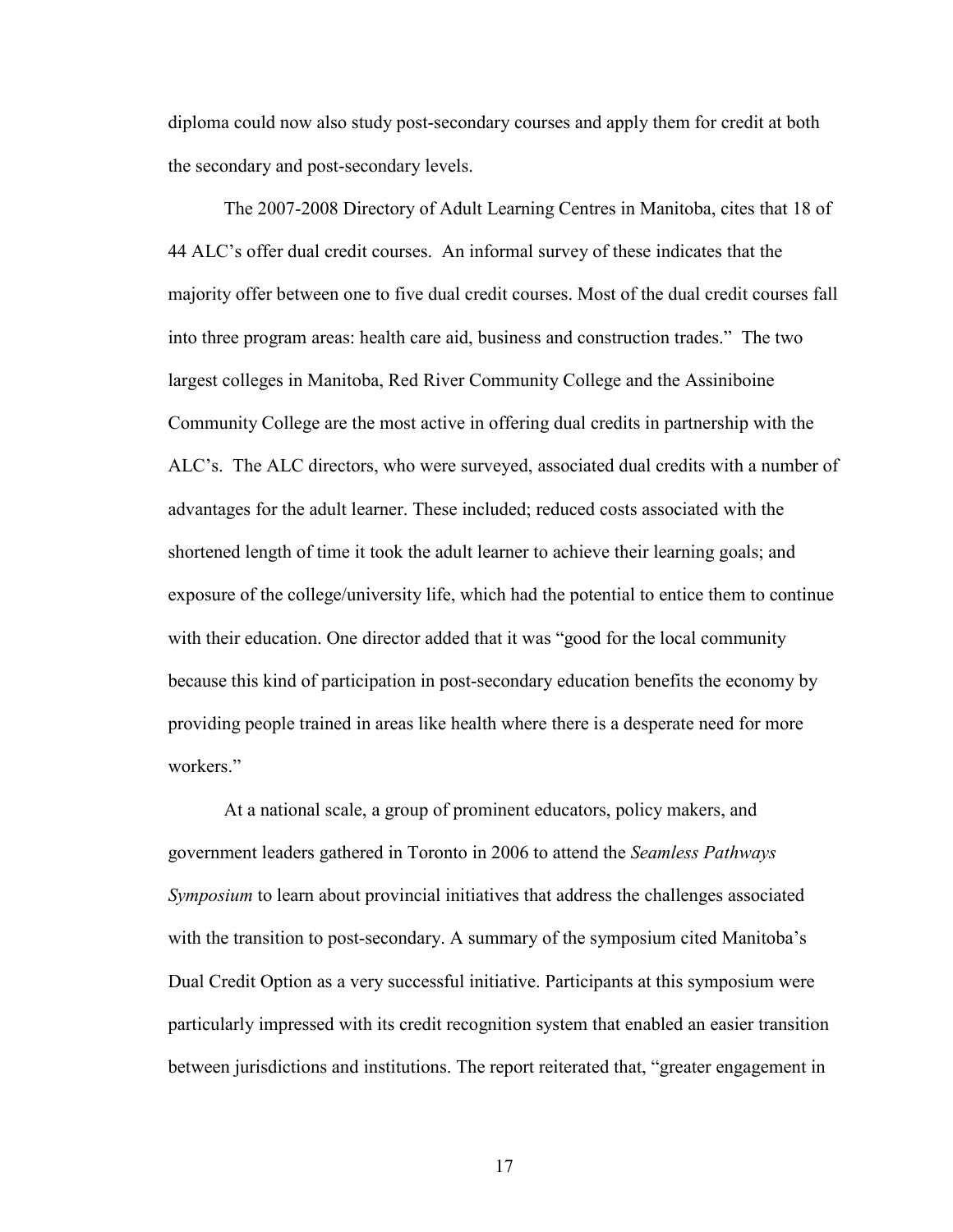<span id="page-17-0"></span>post-secondary education is created by more flexibility" (p.19). The symposium report highlighted that "a silo approach to education and training was ineffective and did not serve students well". Rather, the symposium participants highlighted the need for "a seamless system that provides life-long learning" (p.21).

#### *Policy and Practice at the Adult Collegiate*

 The Adult Collegiate delivers dual credit courses in Brandon and within its MSHSD programs outside of Brandon. At the Adult Collegiate, dual credit courses are typically introductory level college courses with no prerequisites. For example, Financial Accounting 1, Aboriginal Studies 1, and Family Dynamics are all entry-level college dual credit courses with no pre-requisite. [\(Appendix A:](#page-56-0) Assiniboine Community College Dual Credit Course List). The Director of the Adult Collegiate and the respective Academic Dean at ACC identify appropriate courses as dual credit, allowing their use as high school credit, as well as college credit. Upon identification and approval by the Academic Dean of ACC, staff at the Adult Collegiate submits a request to the Adult Learning and Literacy branch, of Manitoba Advanced Education and Literacy to have the college course approved as an acceptable high school credit. Other adult learning centres in Manitoba follow the same procedure as referenced in the Guidelines for Implementing Postsecondary and Senior Years Dual Credits for Adult Learning Centres [\(Appendix B\)](#page-60-0) and the Dual Credit Registration Form [\(Appendix C\)](#page-62-0).

High school dual credit courses have the same course number and course title as the college course, except that a "D" (indicating dual credit) replaces the first numeral in the course number. For example, on the registration form ACC course COMP-0014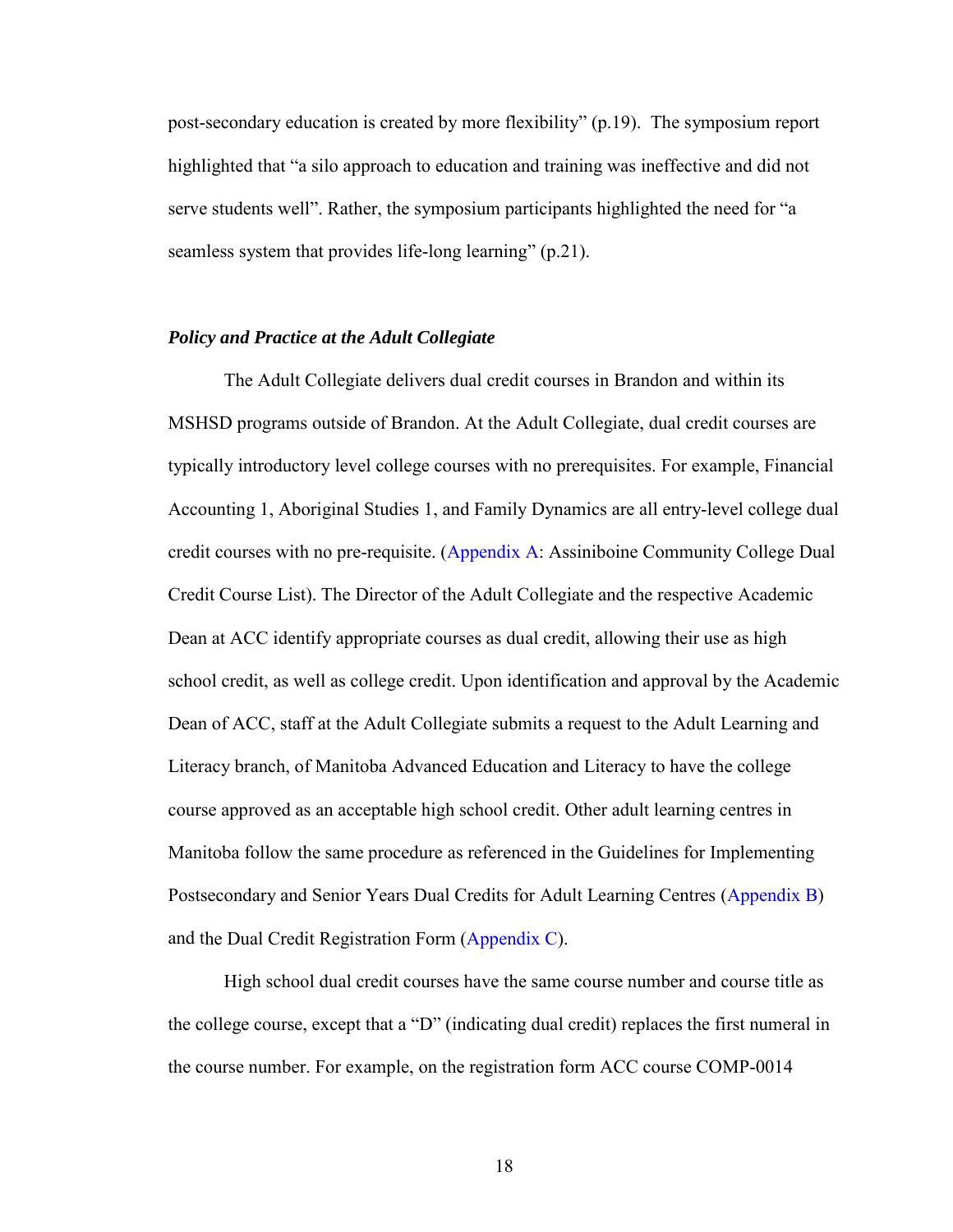Desktop Publishing is delivered at the Adult Collegiate as COMP-D014 Desktop Publishing.

When learners successfully complete dual credit courses, they receive both their high school and college transcript. A grade 12 dual credit appears on the high school transcript as a 42C (4 indicates grade 12 level course, 2 indicates it is not Department developed, C indicates college course). The course appears on the MSHS transcript with a percentage grade and is converted to a letter grade on the ACC transcript. For example, a grade of 88% on the MSHS transcript will appear as an A on ACC transcript. This grade becomes part of ACC grade point calculation. If these learners choose to continue with a post-secondary program at ACC, they may use these courses for post-secondary credit.

ACC policy sets a minimum grade for dual credit courses. A learner must attain a minimum of 60% (C) or the passing grade of a particular course, if higher than a C, to obtain college credit for the course. With a grade of 50 to 59%, the learner will only receive high school credit for the course.

As noted in the Guidelines for Implementing Post-secondary and Senior Years Dual Credits for Adult Learning Centres, a Manitoba learner can initiate a dual credit course on his or her own if the adult learning centre chooses not to participate. The adult learning centre is still required to complete all the paperwork and report the dual credit on the learner's transcript.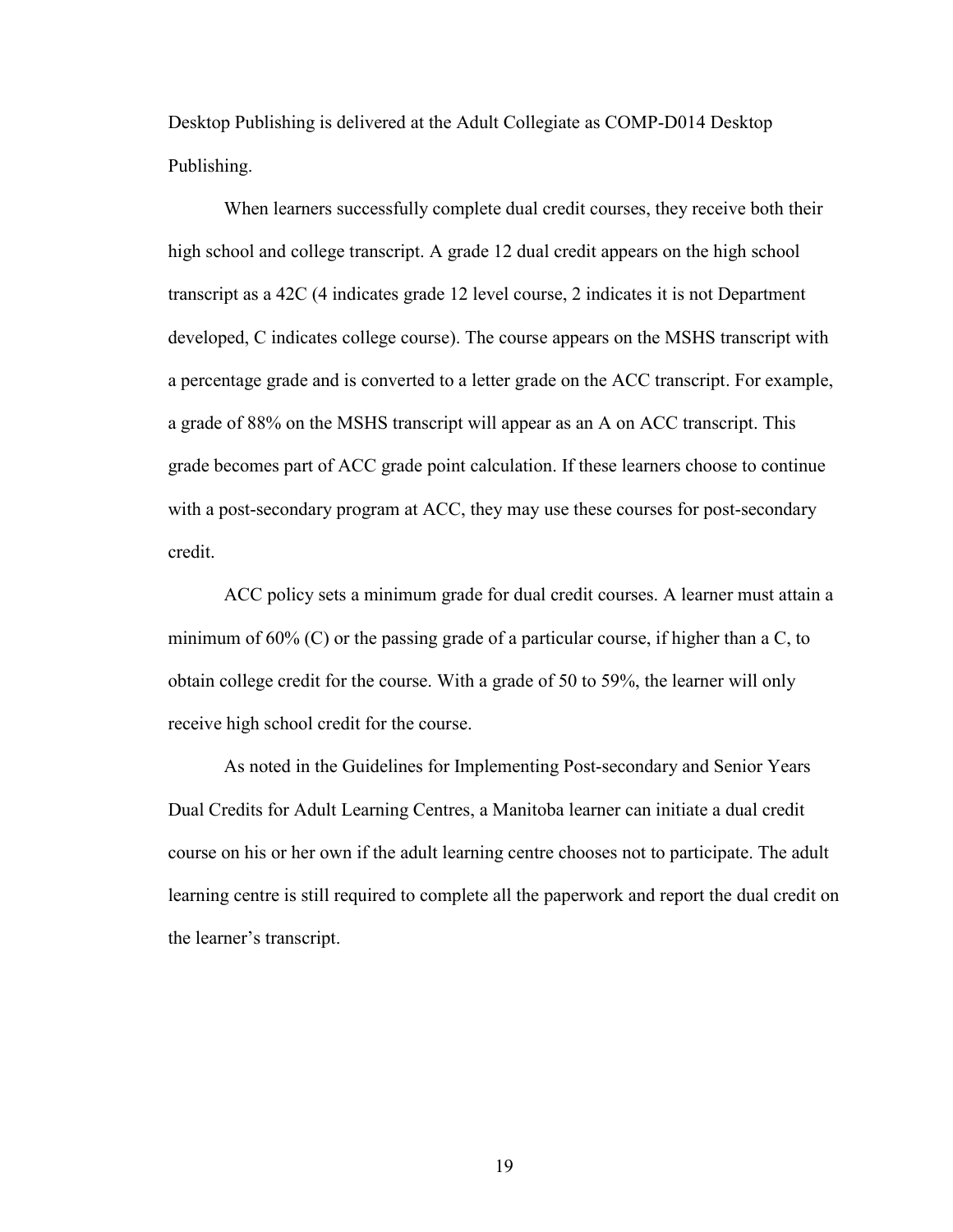#### **Barriers**

<span id="page-19-0"></span>For many adult learners, returning to learning is a difficult choice as it means fitting the learning into work, family and community commitments. According to Cross (1981) adult learners must overcome three categories of barriers to be successful in their learning. She describes these categories as situational, dispositional, and institutional. All three barriers can operate both prior to and throughout the learning. The notion of barriers to participation and success in learning opportunities has been written about extensively in the adult education literature. The term *barrier* is often used to describe the problems or challenges encountered by adults that impede them from returning to formal education, or to describe the problems faced by adult learners in their transition to formal education or post-secondary. This study will focus on the latter. A model developed by Cross (1981) describes three categories of barriers that adult learners must overcome to be successful in their learning. She describes these as situational, dispositional, and institutional, and points out that all three barriers can operate both prior to and throughout the learning activity. This study will focus on the dispositional and institutional barriers.

#### *Dispositional Barriers*

The dispositional barrier as described by Cross (1981) relates to the learners' beliefs, values, attitudes, and perception of self. According to MacKeracher, Stuart & Potter (2006), dispositional barriers can also refer to the attitudes and values of not only of the learner but also "their significant others, the community and far too many educational providers" and that "most attitudinal barriers are viewed as the result of some inadequacy on the part of the learner" (p.19). Dispositional barriers, which are also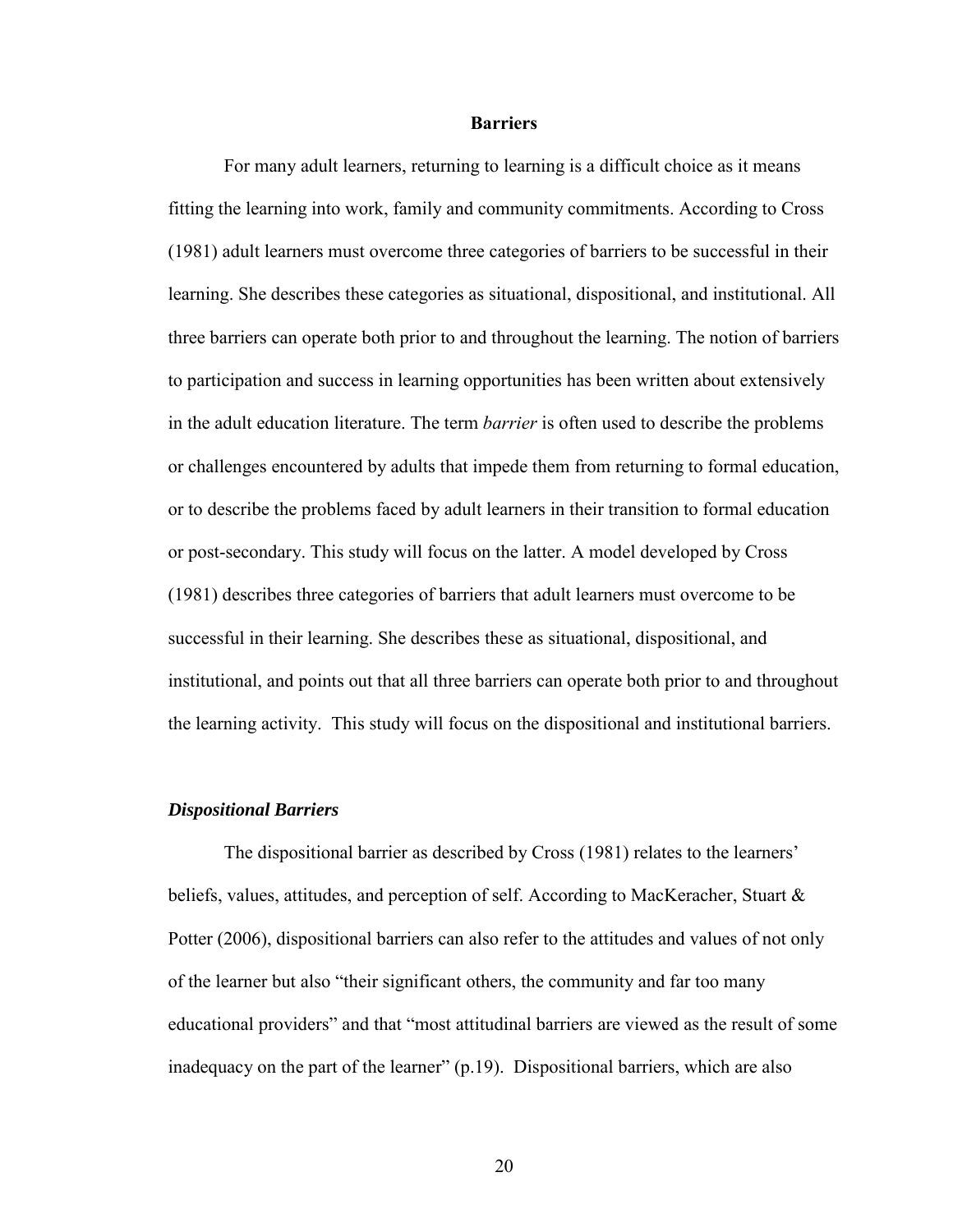<span id="page-20-0"></span>referred to as psychosocial barriers (Darkenwald & Merriam, 1982), are described as low self-esteem and self-confidence; negative attitudes towards their situation as a learner, such as being too old, too sick, to busy, or not smart enough; or a previous negative school experience. Cross suggests that this category is far more influential in student participation and success than the data suggest.

Quigley (1998) supports Cross' theory, and feels that some learners have more dispositional barriers than others do and that this factor may put them at a higher risk of dropping out. He explains that although this barrier is the most "enigmatic," it is also the one that educators may have some control over and therefore may be able to reduce."

#### *Institutional Barriers*

Institutional barriers consist of policy and practices created, usually subconsciously, by the institution as well as those of federal and provincial governments, and are "frequently biased against or ignorant of the needs of the adult learner" (MacKeracher, Stuart & Potter, 2006, p.3). They are identified as a lack of attractive or practical courses, inconvenient class schedules, inaccessible locations, unclear registration processes and procedures, issues related to time, lack of transportation, the cost of getting to and from school, lack of adequate childcare and the financial support for childcare, and inadequate student support services.

Another institutional barrier is related to the entry-level criteria or acceptance requirements to enroll in post-secondary programs. Many post-secondary institutions require a high school diploma or at minimum a grade 12 math and/or grade 12 English credit, although some will give tacit recognition for prior learning for mature learners.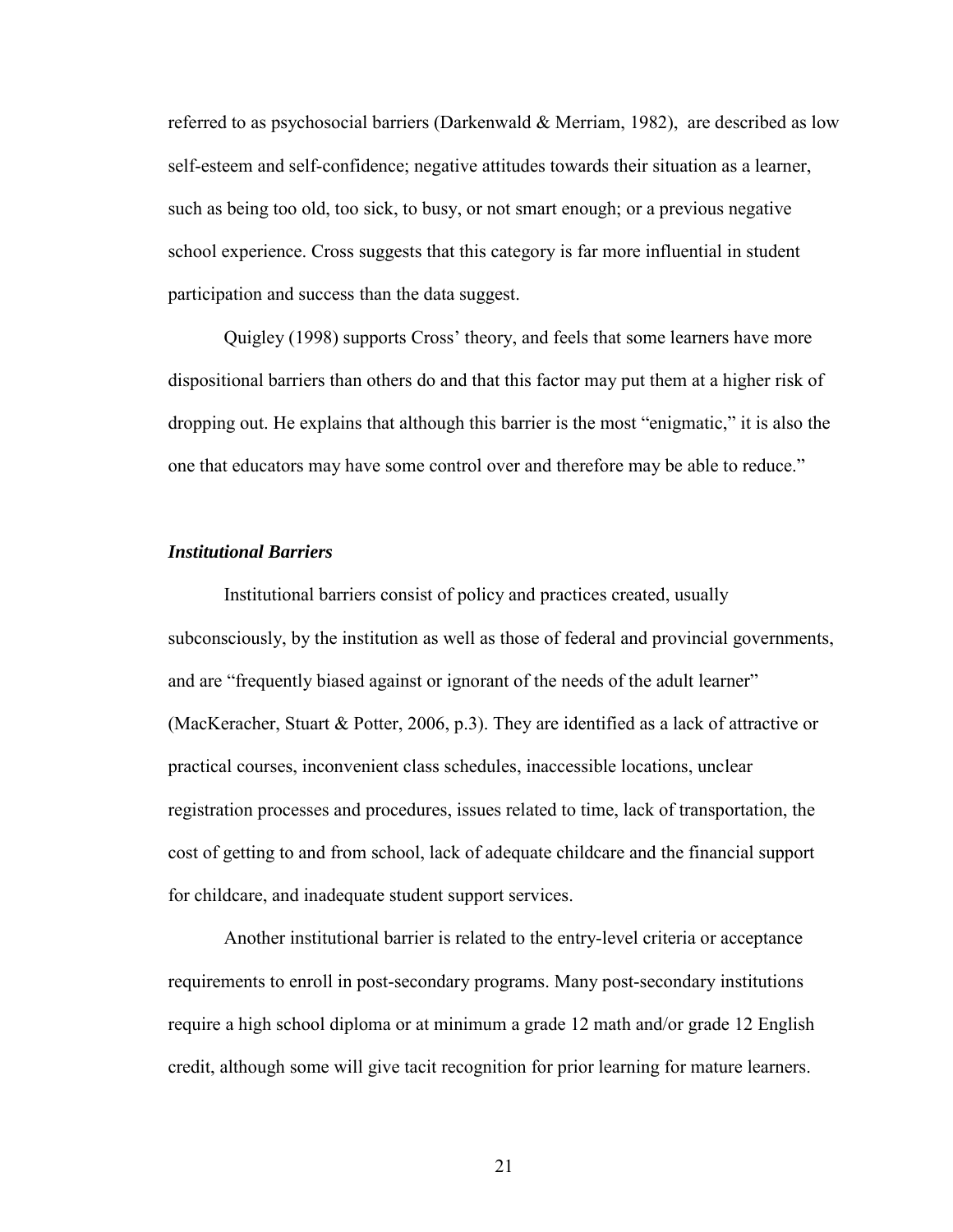<span id="page-21-0"></span>"Few programs have lower minimum requirements. "In fact, it is more common for a program to have *higher* requirements, such as specific prerequisite courses or a certain grade point average" (Myers & de Broucker, p.39).

In summary, adult learners confront a multitude of barriers when participating in learning activities. They may encounter the barriers within the educational institutions' policies and practices, or in the dispositions or attitudes, they bring to the learning. The barriers to participation in adult learning are many, which make one wonder why adults would ever desire to pursue learning opportunities. Their decision to return to learn is a powerful indication of their need to seek out and learn new knowledge and skills, and to their perseverance.

#### **THE PURPOSE OF THE INQUIRY**

 …The evidence is irrefutable that adult students have achieved normative status in higher education, at least as deserving of our attention as the stereotypical 18- 23 year old student in residential, full-time study.(ALFICan, p.13).

Educational institutions are recognizing that adult learners have needs that are different from the younger, traditional learner (Darkenwald  $\&$  Merriam, 1982), and that there are multitudes of barriers that interfere with their transition to post-secondary education. Therefore, educators are looking at ways to adapt their programs and practices to ease that transition and to accurately meet the unique requirements and preferences of an adult population returning to school. Current studies suggest that most adults returning to school encounter many obstacles or barriers (Quigley, 1998). According to Cross (1981) these barriers can be situational, institutional, and dispositional or attitudinal.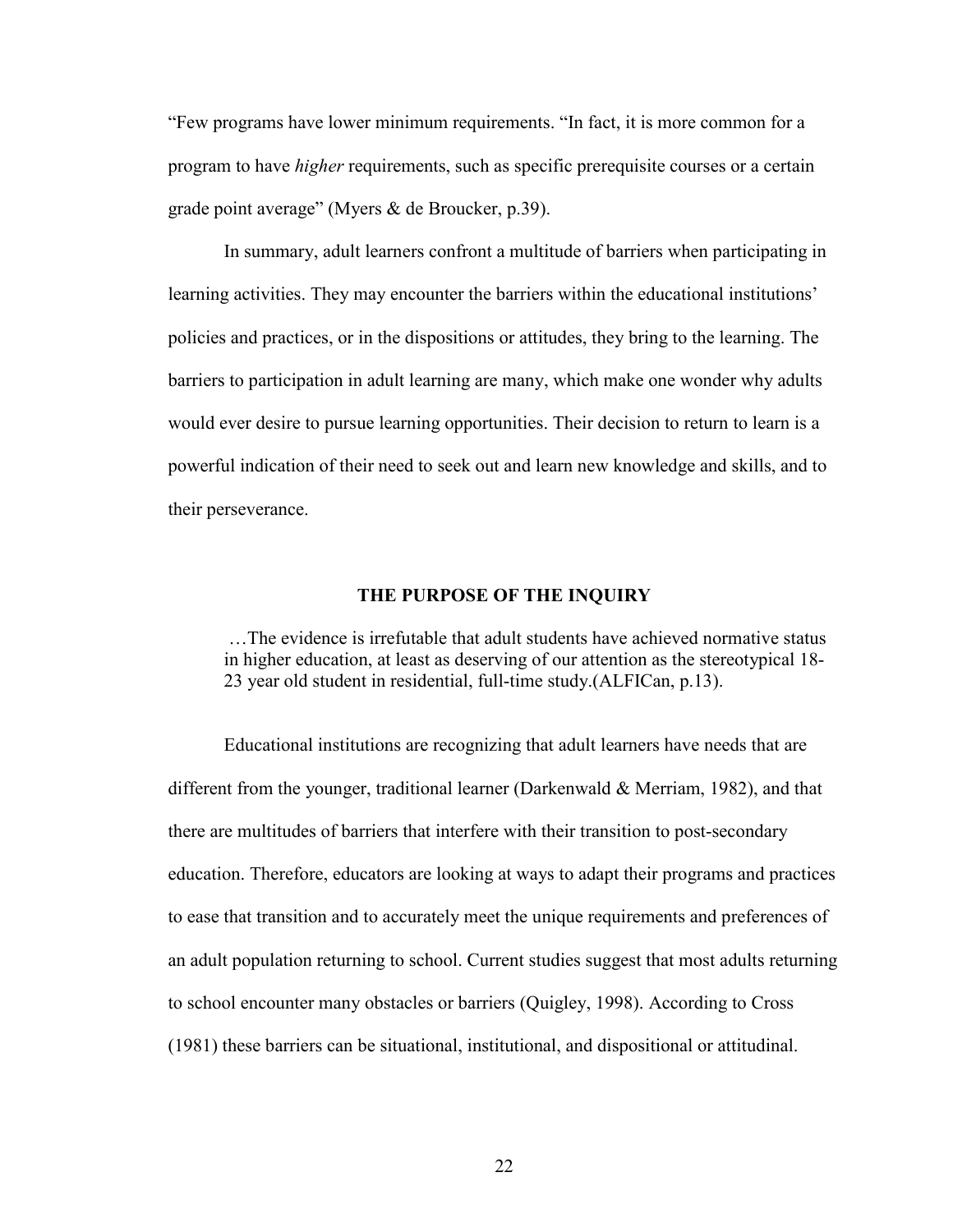One practice, aimed at reducing barriers to adult learning, is the inclusion of dual credit courses into the educational program. As described in the previous sections, in Manitoba, dual credit courses allow learners working toward a high school diploma to study post-secondary courses and to apply those hours for credit at both the secondary and post-secondary levels concurrently. The bulk of existing literature on dual credits reflects their history and evolution in the United States and Canada from the early 1970's through to 2005, including the various policies and practices, but it is almost entirely focused on youth (in secondary school education).

Dual credits intuitively address a variety of problems that educators have identified with secondary and post-secondary education in the U.S. and Canada, which includes the success students have when moving from high school to post-secondary. Much of this concern is driven by the low rates of persistence in and completion of postsecondary education. In a recent study, Bragg, Kim, & Rubin (2005) found that all 50 American states reported that dual credits courses were being offered in the high schools. While there are many initiatives and programs designed to facilitate the transition to college, such as dual credits, they are still primarily being used for high-achieving youth. The National Center for Education Statistics (1996) estimates "that only 5% of institutions with dual credit programs – or 2% of all institutions – had dual credit programs geared toward high school students at risk of academic failure." Within this area of practice, there is very little research which focuses on adult learner's outcomes or barriers to learning in this context and "we have very little understanding of the forms and types of learning that work best for less-educated adult learners" (Myers & de Broucker, p. 70).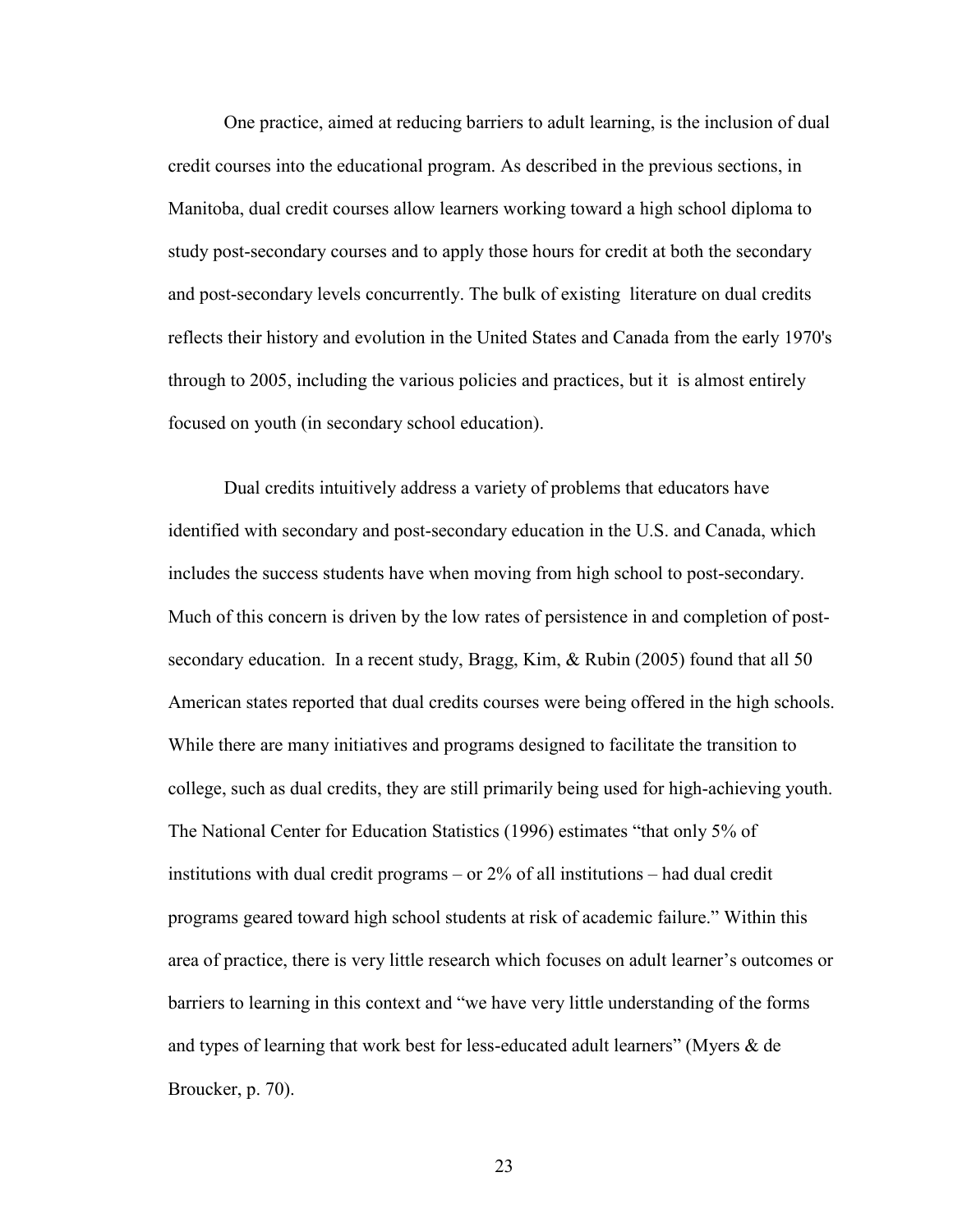<span id="page-23-0"></span>The focus of this study is to explore the impact dual credits have on adult learners in the pursuit of post-secondary education. Specifically, the study examines the extent that dual credits reduce the institutional and dispositional barriers adult learners' experience, and therefore the extent to which they ease transition to post-secondary education. The study centers on the enrollment of adult learners in a dual credit option in a Manitoba adult learning centre setting, specifically the Adult Collegiate. Also examined in the study are the policies and processes used in administering the dual credit program, and benefits and challenges that are associated with a dual credit enrollment. The study concludes with a discussion of implications for policy and practice and recommendations for further research.

#### **Assumptions**

A basic assumption in this study is that barriers do impact a learners transition to post-secondary, and that there is a direct correlation between the extent to which the barriers are reduced and the extent to which the transition is improved. Policymakers have reason to believe that with improved transition, adult learners will have increased college access and success. The logical conclusion is that lessening the barriers will increase an adult learner's success in post-secondary education. With these givens, this study will deal with a strategy to lesson the barriers – dual credits.

#### **Scope and Limitations**

 Although there are 70 adult learning centres and 5 colleges in Manitoba, this study will focus on the area of adult learning within one adult learning centre, the Adult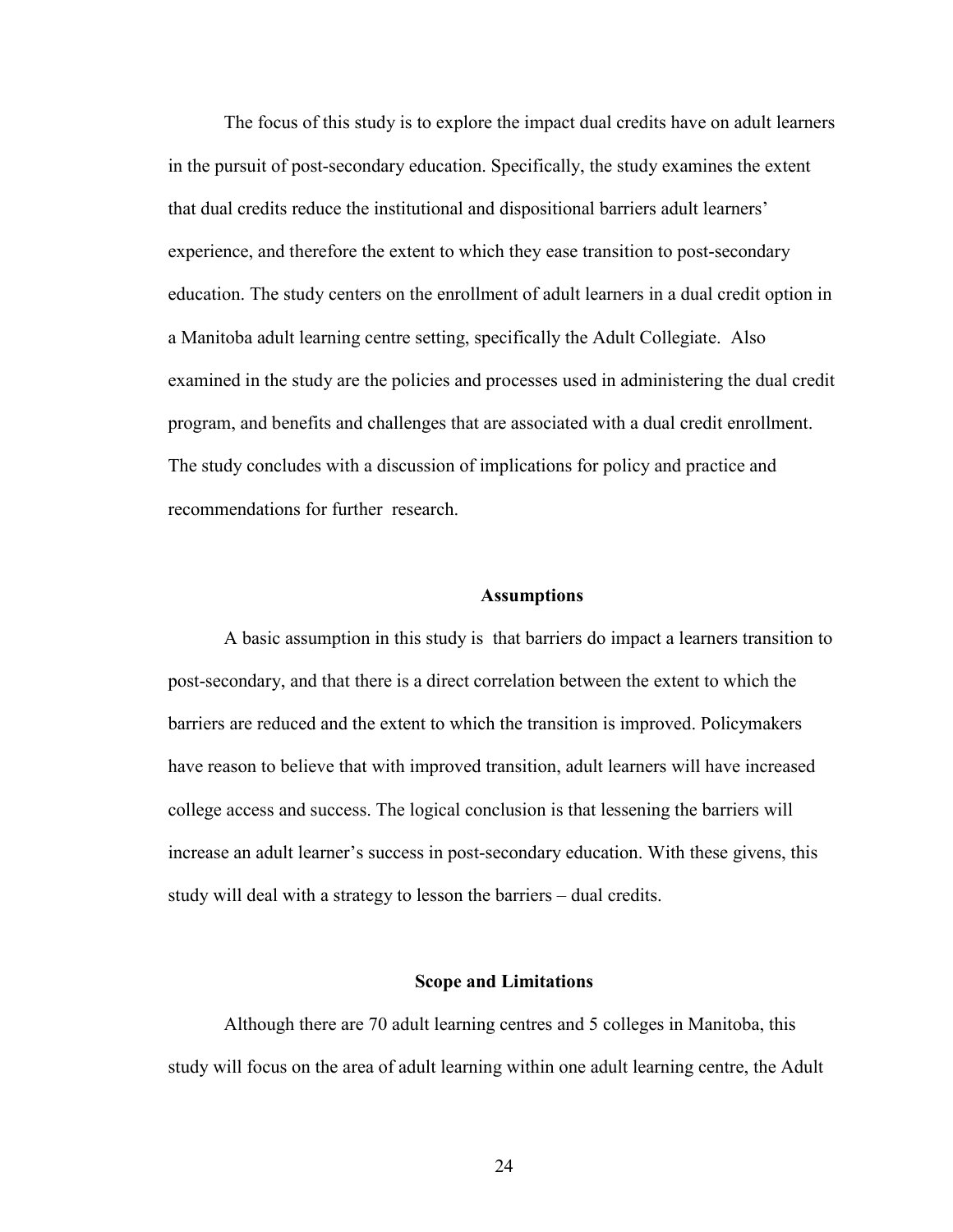<span id="page-24-0"></span>Collegiate**,** and one college, the Assiniboine Community College. The aspect of this study is the impact of dual credits on adult learners and their transition to post-secondary. The study explores dual credits obtained at the Adult Collegiate and examines the extent dual credits can ease the transition to college for adult learners.

This study highlights the substantial challenges and barriers adult learners experience in gaining access to post-secondary, in reaching their goal of graduation from a post-secondary education and the relationship of these barriers to dual credits. Darkenwld and Merriam (1982) highlight that "the adult's ability to acquire new information may have more to do with lifestyle, social roles, and attitudes than with an innate ability to learn" (p. 76). Although, Cross (1981) recognizes three barriers to learning; dispositional, situational, and institutional, this study will only focus on the dispositional and institutional barriers. The dual credit option is one rapidly growing and promising initiative that addresses some of these barriers.

#### **DESCRIPTION OF THE STUDY**

#### *Research Design*

 In January 2006, St. Francis Xavier University Ethics Board approved this research study and the research was conducted between August and December 2007. The overall design was a single case study methodology. This methodology was appropriate on the basis that the study met the criteria outlined by Yin (2003) for a single case study. It would allow me to investigate a contemporary phenomenon and the context in which it exists – in this case the transitioning of adult learners through a dual credit option into post-secondary education. As well, the single case study was appropriate on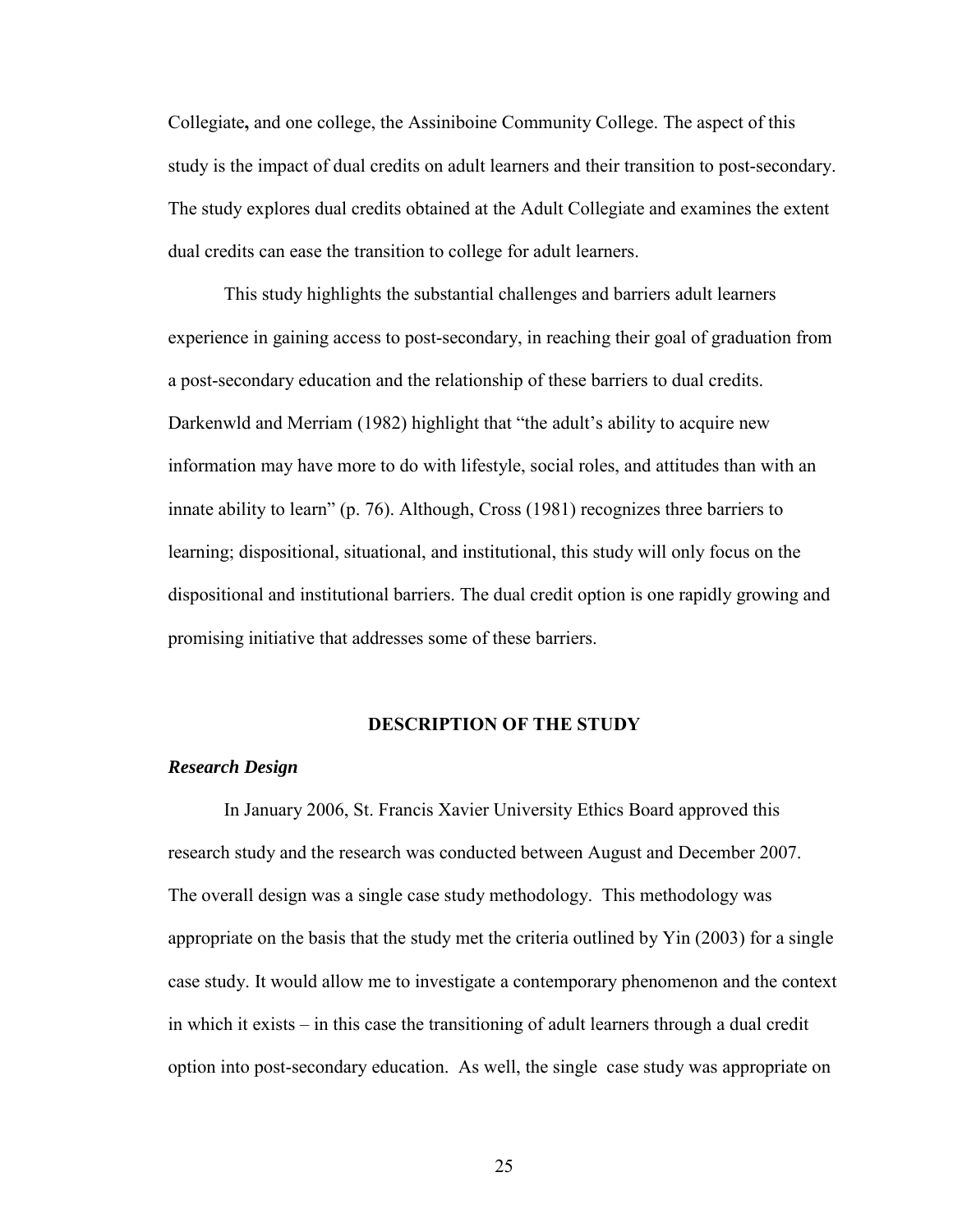the basis that it would allow me to look at the experience of adult learners in this context in a more holistic way, and to explore and "explain the presumed causal links in real life intervention [of this phenomenon] that are too complex for the survey or experimental strategies"(p.15).

This research study was undertaken as a qualitative inquiry, in which using an extensive review of the related literature I evaluated the findings from two focus groups conducted with 10 adult learners at the Adult Collegiate. Specifically, the focus groups explored the learners' perceptions of their experience as students enrolled in dual credit courses at the Adult Collegiate.. The research participants were attending Assiniboine Community College at the time this research was undertaken.

The focus groups captured thick, rich detailed descriptions of the adult learner's experience with the dual credit option and the impact they felt dual credits had on their transition to post-secondary. In addition to this, quantitative data from a variety of other internal and external [to ACC] data sources informed this study. These include dual credit enrollment statistics and other data from Manitoba Advanced Education and Literacy branch, a Dual Credit Survey conducted in 2003 by Heather McDevitt, and the Dual Credit Initiative, which resulted from the previous Dual Credit Survey. This collection of multiple sources of information corroborates the same phenomenon. The analysis and triangulation of data from the above sources provides the basis for the findings and recommendations in this study.

As an initial step in recruiting research participants for this study, I sent a *Letter of Invitation to Participate* to former Adult Collegiate learners who had completed dual credit courses and who were currently enrolled at ACC. [\(Appendix D:](#page-63-0) Letter of Invitation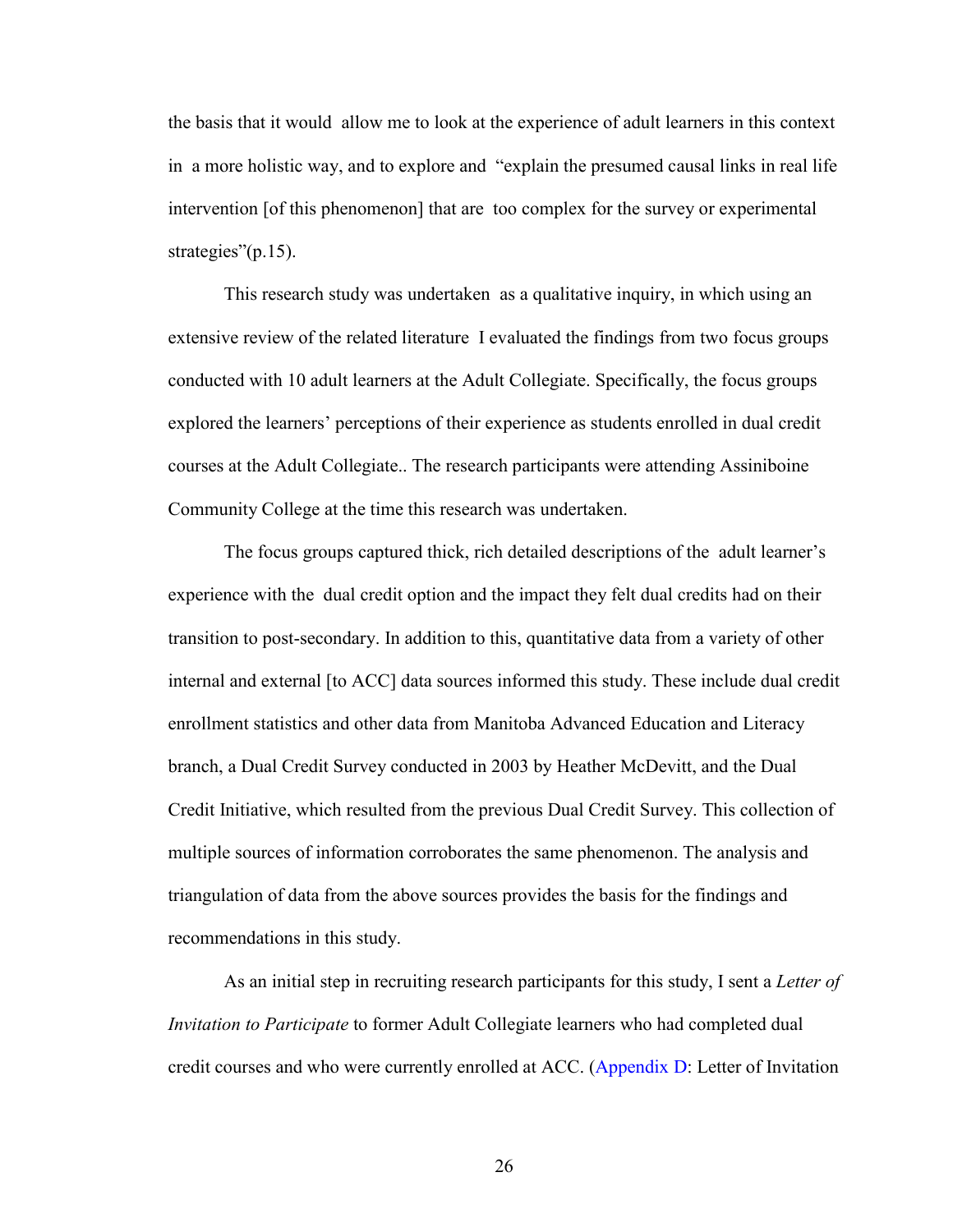to Participate). This letter explained the purpose of the research, identified the focus group procedure, and invited them to participate. They were provided with my contact information; phone, email, and mailing address. Upon contacting the researcher and consenting to participate, the researcher arranged a convenient time and place for interested persons to meet. Two focus groups were formed from those that had replied and expressed an interest to participate in the research study. At the outset of both focus groups, the researcher explained the project and the conditions of participation. After making sure that the participants fully understood the nature and conditions of the research, including that the focus group would be audiotaped those who agreed to participate in the research signed an informed consent form. [\(Appendix E:](#page-66-0) Informed Consent Form) A number code assigned to each participant, ensured anonymity and confidentiality for the participants in the research project and processes

The focus of this phase of data collection was to capture the participants experience and their perceptions of the effects of dual credits on their experience. Specifically they articulated the extent to which participation in the dual credit option helped to minimize the barriers they encountered when transitioning to post-secondary education.

The literature review undertaken for this study explored dual credits, adult education, adult learning theory, and barriers to learning. The literature review, conducted before the focus group interviews, helped me to plan the inquiry and position the research. It helped me to facilitate the sessions and to probe for further insights during the focus group in order to understand the barriers people experienced. In examining this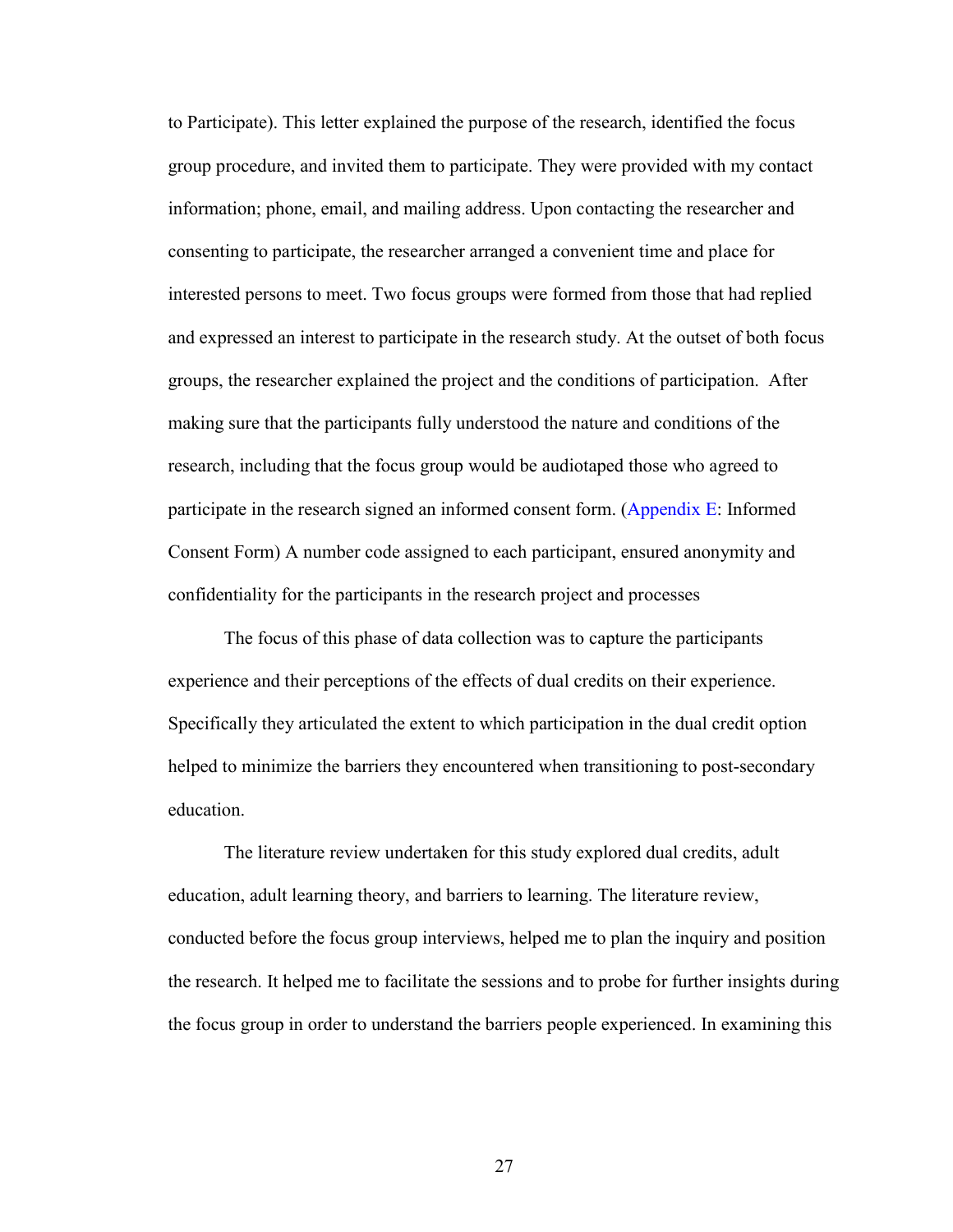<span id="page-27-0"></span>data, I was able to make comparisons, between the literature review and the adult learner experiences and responses, and to understand the meaning of the resulting data.

### *Profile of the Participants*

The participants' makeup was;

3 males and 7 females. Aged 19 to 45 Various ethnic backgrounds All received dual credits from the Adult Collegiate All were enrolled at ACC at the time of the study

 Adult learners in the study stated various reasons for returning to high school. The majority of the le arners stated that the r eason they returned to school w as " to get m y grade 12 so I can get a good job." Other reasons include:

- to upg rade c ourses i n or der t o be e ligible f or e ntry i nto pos tsecondary education or workplace training
- to upgrade their education to help their children with their homework
- to be a role model for their family
- to obtain a Grade 12 credential as a sign of personal achievement
- to obt ain a doc ument t hat ve rified t heir s kills t o pr ovide t o t heir pot ential employers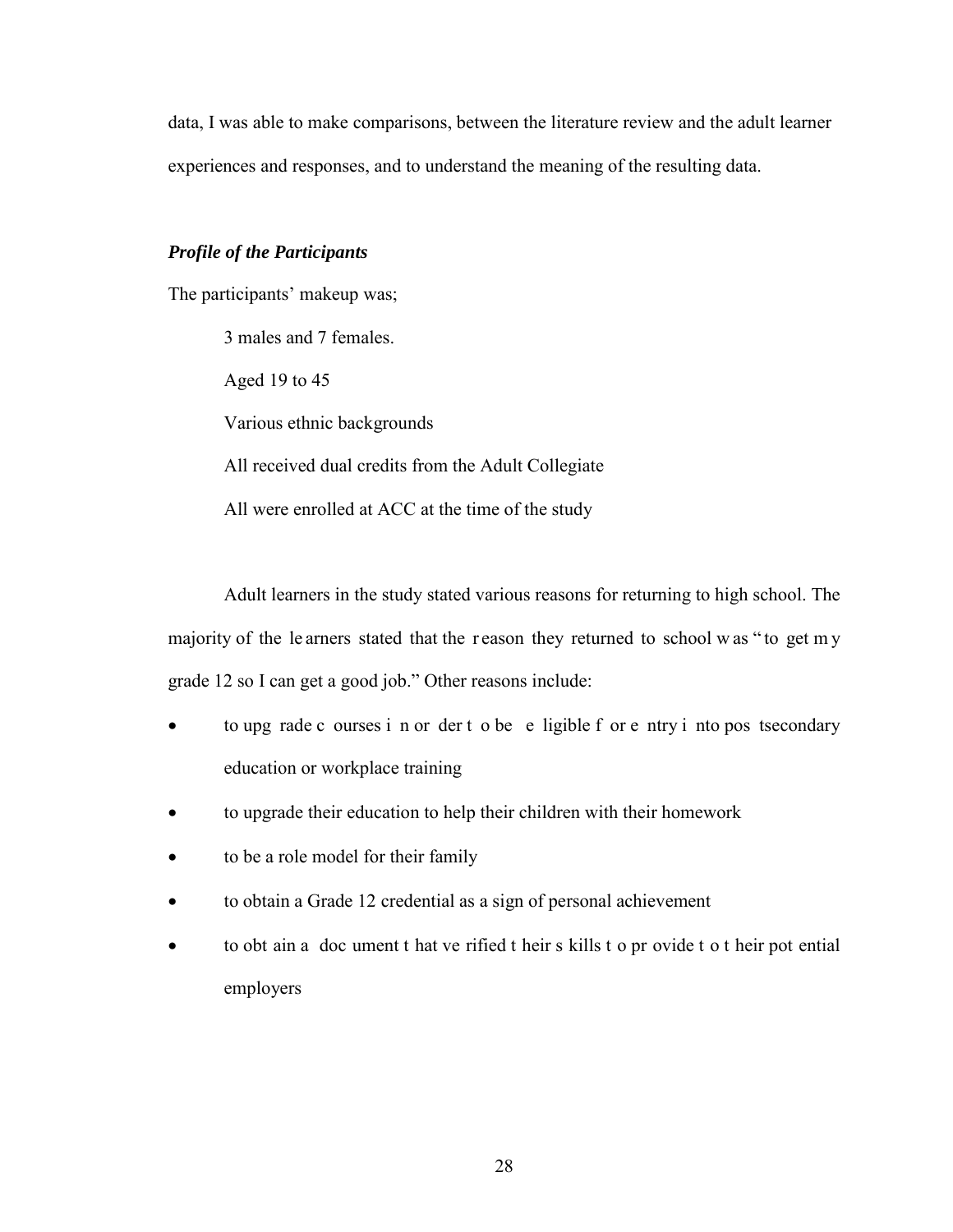#### <span id="page-28-0"></span>*Conducting the Interviews*

In the process of arranging the focus group interviews, it quickly became apparent that the barriers that learners encountered when entering ACC were prevalent throughout their educational experience. Even though many former Adult Collegiate learners wanted to participate in the focus group, they were unable to because of situational barriers such as a lack of time, conflicts with day care schedules or transportation issues. The first attempt to schedule a focus group had too few participants to proceed therefore the session was postponed to a later date. In the process of rescheduling this focus group session, the researcher discovered that potential participants found it difficult to attend sessions scheduled after 6:00 p.m. because they would not have access to childcare, or would have difficulty arranging transportation to the session due to bus schedules. Dispositional barriers became apparent as some participants expressed fear about the focus group process itself and were afraid that it might be "too formal and intimidating." Considering this information, I scheduled the second focus group session at a time and place that was as convenient as possible for the participants. This focus group was scheduled at the end of the school day and did not conflict with classes. It was on campus and limited to one hour in length allowing participants time to catch the next bus and arrive at the daycare in good time. It was important to acknowledge participants contribution of time by providing snacks and beverages and a small honorarium.

I created a welcoming environment that encouraged participants to share their perceptions and points of view without feeling intimidated, pressured or uneasy. I explained the purpose and format of the focus group, and after answering all their questions about the focus group, requested that participants sign an informed consent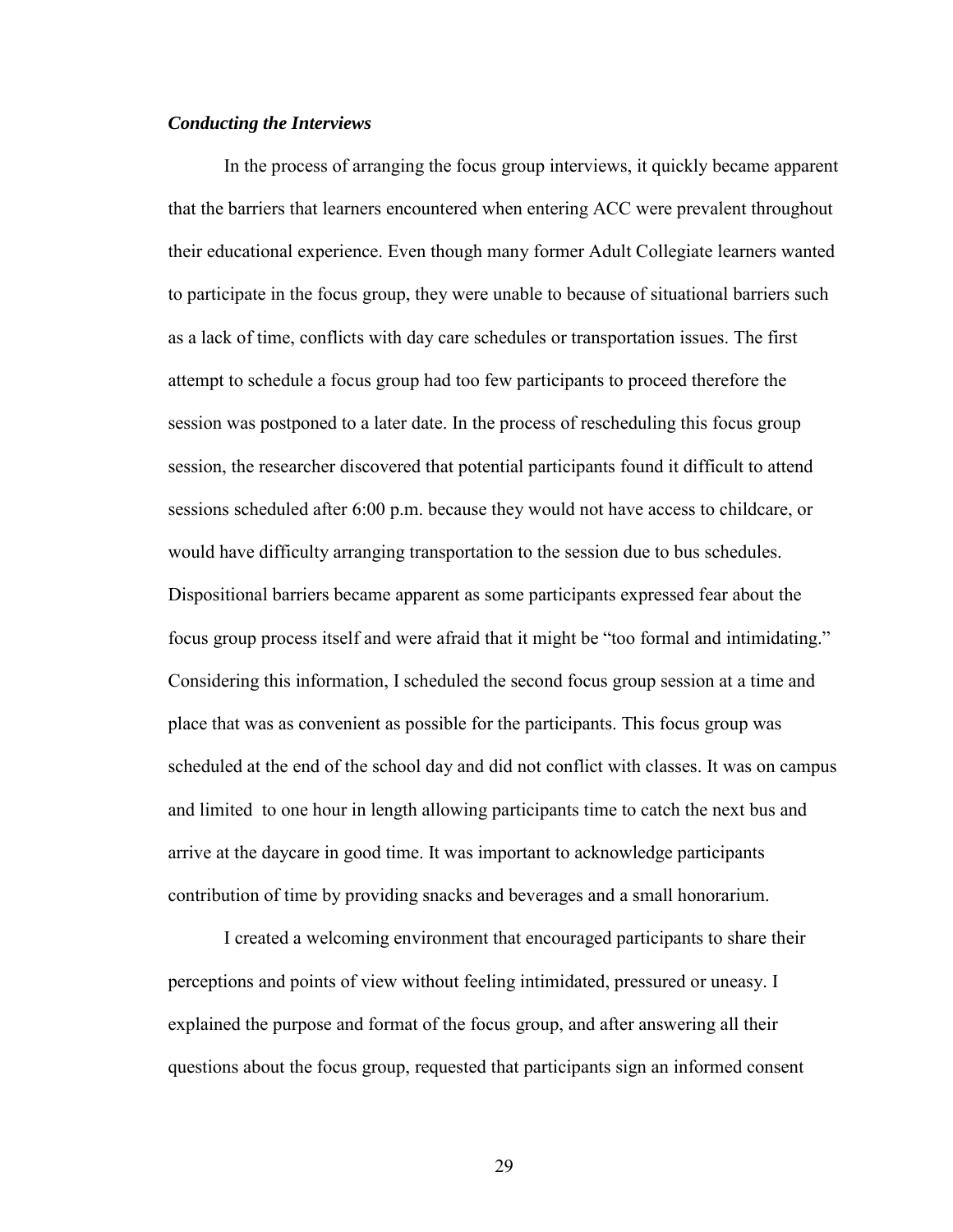<span id="page-29-0"></span>form. The signed informed consent form outlined the conditions of their participation in the research, and provided them with my contact information. The informed consent form also clearly stated that participants could withdraw from the focus group at any time without penalty.

During the focus groups I, asked the adult learners a series of questions and probes designed to obtain their perception of the benefits of dual credit courses in relation to dispositional and institutional barriers encountered while they were enrolled at the Adult Collegiate, and in their transition to ACC [\(Appendix F:](#page-68-0) Focus Group Questions). Questions moved from general to more detailed probes and challenges with contrasting ideas. I focused on gaining insights into the ideas and perceptions of the learners themselves. It is important to see the data "through the hearts and eyes of the target audience" (Krueger & Casey, 2000, p.15).

To ensure reliability of the data, I conducted all of the focus groups and transcribed the audiotapes. The names of individuals in the focus groups were changed to a number in the transcribed documents to protect the identity of all the participants. The data collected from the focus groups is stored in a locked file cabinet in my home, and only nobody else had access to the data collected (audio tapes, transcripts of focus groups, and signed informed consent forms).

#### **Data Analysis**

The goal of the focus groups was to explore the experience of the participants and to collect qualitative data on dual credits and their impact on the transition to postsecondary for adult learners. Prior to and following the focus groups, I conducted an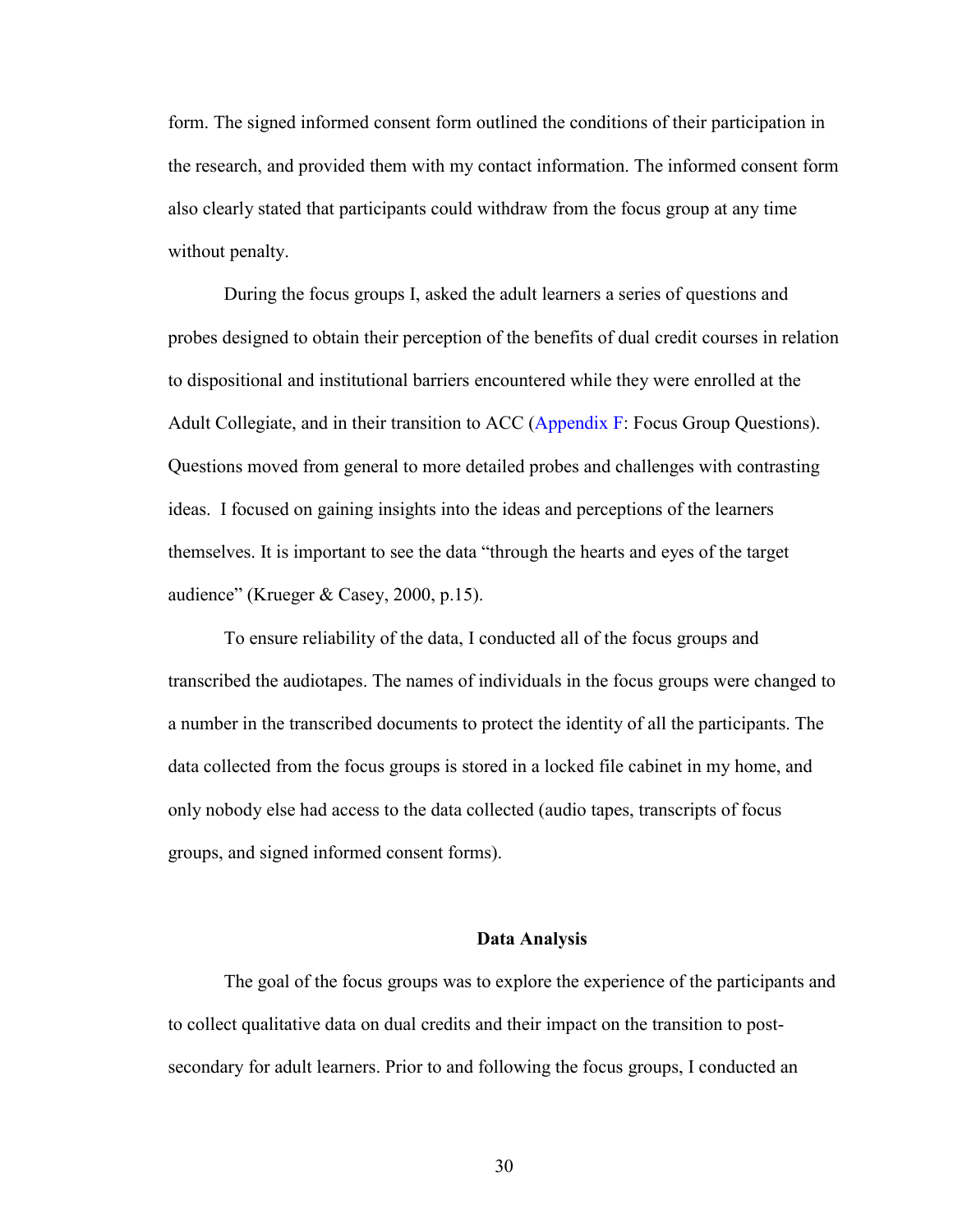<span id="page-30-0"></span>analysis of the various data sources, which began by comparing data collected from the focus groups with other data. This included a one year pilot of dual credits at the Adult Collegiate, together with a Dual Credit Survey conducted by H. McDevitt ( 2003). This survey included the responses from 94 of a possible 147 adult learners about their experience in a dual credit system and addressed issues related to learners' current status, the benefits of completing dual credit courses, the issue of having spare class time at college or university, and the timing of the learners decision to move on to postsecondary. Another data source was the 2003 Dual credit Initiative, and data from government reports. The themes and patterns, which emerged from these various data sources informed an overall understanding of the effects of dual credits on the adult learner and their transition to post-secondary in this case.

The data from the focus group were compared to those of the above noted studies indicated dual credits do in fact have a large impact in terms of easing the adult learners' transition to post-secondary. The extent of the impact was demonstrated in the reduction of dispositional and institutional barriers.

#### **Presentation and Discussion of Data**

In this section the extent to which, and the way in which the dual credit option minimized both dispositional and institutional barriers in this case, is discussed.

#### *The Impact of Dual Credits on Dispositional Barriers*

All of the adult learners in this study graduated from the Adult Collegiate with their high school diploma before moving on to ACC. They reported experiencing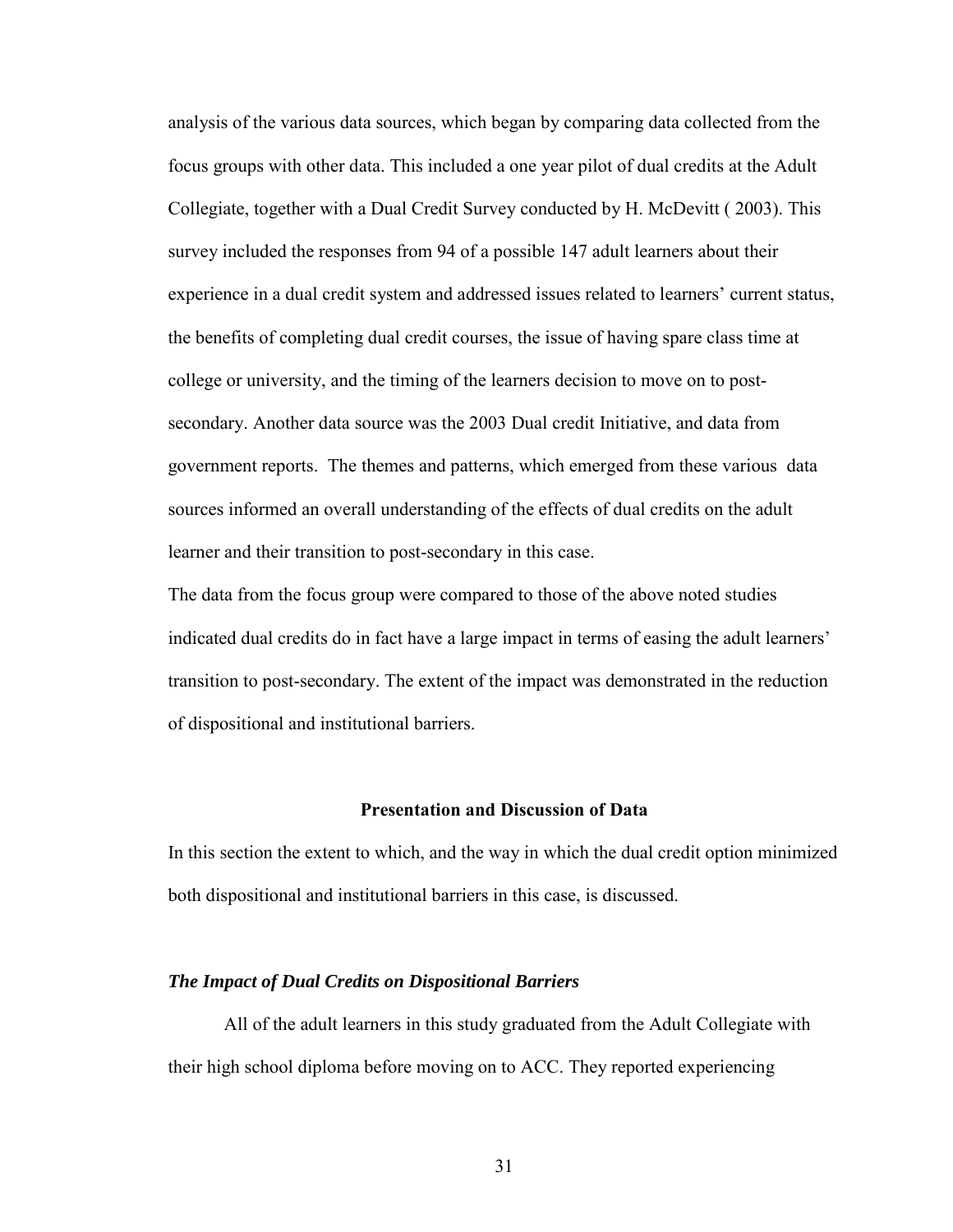dispositional barriers related to attitudes, beliefs, and perception of self in their earlier learning careers. The focus group participants commented that these dispositional barriers were reduced due to their enrollment in dual credits. These included that perceptions of self and attitudes towards education had changed.

In the focus group adult learners reported that while at the Adult Collegiate, their perception of self changed over time. They became more confident in their skills because they were able to successfully complete the dual credit courses. Eight of the ten participants stated that taking a dual credit course raised their self-esteem and their selfconfidence. One person commented that when friends and family became aware that she was taking colleges course their attitude towards her also changed, and "they were surprised that I could do that" and that "it makes you feel proud to tell your friends that you are taking a college course." The fact they had enrolled in dual credits and were performing successfully raised their profile and credibility within their family and circle of friends. This in turn boosted their confidence to succeed and continue to postsecondary education. The extent to which this change of impact was significant, is highlighted by one female participant who remarked that, "Dual credits helped me gain my confidence, and now I can hold my chin up high." Clearly also, the impact extended beyond the learner themselves to their families, as shown in this statement, "your relatives, your nieces and nephews, see you as a role model," and "I thought I couldn't do it but now that I have, my friends are asking me about dual credits." The benefits were also seen to extend to the community, as one learner explains, "I have more confidence in myself. Dual credits helped me realize my own potential, and now I can re-use my knowledge to help others."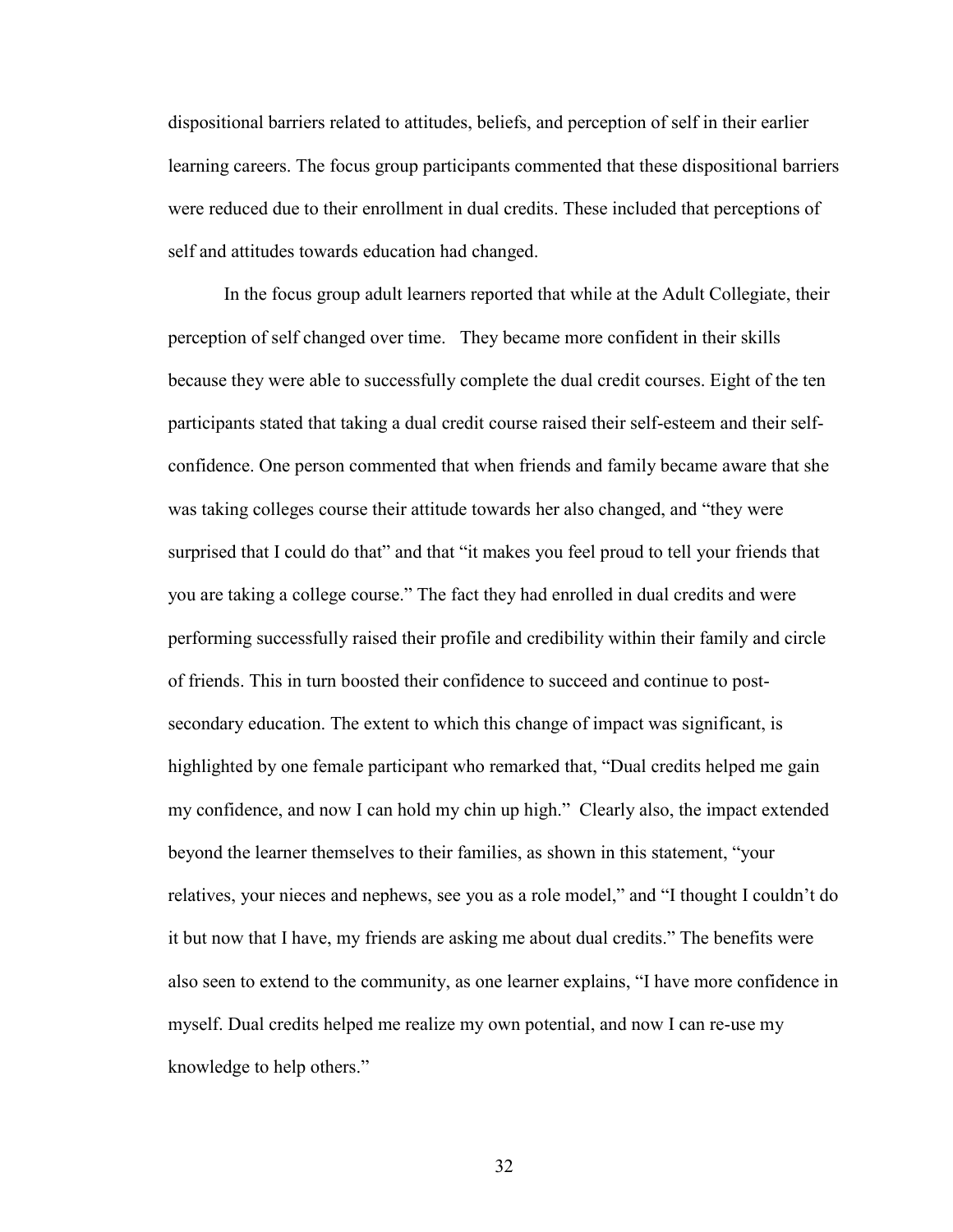Participants' attitudes toward education also changed and this was manifest primarily in a motivation to continue in their studies. Eight out of ten participants commented that by taking dual credits their perception of education became more positive. Clearly, as the following comments suggest, the experience of taking the dual credits reduced the barriers related to negative attitudes and lack of motivation. For example, one student reported, "going to the Adult Collegiate and taking dual credits showed me I could get good grades and that made me motivated to keep up the good work." Another said that dual credits gave her the confidence to know that she could "handle college." Dual credits were also seen by some to serve as a bridge to the post secondary level. For example, one of the participants interviewed was already a high school graduate when she enrolled at Adult Collegiate, but she did not feel ready to attempt college without some preparation. She remarked, "I thought college was full of smart people, and I didn't think I was one of them, it was too intimidating." Then she proudly stated, "I'm one of them now."

Adult learners in the focus groups also reported that their educational goals changed because of taking the dual credit option. Individual's goals can also be related to their perception of self and can influence their educational success. Brookfield points out that "the advantage of goal setting is that it brings the future into the present and allows the learner to become aware of what he needs to do to have a successful learning experience" (1995, p.161). Eight of the ten participants reported that their educational goal had changed after taking dual credit courses. The majority of the participants in the study first enrolled at the Adult Collegiate because they "just wanted the grade 12 to get a better job." One participant commented that previously she "had no education plan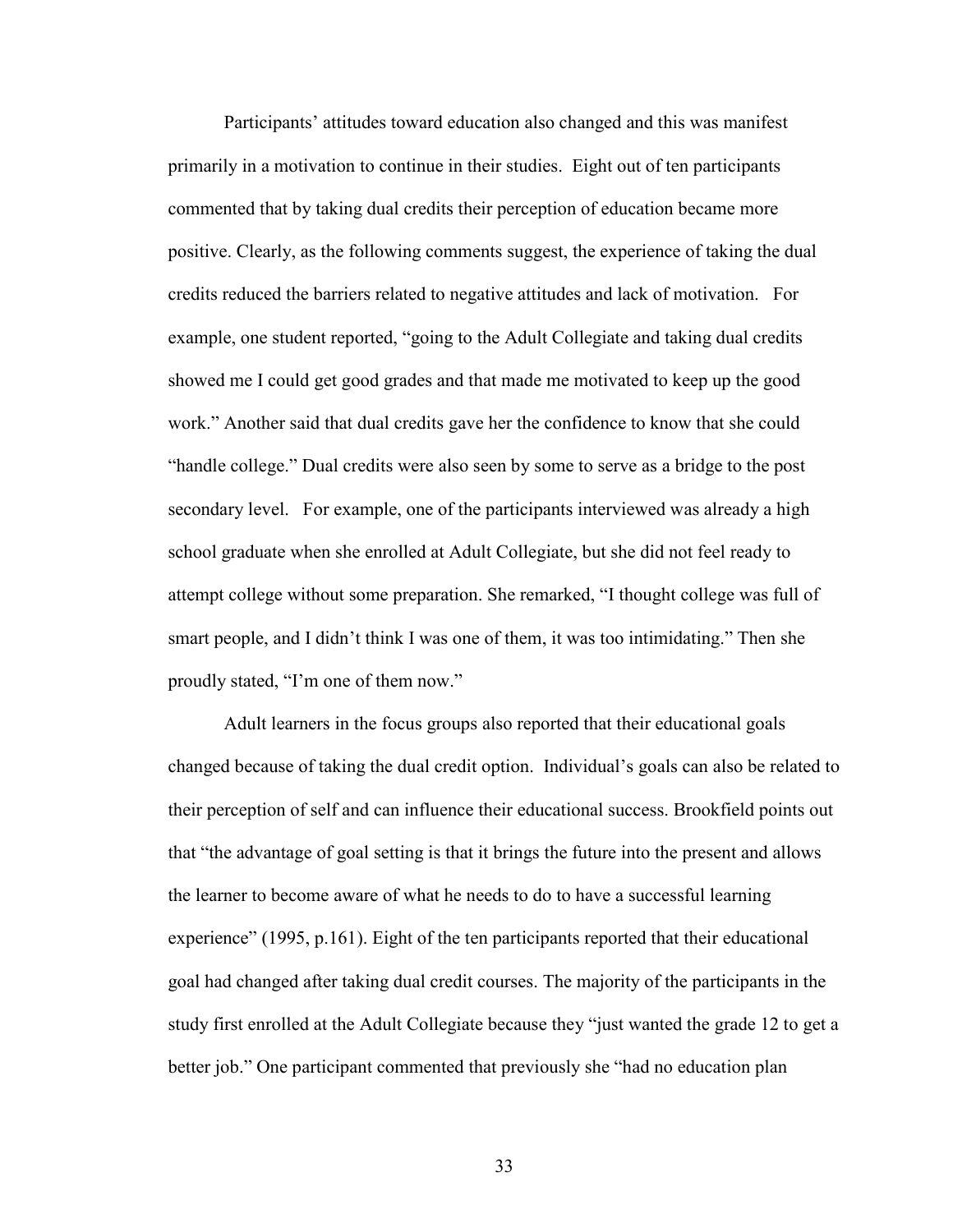<span id="page-33-0"></span>beyond my grade 12", but once she graduated with her grade 12, she discovered that she "liked education and wanted more" and subsequently enrolled at ACC. Highlighting the primary reason for this change, nine out of ten participants felt more prepared for postsecondary because they took dual credit courses. One participant stated, "dual credits allowed me to learn the material downtown" (the Adult Collegiate). This was an easier pace with smaller classes and more attention from the teachers."

 In summary, the participants in this study reported that as a result of dual credits, obtained at the Adult Collegiate, they experienced increased self-esteem, confidence, motivation, and they developed clearer and longer term educational goals. They also reported that they now have a more positive attitude towards education and that they were more motivated to continue to post-secondary. Participation in dual credit courses at the Adult Collegiate reduced barriers to learning and increased opportunities for success; thereby easing the transition to post-secondary..

#### *The Impact of Dual Credits on Institutional Barriers*

As mentioned earlier, institutional barriers are can generally be grouped into five areas: scheduling, problems with location or transportation; lack of interesting or relevant courses; procedural problems and time commitments; and a lack of financial resources. The focus group participants revealed several institutional barriers, which they believed, were reduced because of their enrollment in dual credits. These included financial issues, time issues and relevance of courses.

All of the participants (10) commented that the dual credit option enabled them to save money and to minimize barriers related to costs. High school courses are tuition free. The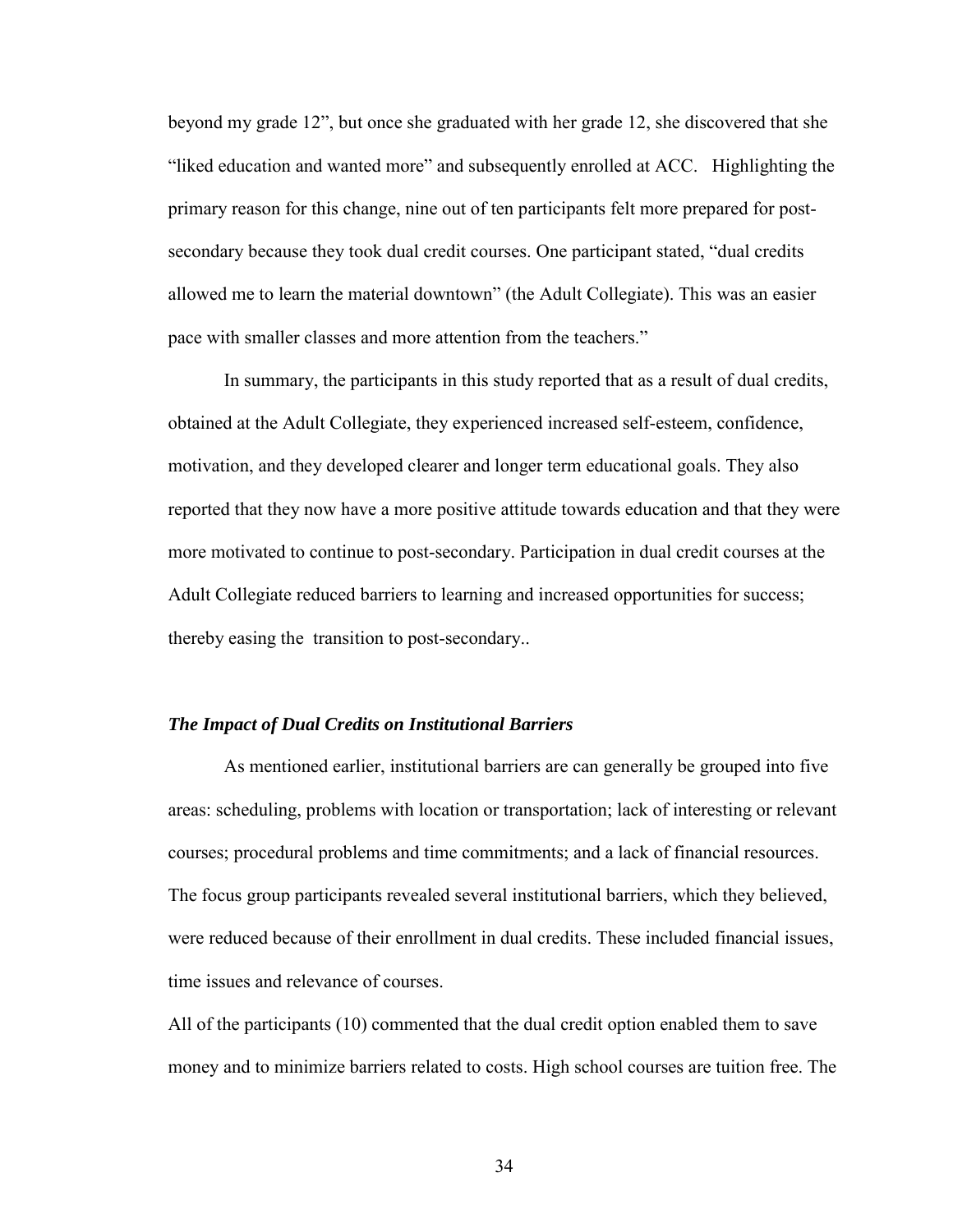dual credits fall under this category thus saving participants tuition and textbook costs while allowing them credits in college courses. Several participants who had completed computer related dual credits stated they saved more than \$700 in textbook costs. The ability to take some of their ACC courses without tuition and textbook cost reduced their financial burden and thus reduced that barrier. In turn, this assisted greatly in their transition to post-secondary. Moreover, three female participants in the focus groups had young children. All three reported their childcare costs reduced by virtue of the shorter time line for completing credits. The dual credits they had completed at the Adult Collegiate gave them more time while at ACC. to spend with their children rather than keeping them in childcare. A focus group participant who was a single mother stated that having more in the morning "provided much needed extra time to get my children to school." This saved early morning child care costs.

Related to this, is the extent to which the dual credit option enabled participants to overcome barriers related to time. All (10) participants remarked that dual credit courses saved them precious time while at ACC. They did not have to re-take the dual credit courses after successfully completing them at the Adult Collegiate. This allowed them more flexibility in scheduling their courses at ACC. 6 out of 10 used the extra time to study or do more homework, thus producing better grades. A learner stated that he used the spare time to study, or complete assignments, "which helped me raise my GPA." Three out of ten used the time to take additional courses, thus improving their educational experience at ACC. Four out of ten used the time to dedicate to their children or families. The barrier of time was reduced because these learners had taken dual credits before they had enrolled at ACC. One adult learner stated "knowing I would have all this extra time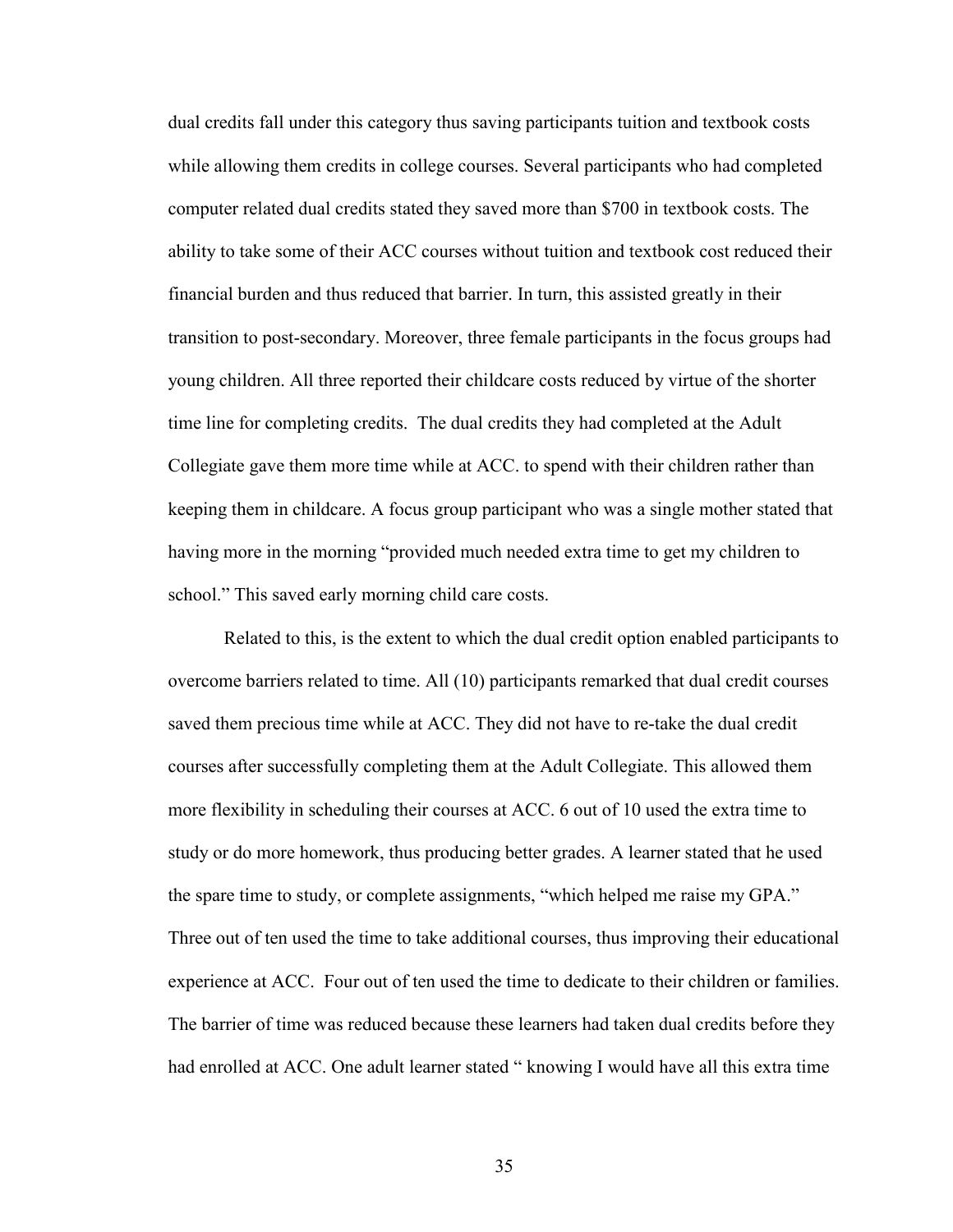<span id="page-35-0"></span>made it easier for me to make the decision to move one to ACC" This had a positive impact upon their transition to ACC.

At the same time, some participants in the focus group reported taking advantage of the available time to complete their studies in a shorter period, thus allowing them to get back into the workforce sooner. Graduates from the Integrated Comprehensive Health Care Aid program can graduate after 10 months with both their high school diploma and their college certificate in Health Care Aid. Normally, completion of both of these credentials would take an individual a total of 19 months. This has a positive impact upon their financial situation thus reducing that barrier.

Finally, the third institutional barrier, which the dual credit option helped to minimize, related to the relevance of the courses taken by the focus group participants. Courses that are irrelevant and do not fit into the learners' educational goals are institutional barriers. Eight of ten participants believed the dual credit courses they took were more relevant than standard high school courses. By having relevant courses, the focus group was able to reduce that barrier thus having a positive effect upon their transition to post-secondary.

#### *Findings from Additional Dual Credit Studies*

The responses from the adult learners in this study revealed that dual credits had a significant impact on dispositional and institutional barriers and a positive, significant impact on the transition to post-secondary. These finding are consistent with the findings from two other studies, the Dual Credit Survey (introduced earlier in this report), which resulted in a second study, and the Dual Credit Initiative.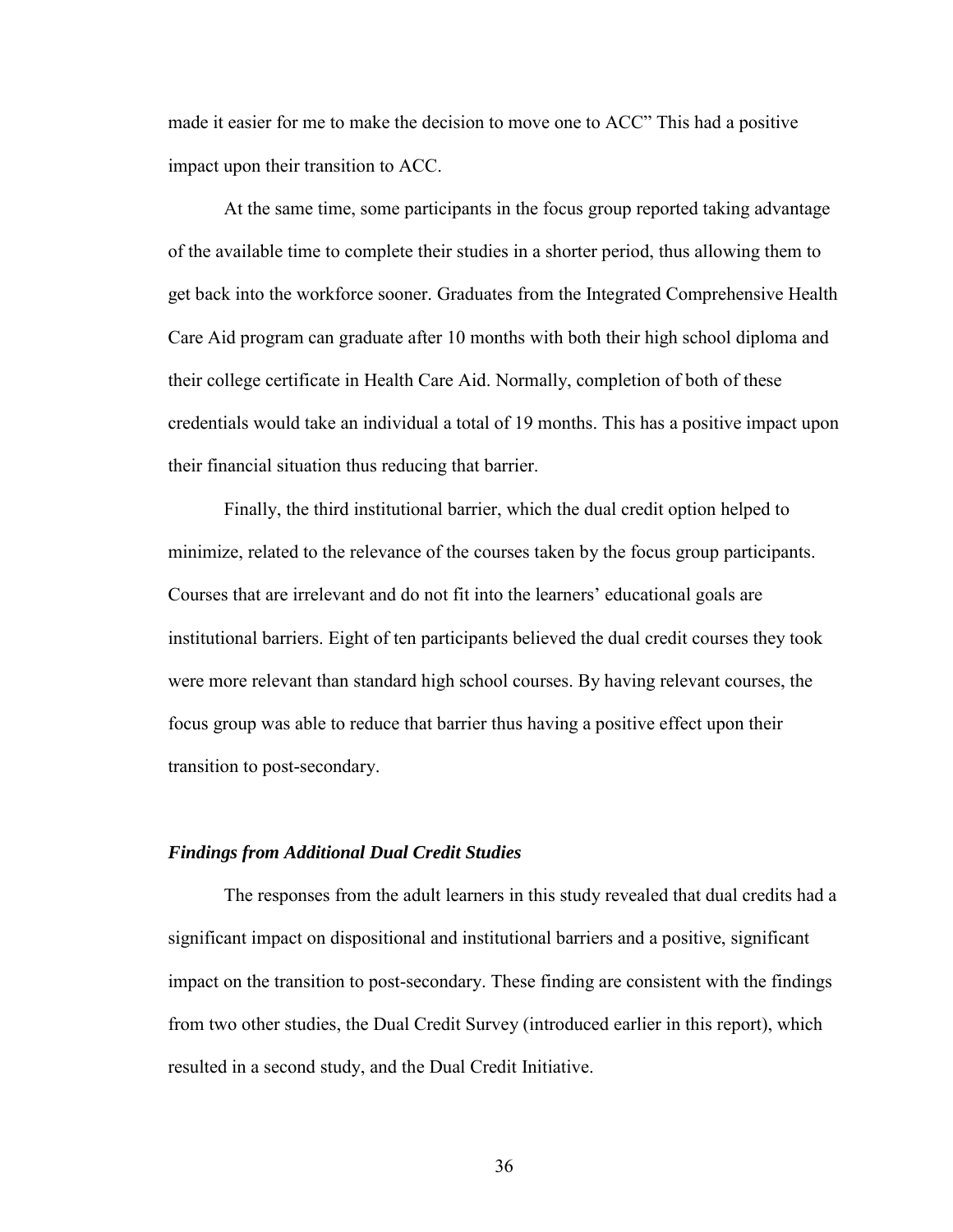The Dual Credit survey contacted 94 out of a possible 147 adult learners. The results of the survey indicated that 78% of the learners felt they had "benefitted from taking dual credit courses". Sixty-seven percent of respondents in that study felt that their self-confidence was positively enhanced by the completion of a dual credit course." In addition, 81% of the total learners indicated that they had the opportunity to continue at the college level. Forty-two percent saved money once they reached college, and 38% felt that taking the dual credit course had improved their employability." Further to this, 78% of the learners indicated a strong association between taking dual credits and the benefits gained at college. When asked about their decision to advance to post-secondary 47% stated that dual credits influenced their decision to enroll in post-secondary education  $(p.11)$ .

Other findings related to the experiences of dual credits obtained within other Manitoba adult learning centres and high schools, were outlined in the Dual Credit Initiative (2003) by Manitoba Advanced Education and Literacy. This study took the results of the Dual Credit Survey and built on it by including data on high school students enrolled in dual credits. The findings of this study were consistent with and reinforced by my findings related to the benefits of taking dual credits. These included that the experience:

- created a continuum of learning from high school to college;
- shortened the time required for high school learners to complete a college program;
- eliminated the duplication of courses taken in high school and college;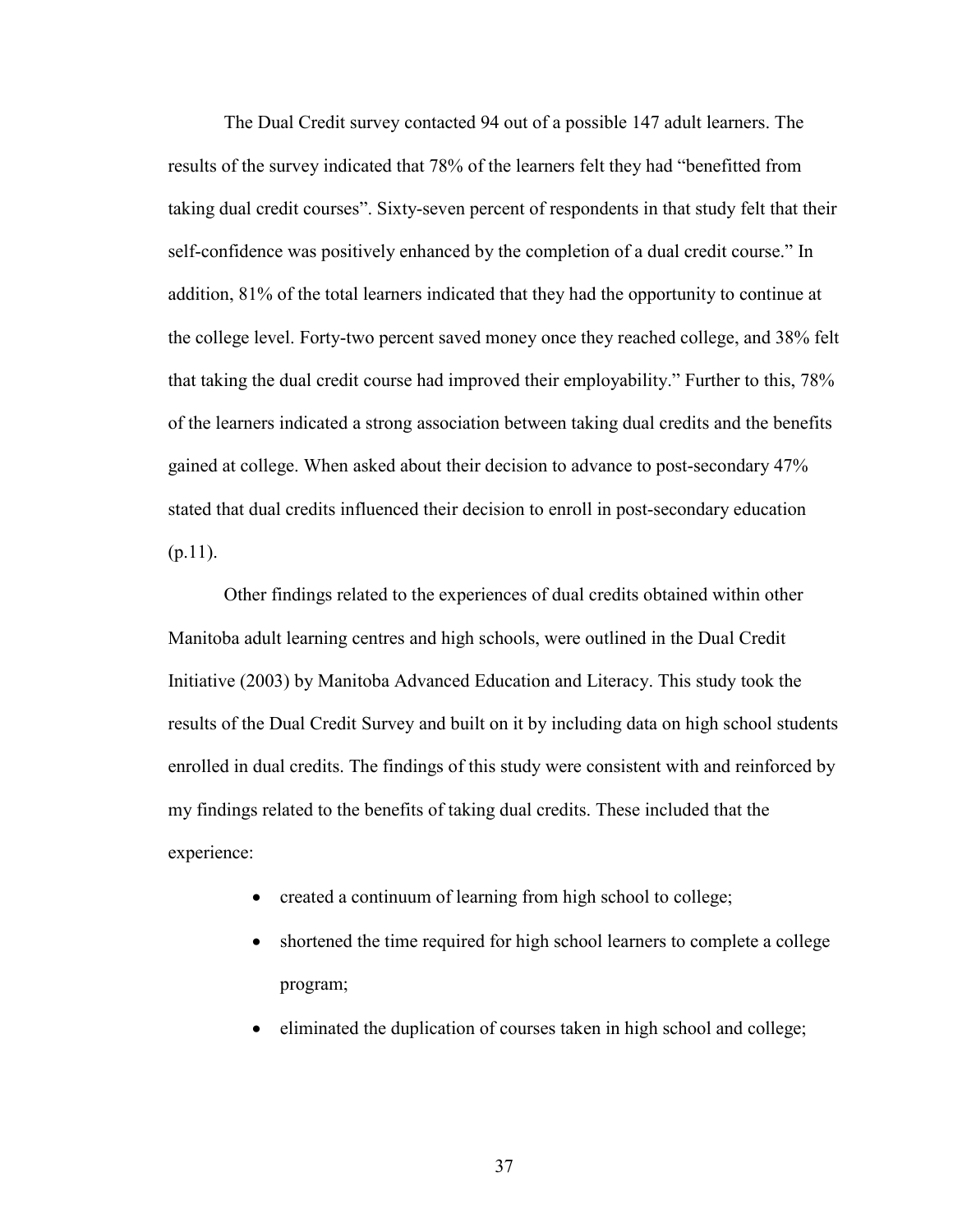- <span id="page-37-0"></span>• sharpened learners' abilities and general academic preparedness for college;
- expanded the academic options for college-bound learners; and enhance college-credit options (p.5)

 The Dual Credit Initiative (2003) also included the results of a province-wide survey of high schools and adult learning centres, which also produced some interesting results on dual credits. For example, 70% of adult learners felt that the content of dual credit courses was "very relevant". Adult learners expressed a higher satisfaction with dual credits than high school learners, stating that dual credits gave them the freedom "to better plan their studies" (p.12). These results are similar to those cited earlier in the findings on my study.

#### **Additional Findings Related to Planning Adult Education Programs.**

In addition to comments related to the dual credit courses, focus group participants identified factors related to the planning of the dual credit courses that were related to adult education principles and practice. These factors created an environment in the Adult Collegiate that was conducive to their participation as adult learners and which assisted them in their transition to post-secondary education. These included:

> 1. *.Academic assistance*: Participants were provided with academic assistance and tutoring to navigate the ACC courses that were more challenging than the high school courses. This support was seen as necessary to ensure learner success. These comments from the focus groups corroborated previous studies that suggested prospective learners, families and school counselors or advisors, should be provided with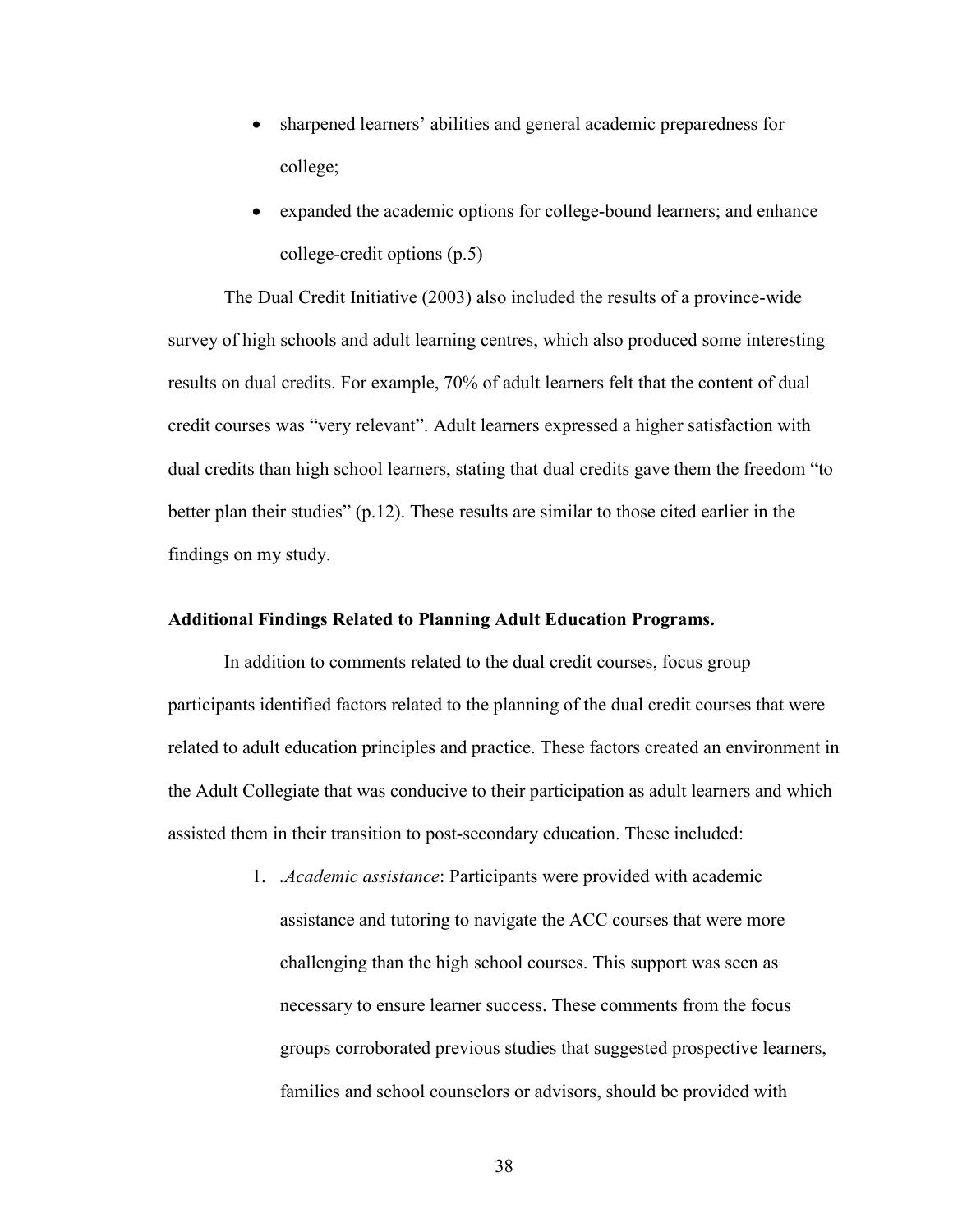current and credible information about dual credit courses and their benefits. One often cited institutional barrier is the "lack of information about programs or procedures" (Cross, 1981, p.104). As described by one learner many learners first discovered dual credits when they enrolled at the Adult Collegiate, "the advisor customized my schedule at the Collegiate after I told him that I wanted to go on to ACC to take Business Admin. He gave me all the dual credits I could take." Once learners enrolled in the Adult Collegiate, they became aware of dual credit courses, but did not understand their significance until they became a college learner. As Cross (1981) points out that even if an individual does not recognize the value or significance of the dual credit course then the lack of understanding "acts as a barrier, whether it actually exists or not" (p.104).

- 2. *College and Career Success courses:* In her book *Adults as Learners*, Cross (1981) stresses that in adult education it is not just about who is doing the learning or the teaching, but also about what is being learned. College and Career Success courses were available to help learners build the necessary skills to navigate the Adult Collegiate and post-secondary environment. The focus of the course was on helping them to understand the expectations and tasks associated with managing college courses, such as critical reading, note taking, time management and study skills.
- 3. *A comfortable, safe environment:* Many Adult Collegiate learners commented on the importance of the learning environment as a key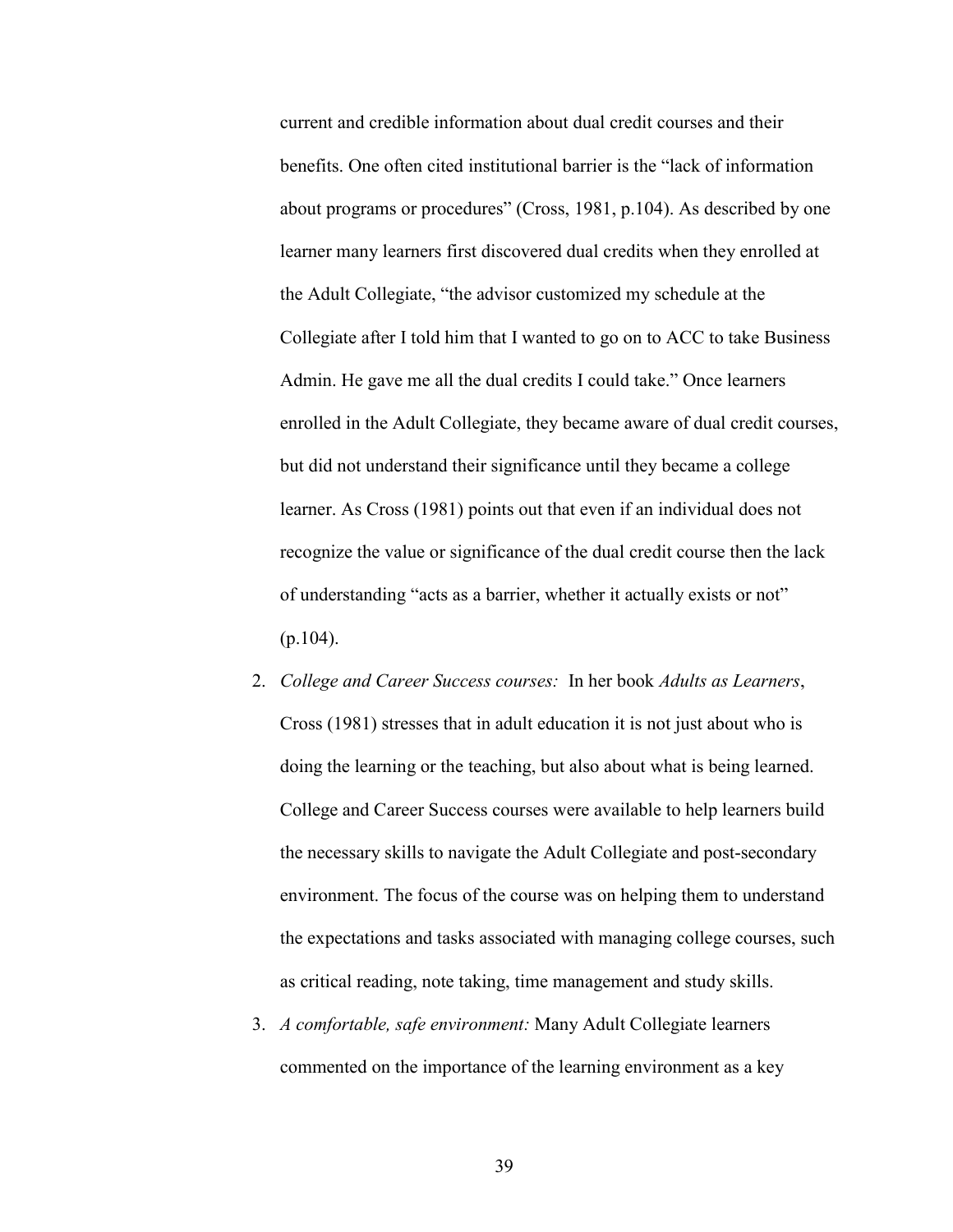ingredient to success. As adult learners first enrolled in the Adult Collegiate, they often felt uncomfortable, shy and unsure of themselves. Many of these adult learner had prior negative school experiences, and therefore it was important that the learning environment and activities created a "welcoming atmosphere" (Merriam and Caferella, 1999, p. 224). The majority of the focus group participants found the learning environment at the Adult Collegiate to be less intimidating than ACC. They cited a smaller campus size as contributing to the more positive environment for learning. In the view of nine of ten focus group participants, the Adult Collegiate setting provided them with a supportive environment. One learner shared that she found the staff at the Adult Collegiate "supportive and very accommodating" and that she "felt good about being there." Wlodkowski (1999) stresses the importance of lessening the sense of fear and anxiety that some learners may experience as these feelings can act as barriers and inhibit learning.

4. Creating a setting within which both learners and staff set high expectations and where there were opportunities to engage in critical discussions with classmates was seen as important. Knowles considers these characteristics as falling under the heading "An Atmosphere of Adultness" (2005, p.120). Learner participants also commented on the importance of a culture of positive peer support. Knowles (2005) believes that adult learners "need to be seen by others and treated by others as being capable of self-direction" (p.65). Therefore, creating a setting within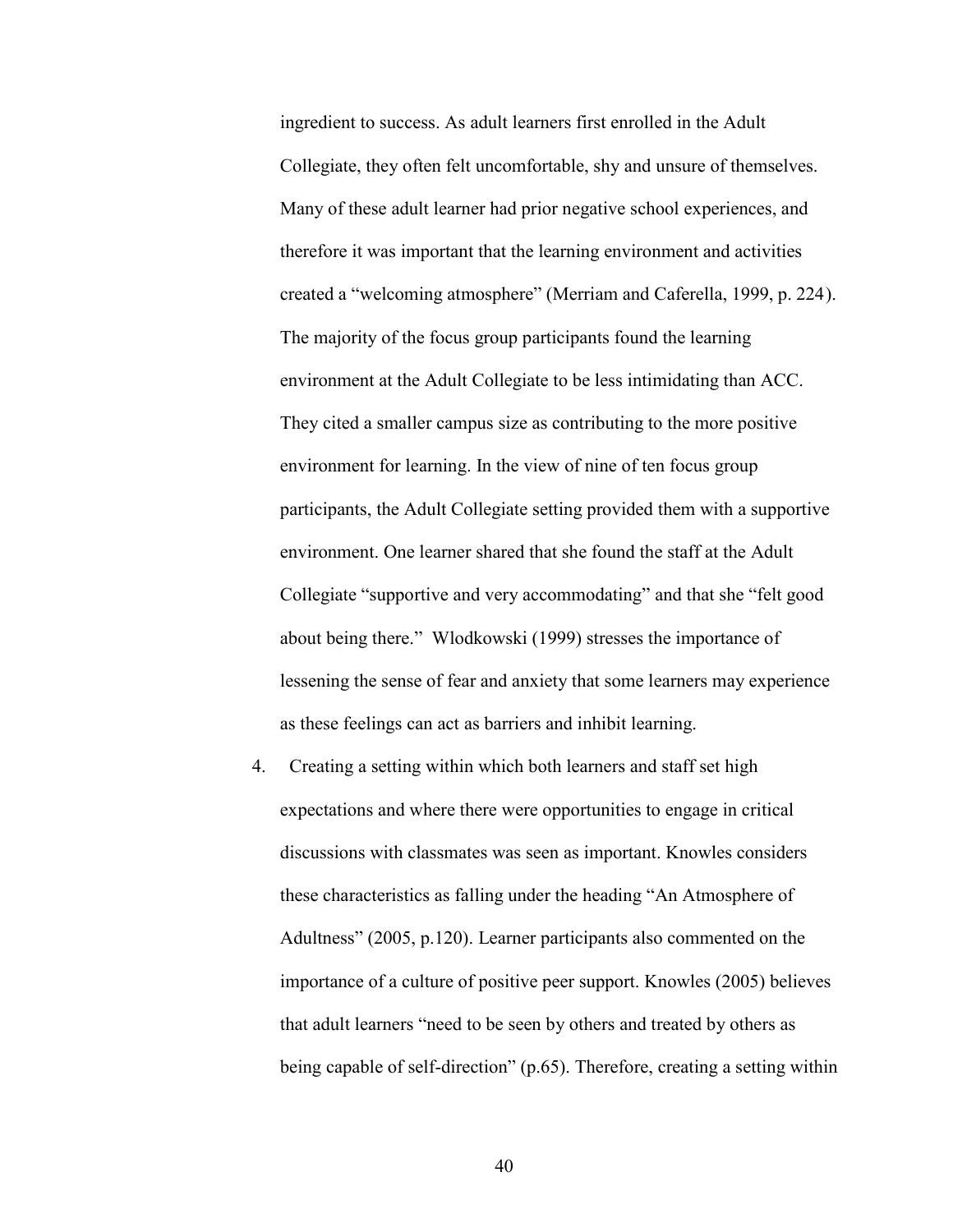which they were able to challenge themselves and others, without feeling judged or put down, was seen as important condition for facilitating adult learning generally, both within and beyond the dual credit system.

5. *Caring and knowledgeable advisors:* Learners stressed the importance of access to caring, professional staff that could provide a safe place to discuss problems and to assist with post-secondary program options and information.

This study reinforces the importance of incorporating adult education principles into all forms of educational practice, involving adults, including the planning for dual credits. While dual credits minimize will not influence the four factors mentioned above, these factors do have a significant impact on the adult learner's ability to successfully complete dual credits.

 The barriers to participation in adult learning are many. However, once educators have a better understanding of the barriers experienced by adult learners, they can more actively minimize these barriers and maximize the effectiveness of the institution. This will allow for a more successful transition for adult learners from one level of education to the next. We must understand that there are interactions between the various types of barriers and therefore it is not enough to look at the barriers separately. Although the five factors mentioned above are not comments made directly about dual credits, they do play an important role in enhancing the impact of dual credits.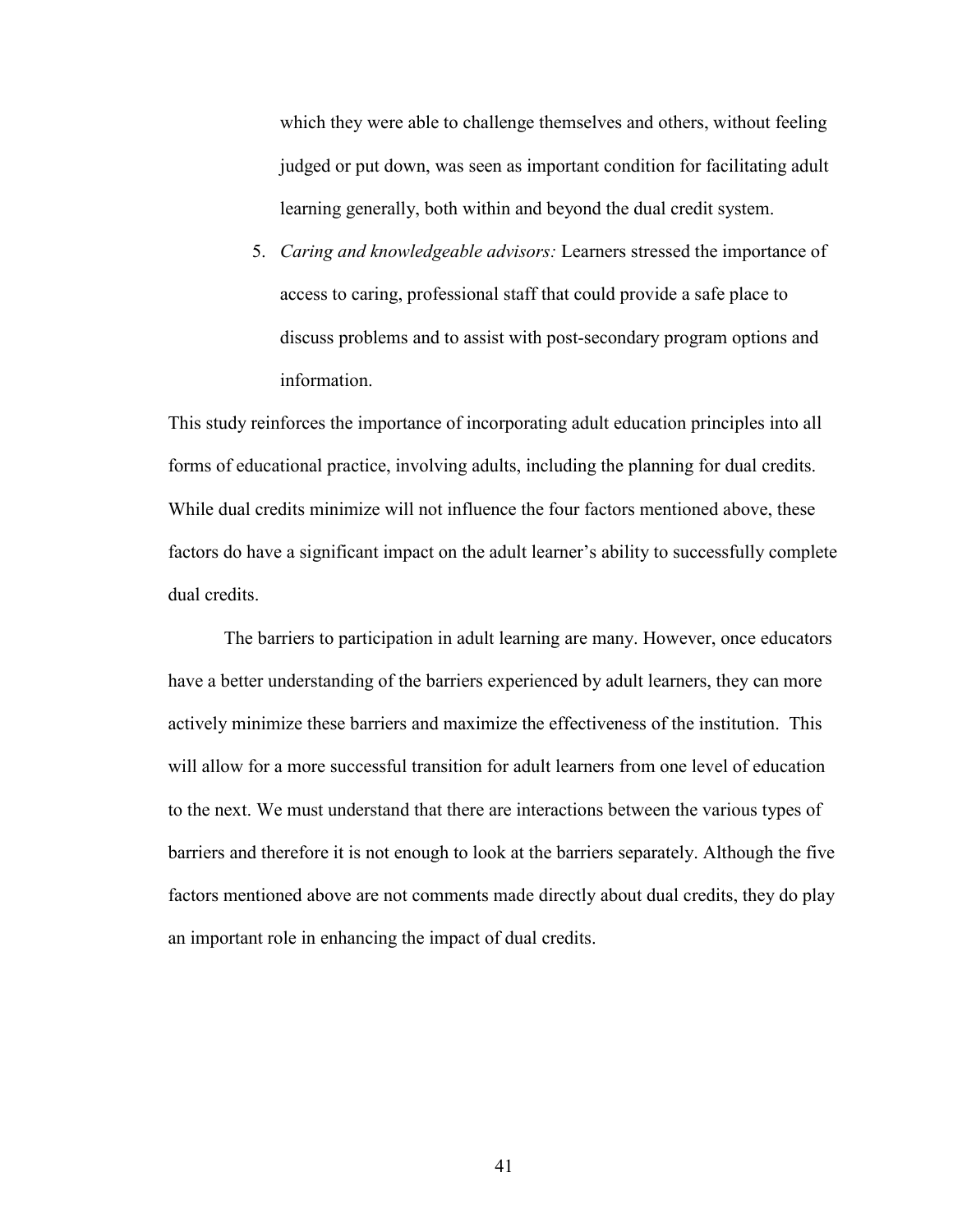#### **CONCLUSIONS**

<span id="page-41-0"></span>The experiences of the focus group participants together with other data collected in this case study demonstrates that dual credits do reduce the dispositional and institutional barriers.

While enrolled in dual credit courses at the Adult Collegiate, dispositional barriers associated with a lack of self-esteem and self-confidence were minimized. In fact, learner's self-esteem and self-confidence increased, and as a result, they were motivated to complete their courses. When they first enrolled at the school, they only saw themselves as possible high school graduates, but while participating in dual credit courses their perception changed, and they were able to see themselves as "college material." Dual credits offered these learners the exposure to college material and therefore the opportunity to gain an understanding of the expectations of college. The high expectations also served to increase their internal motivation. Learners were able to look ahead, as the dispositional barriers were reduced, and consider the possibility of post-secondary education, a dream, which they had not dared to dream when they first started. This enhances their chances of successfully moving on to post-secondary education.

Once at ACC, their positive self-esteem as learners and their self-confidence was sustained. At this point, the learners considered themselves as "one of those smart people" at the college. Dual credits were also able to reduce the institutional barriers of cost, time, and relevance of course content. Dual credit courses reduced the costs of tuition, textbooks and supplies. The dual credits completed at the Adult Collegiate as part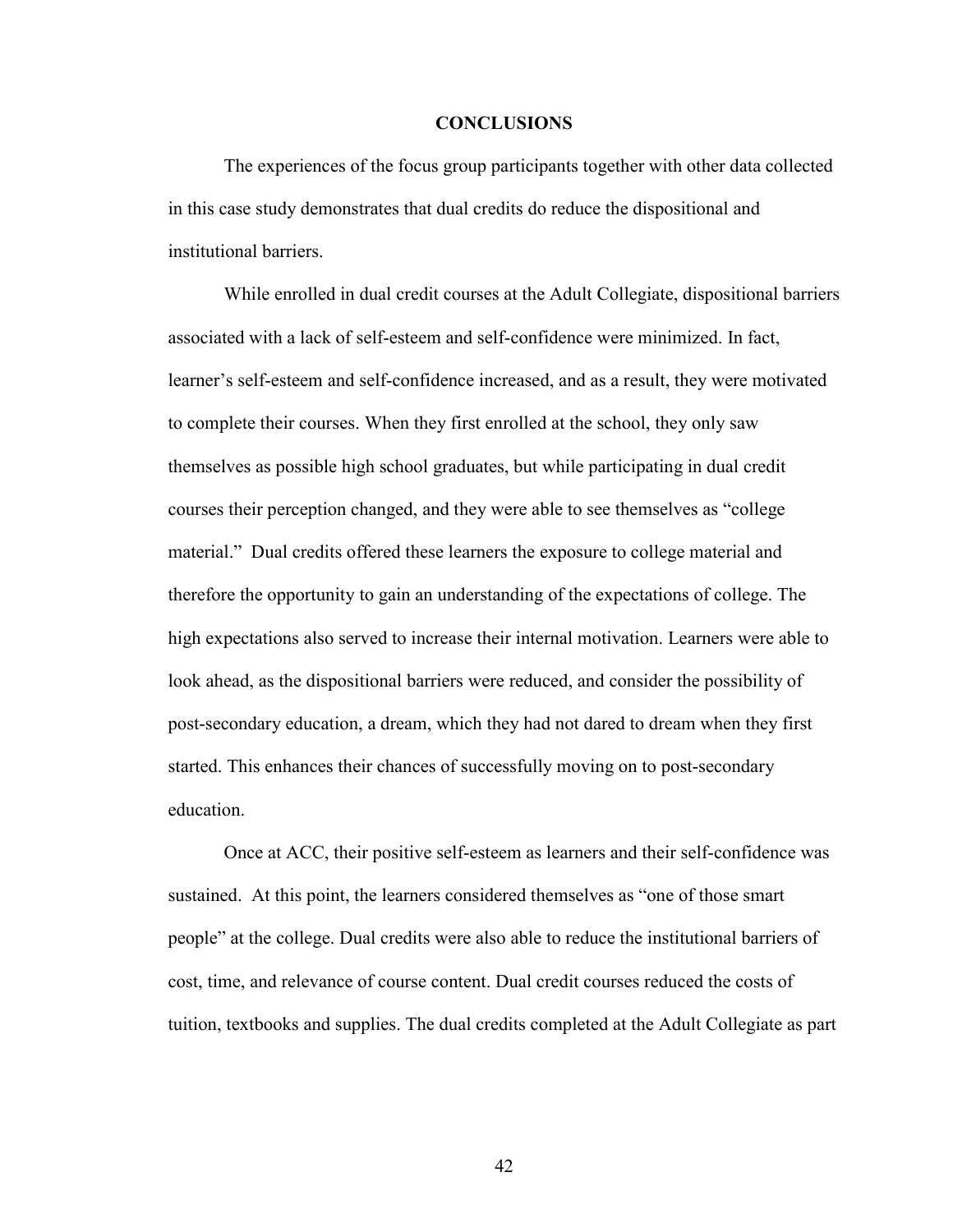of the high school program are tuition free, and books/supplies are covered as part of the program. Adult learners are able to realize significant savings.

Kidd (1978) stresses that for an adult learner "time is of very great consequence" and "for an adult, more than for a child, the investment of time in an activity may be as important a decision as the investment of money or effort" (p.48). Because of accumulated college credits at the high school level, learners were able to complete their program in a shorter time, as well as giving them additional time to deal with family, work or school responsibilities.

Adult learners find it important to understand the relevance of their courses to their life and career goals. This study reinforces that access to the dual credit college courses enabled adult learners to see these courses as relevant to their life and related to their career goals and aspirations.

In the focus groups, the learners spoke with enthusiasm when talking about the impact of dual credit courses on their college experience. This clearly demonstrated the positive effect of dual credits on the attitude or disposition of the learners. This was articulated by one of the participants who, when asked if dual credits benefitted her in any way once she started college, she responded, "it was the key to another door, and then another door…and another door." This was a commonly shared view among all the learners in the focus groups.

 In summary, at the beginning of this paper, I asked four questions. Below are the original questions together with the answers to those questions.

1. *What happens between the time they walked in the door and second semester?* This study shows that with well-planned programs focused on providing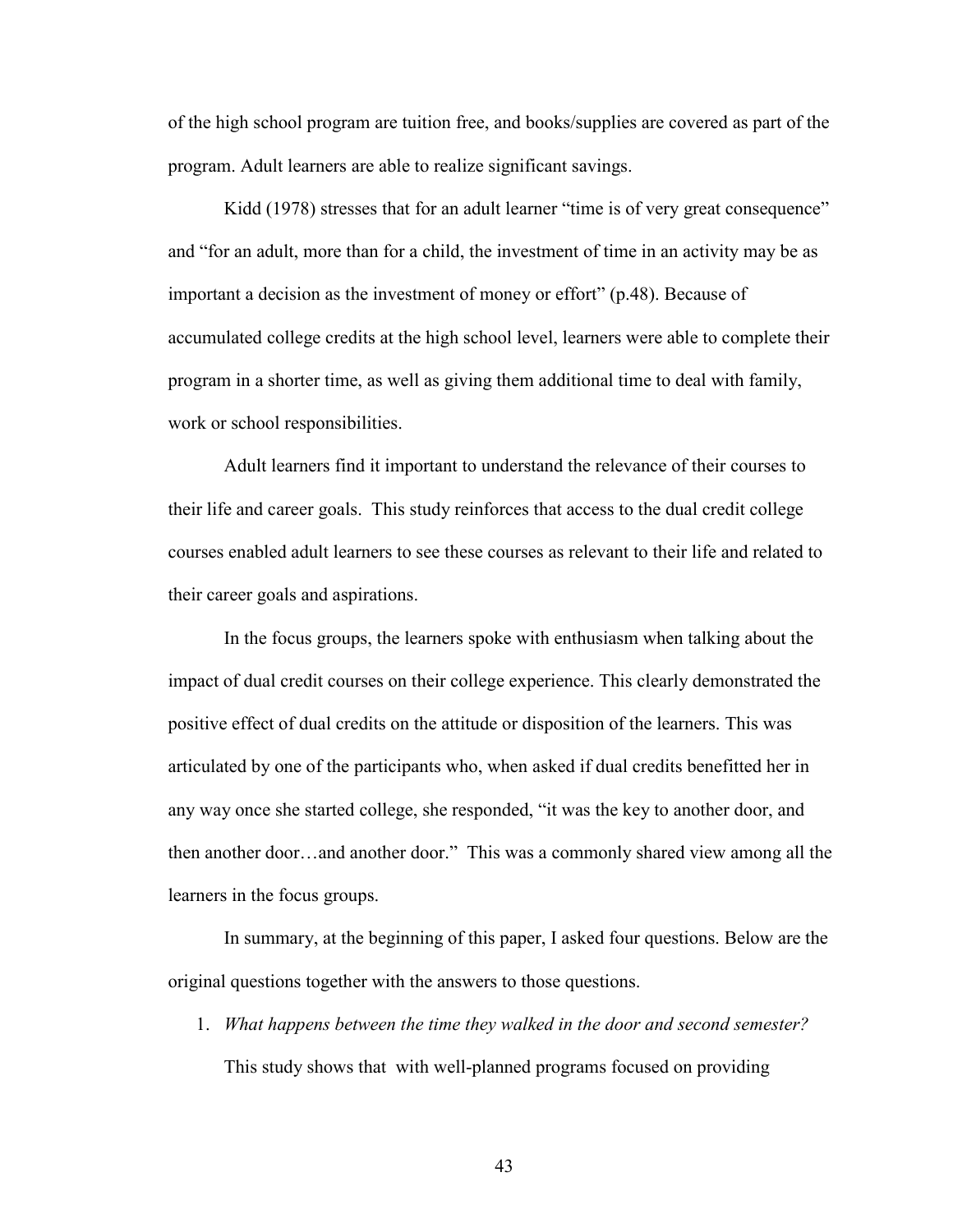appropriate academic supports adult learners are successfully able to completing dual credits. Completing dual credits in turn, reduces the barriers and adds to a successful and easier transition towards further studies.

- 2. *What has changed in their self-perception, their goals, and their attitudes towards school?* This study found all three were positively influenced by dual credits to the extent that adult learners were more confident, had clearer goals, and had a more positive attitude towards education.
- 3. *Will those changes follow them as they transition to post-secondary?* The experience of the focus group participants in this study provides evidence that the above changes related to the reduction of dispositional and institutional barriers enabled these adult learners to progress towards their stated educational goals.
- 4. *Would having taken dual credit courses influence these changes?* Dual credits did greatly influence the adult learners' transition to post-secondary by reducing the barriers and were the major factor in affecting the changes related to selfperception, goals and attitudes.

The appeal of dual credit courses was clearly conveyed in the accounts of the adult learners in this study. Learners were very positive in their appraisal of dual credits and in recommending them to other adult learners.

At a time when educators and policy makers are convinced that some postsecondary education is a necessity for everyone, they are also concerned with the shrinking adolescent population and the increasing adult population. The need for a better-trained workforce requires more adults enrolled in post-secondary. Many see the dual credit concept as a way to provide adult learners an opportunity to "try on" college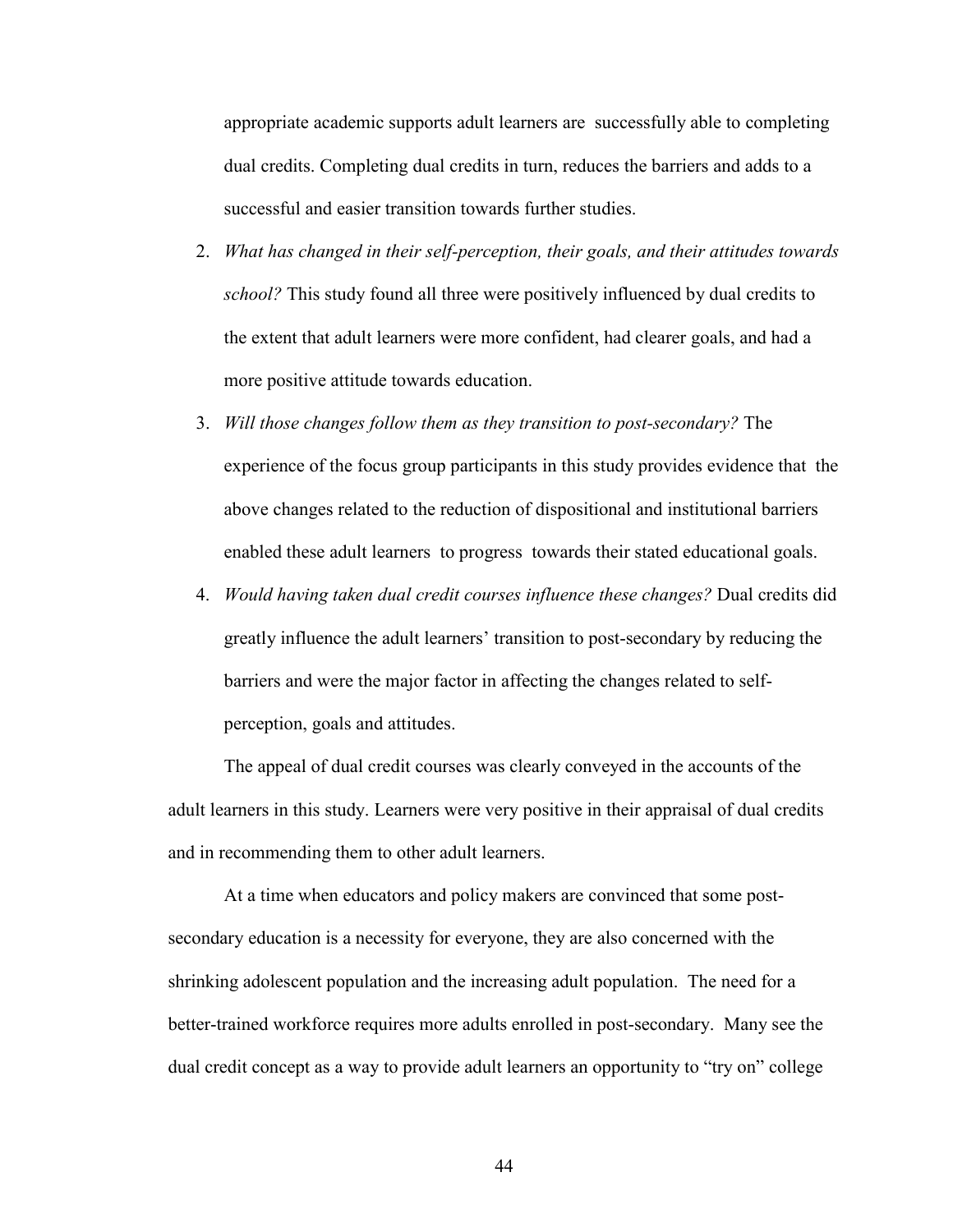life before they enroll full time and in doing so, reduce many barriers they may **encounter** 

The next century will be full of potential and promise, but we must face the critical issue of an under prepared population. The prevalence of barriers to adult participation in learning is one of the most important issues confronting adult education in Canada and needs addressing. As it becomes increasingly important to provide postsecondary training to more adults, finding ways to ease this transition to post-secondary education, in order to meet future demands for a skilled work force, is paramount. Dual credit enrollment may be one way to reduce the barriers for adults as they transition into post-secondary education.

It is difficult to separate dual credits from basic adult education principles. In order to be successful with dual credit courses the adult learner needs an adult education program, including its faculty and its environment to follow adult learning principals. These principals positively affect the transition to post-secondary, but adding the dual credit option enhances that impact by:

- giving learners first hand experience with college level courses,
- helping them gain a sense of accomplishment,
- developing confidence based upon the experience of being enrolled in and successfully completing college courses,
- providing courses that are more relevant to their educational and career goals,
- saving money, and
- saving time.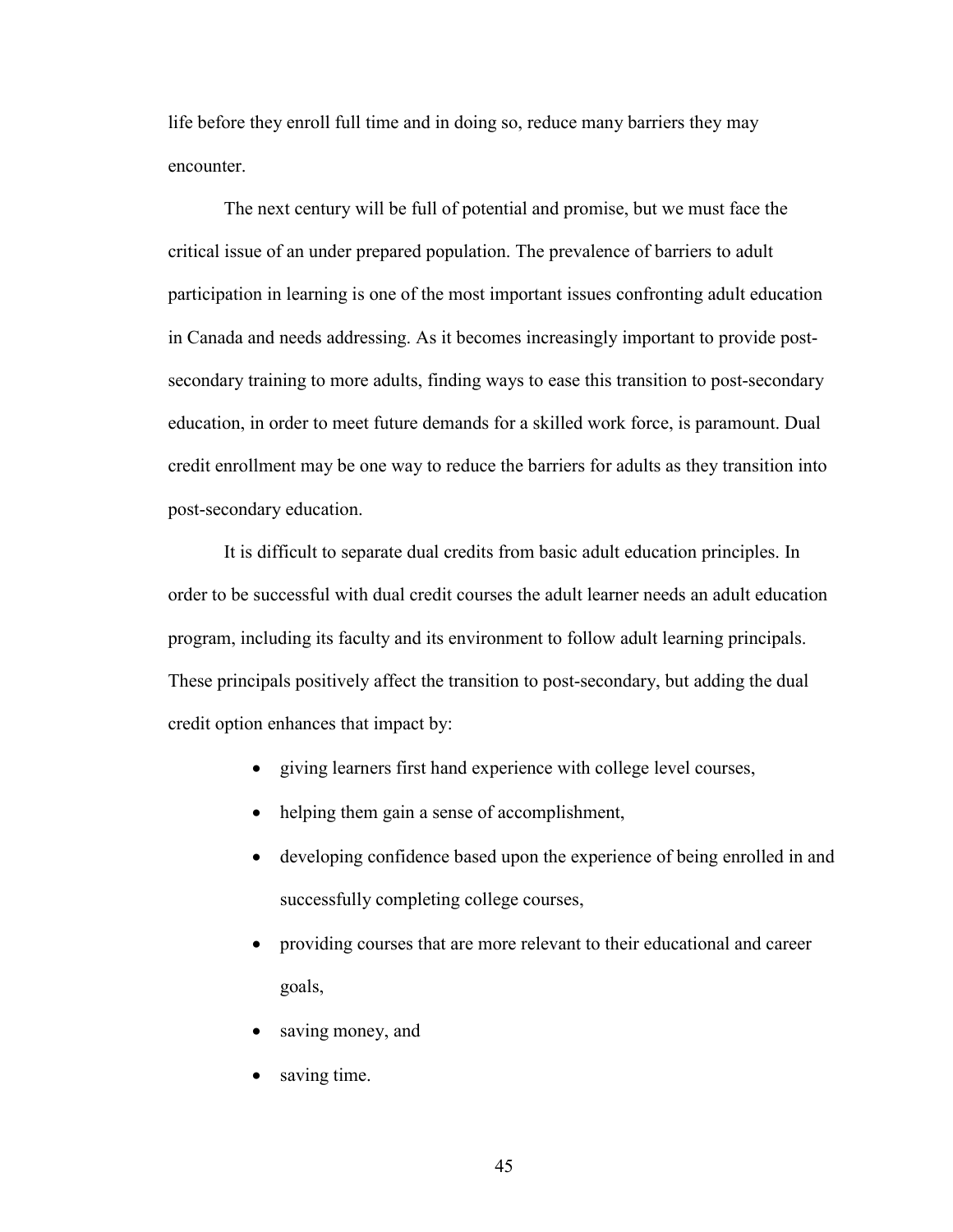Adult l earners a re c omplex. They not only h ave e ducational ne eds but their pe rsonal, family and community lives have complexities and challenges. To be successful at the educational goals t he ot her i ssues also ne ed t o be t aken i nto a ccount. Adult learning principles partially address this concern. Without a setting which follows adult learning principles, learners may have a more challenging time successfully completing the dual credit course.

 This study was undertaken to increase an understanding among adult educators, college administrators and policy makers about the potential benefits of dual credits. They increase access to post-secondary education by adult learners and they contribute to retention in post-secondary education. More broadly, the study is intended to enable an understanding among these groups about the importance of developing education programs that are focused on the needs of the adult learner, and which take into consideration the barriers adults experience in transitioning to post-secondary education. Adult educators, college administrators and policy makers need to make high quality learning opportunities a priority for adult learners. Education policies should include clear learning paths for various learning options such as dual credits. This path should be seamless and provide lifelong learning opportunities.

This study clearly shows that in order to ease the transition to post-secondary, the barriers need to be reduced or eliminated. Successfully completing dual credits has been shown to play a large role in reducing or eliminating these barriers. However, the educational facility must provide support to adult learners through academic assistance, preparation courses, a comfortable and safe environment, and caring/knowledgeable advisors, in order to ensure adult learners success at completing dual credits.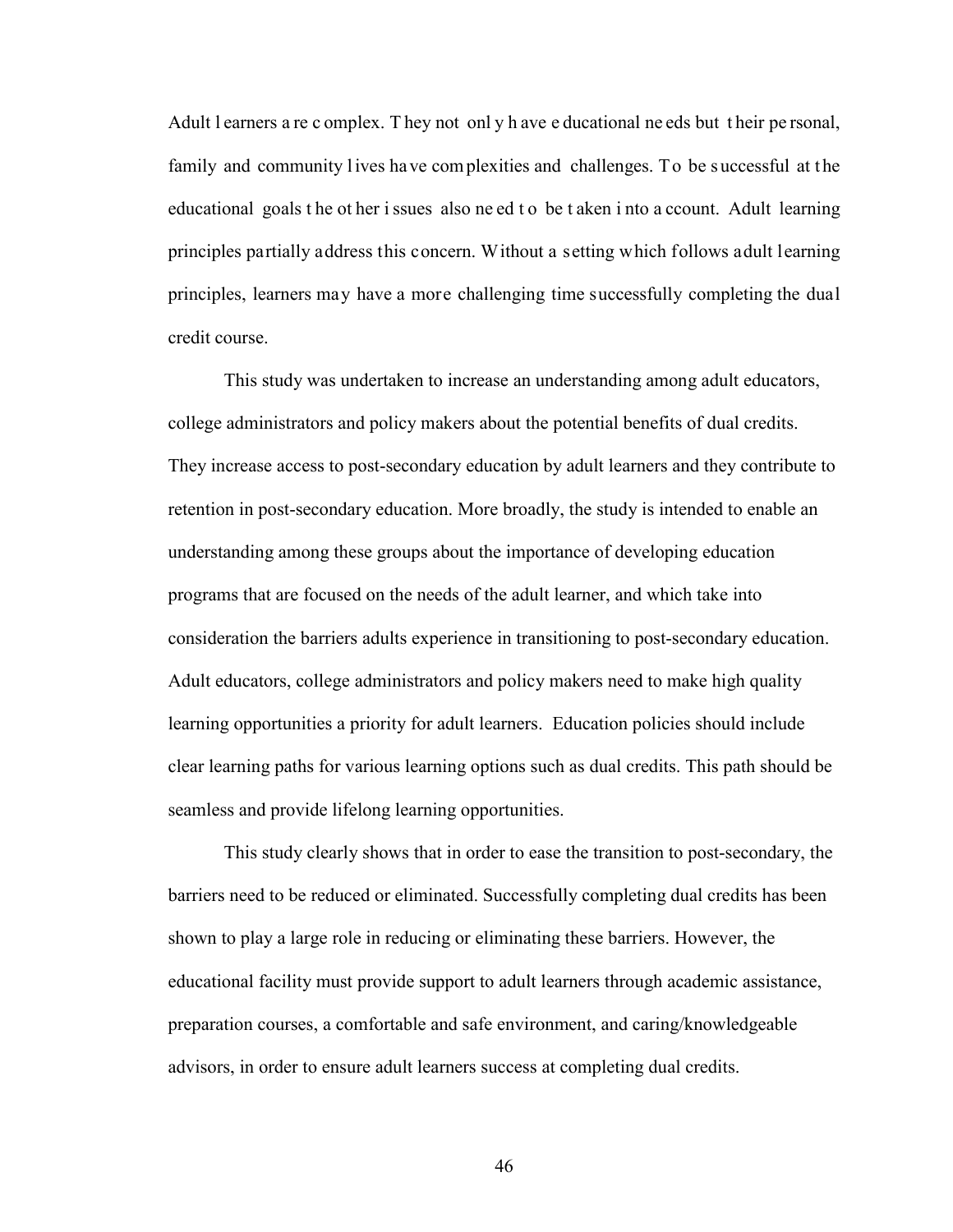#### **IMPLICATIONS /RECOMMENDATIONS**

<span id="page-46-0"></span>This study has sought to add to existing knowledge about the impact of dual credits on the transition of adult learners to post-secondary. There is much more to learn about the overall impact of dual credits on adult learners. There needs to be more research into adult education settings, specifically the relationship between the adult education principles and the success of dual credits.

This research reveals that within a Manitoba context, there is a need for further dual credit research to determine the impact of dual credits on:

 (a) adult learners' grade point average (GPA), including as it relates to underrepresented groups (racial/ethnic), from first to second semester and from first to second year,

(b) adult learner retention from first to second semester and from first to second year, particularly as it relates to under-represented groups (racial/ethnic),

(c) shortening the time to complete college studies for learners with dual credits compared to those learners without dual credits,

(d) the extent to which dual credits influence job market outcomes particularly those that took technical training, or health care, will be important to explore.

Educators and policy makers need to provide more support to dual credits. The process they put in place must be flexible, dynamic and accessible in order to meet the many needs of adult learners. Dual credits are one of the most meaningful programs that policy makers and educational institutions can implement to reduce or minimize barriers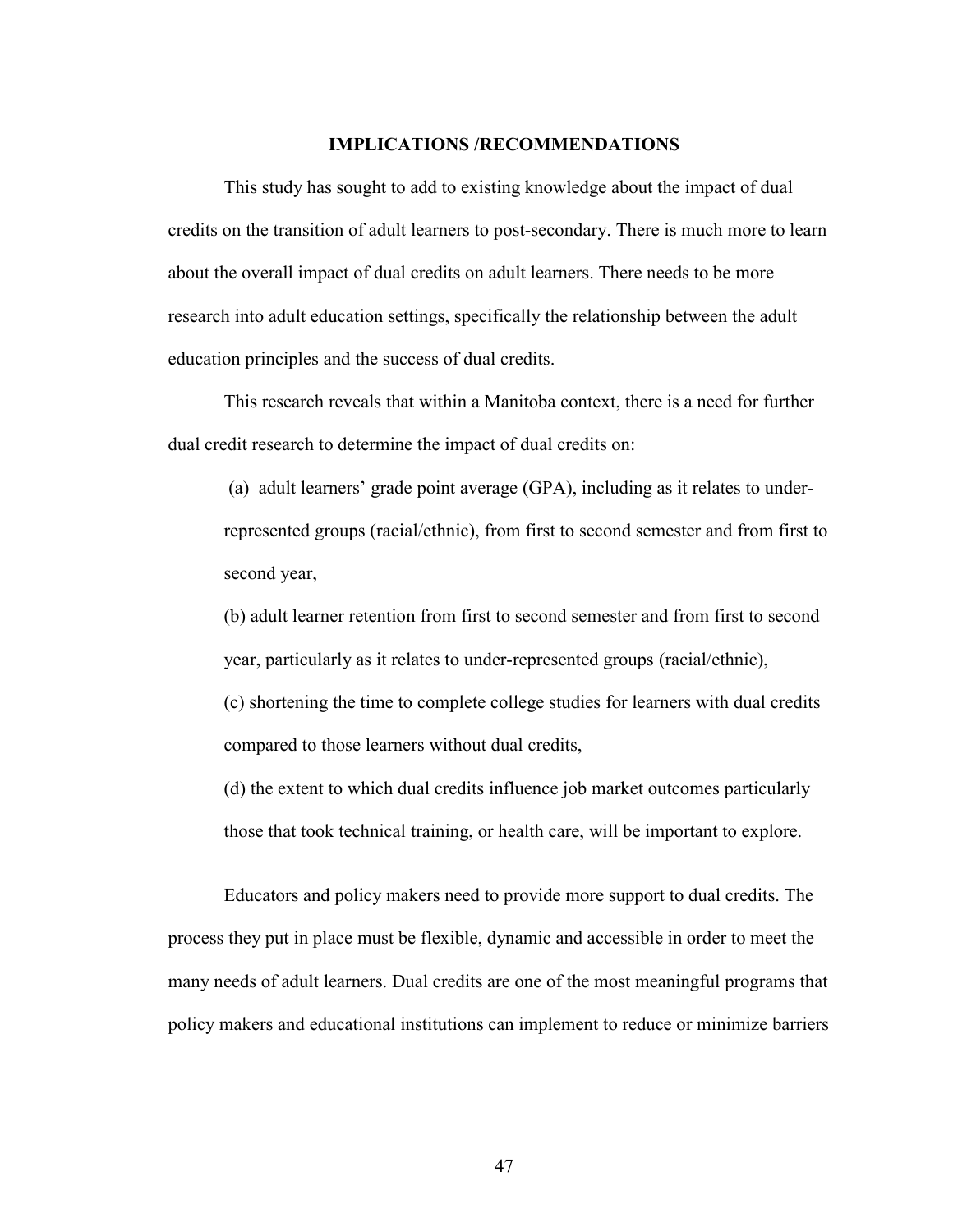that get in the way of success for the adult learner; thereby greatly improving their transition to post-secondary education.

I believe this study can have a broader impact than just to the Adult Collegiate in Brandon, M anitoba. If adult l earning c entres c an c ombine t he ba sic a dult e ducation principles w ith dua l c redits t he r esults of t his s tudy c an be dupl icated i n ot her jurisdictions. This will require adult learning centres to develop networking relationships with numerous supportive community agencies to act as resources for learners facing the many challenges they encounter in their lives. This will result in a more holistic approach to dealing w ith adult l earners. T he c oncept of dual c redits w ill a lso ne ed m ore publ ic promotion. A dult e ducators a nd pol icy m akers ha ve a ve sted i nterest i n e asing t he transition for adult learners to post-secondary. This study shows that dual credits do ease that tr ansition. Increasing publ ic know ledge w ill i ncrease t he de mand for dua l c redits therefore helping achieve the goal of a more skilled workforce.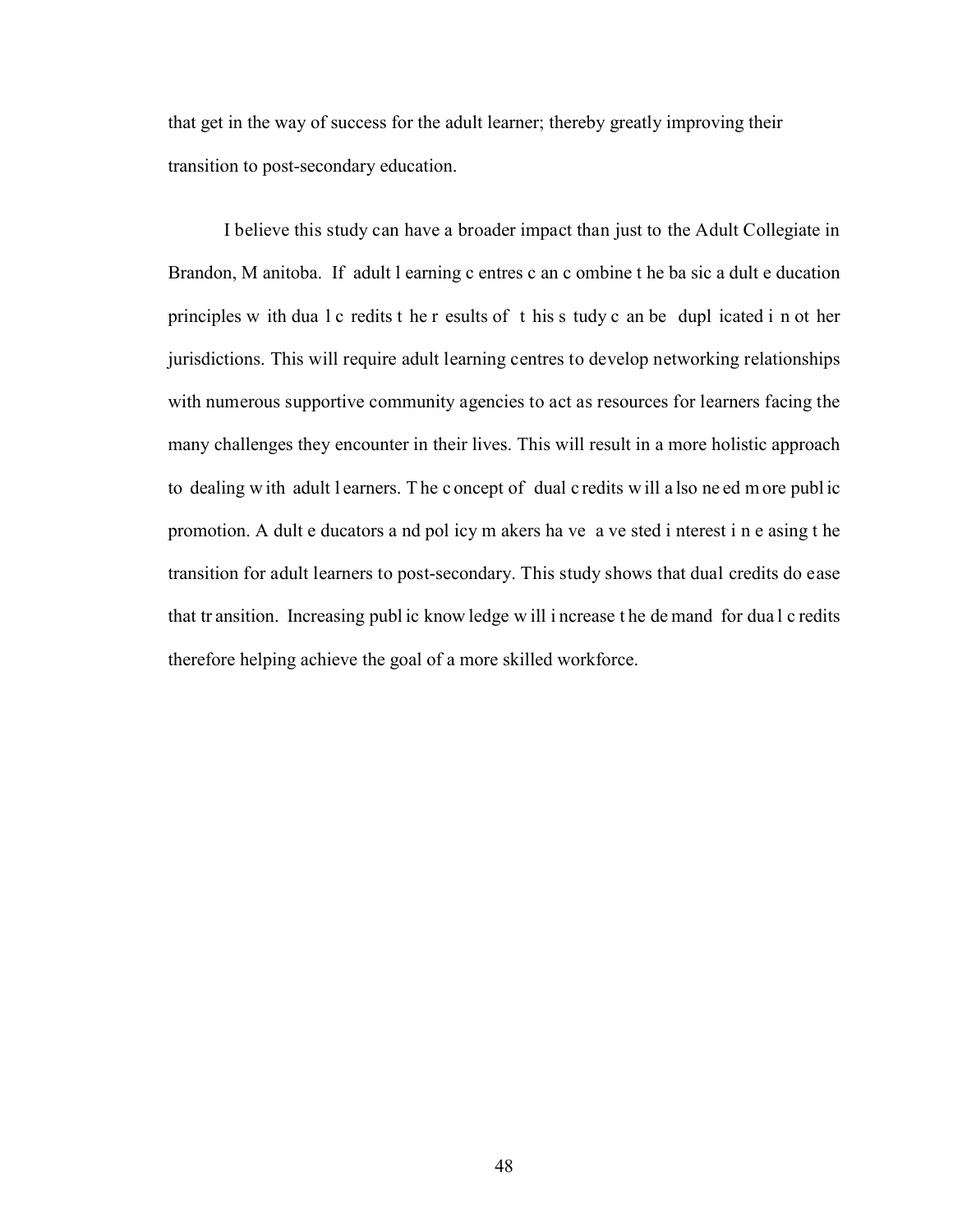#### **References**

- <span id="page-48-0"></span>*Adult Learning Centres in Manitoba. 2005/2006 Annual Report*. Manitoba Advanced Education and Literacy.
- *Adult Learning Centres in Manitoba. 2006/2007 Annual Report*. Manitoba Advanced Education and Literacy.
- *Advanced Education: A cross-jurisdictional overview of accessibility, affordability and quality.* Business Policy and Analysis Branch. Alberta Advanced Education, Edmonton, Alberta. Downloaded December 10, 2007 from <http://www.advancededandtech.gov.ab.ca/alearningalberta/cjoverview.pdf>
- American Youth Policy Forum (2006). *The college ladder: Linking secondary and postsecondary education for success for all students.* Retrieved March 8, 2008 from [http://www.aypf.org/publications/The%20College%20Ladder/TheCollegeLa](http://www.aypf.org/publications/The%20College%20Ladder/TheCollegeLadderlinkingsecondaryandpostsecondaryeducation.pdf) [dderlinkingsecondaryandpostsecondaryeducation.pdf](http://www.aypf.org/publications/The%20College%20Ladder/TheCollegeLadderlinkingsecondaryandpostsecondaryeducation.pdf)
- Andrews, H.A. (2001a). The dual-credit explosion at Illinois' community colleges. *Community College Journal, 71*(3), 12-16.
- Bailey, Thomas & Mechur Karp, Melinda. (2003). *Promoting College Access and Success: A Review of Credit-Based Transition Programs.*
- Beauchamp, A. (2007). Historical perspectives brave new beginnings. *Journal of Adult Learning in Manitoba*. *1*, 23-26. Retreieved January 17, 2008 from <http://www.mb.literacy.ca/JALM1.pdf>
- Beder, H. (1989). Purposes and philosophies of adult education. In S. Merriam and P. Cunningham (eds), *Handbook of Adult and Continuing Education.* San Francisco: Jossey-Bass.
- Bragg, D.D., Kim, E., & Rubin, M. (2005, November). Academic pathways reaching underserved students in the fifty states. In D.D. Bragg  $& E.A.$  Barrett (Eds), Academic pathways to the community colleges. *New Directions for Community Colleges, No. 135*. San Francisco: Jossey-Bass.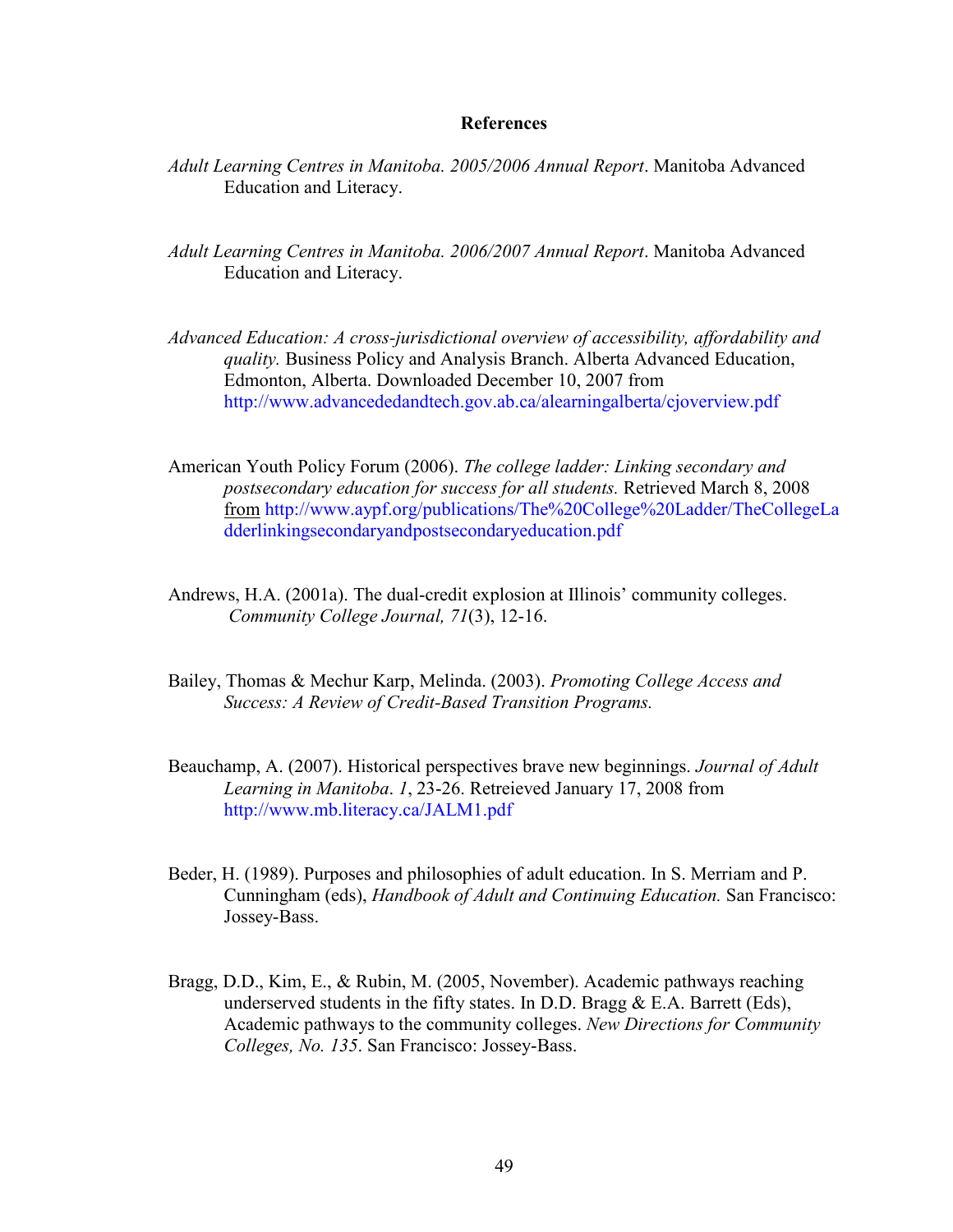- Brookfield, Stephen D. (1995). *Becoming a critically reflective teacher*. San Francisco: Jossey-Bass.
- Canadian Council on Learning, *State of Learning in Canada: No Time for Complacency*, Downloaded February 10, 2008 from http://www.ccl [cca.ca/CCL/Reports/StateofLearning/StateofLearning2007.htm](http://www.ccl-cca.ca/CCL/Reports/StateofLearning/StateofLearning2007.htm)
- Canadian Council on Learning, *Developing the Composite Learning Index: A Framework.* Downloaded January 18, 2006 from [http://www.ccl](http://www.ccl-cca.ca/NR/rdonlyres/874A39DC-EE33-4F5B-B940-D5DE2992D1DA/0/BrochureCLIENGLR.pdf) [cca.ca/NR/rdonlyres/874A39DC-EE33-4F5B-B940-](http://www.ccl-cca.ca/NR/rdonlyres/874A39DC-EE33-4F5B-B940-D5DE2992D1DA/0/BrochureCLIENGLR.pdf) [D5DE2992D1DA/0/BrochureCLIENGLR.pdf](http://www.ccl-cca.ca/NR/rdonlyres/874A39DC-EE33-4F5B-B940-D5DE2992D1DA/0/BrochureCLIENGLR.pdf)
- Canadian Policy Research Network. (2007). Towards an effective adult learning system: Report on the Toronto roundtable. Retrieved on February 1, 2008 from <http://search.ccl-cca.ca/NR/rdonlyres/EB7A1C34-CFC4-469A-A604-> F3BF0727C74D/0/OverallReportonRoundtablesENG.pdf
- Comings, J., Parrella, A., & Soricone, L. (1999). *Persistence among adult basic education students in Pre-GED Classes*. NCSALL Report #12. Cambridge, MA: National Center for the Study of Adult Learning and Literacy
- Cranton, P. (1994). *Understanding and promoting transformative learning: A guide for educators of adults*. San Francisco: Jossey-Bass.
- Cross, K.P. (1981). *Adults as Learners*. San Francisco, CA: Jossey-Bass.
- Darkenwald, G. G., & Merriam, S. B. (1982). *Adult education: Foundations of practice.* New York: HarperCollins Publishers Inc.
- Dutkowsky, D. H., Evensky, J. M., & Edmonds, G. S.. *Should your high school adopt advanced placement or a concurrent enrollment program? An expected benefit approach.* Retrieved December 11, 2007 from [http://cpr.maxwell.syr.edu/efap/Publications/Should\\_Your\\_HSchool\\_Adopt.pdf](http://cpr.maxwell.syr.edu/efap/Publications/Should_Your_HSchool_Adopt.pdf)
- Elias, J., & Merriam, S. (1995). *Philosophical foundations of adult education* (2nd ed.). Malabar, FL: Krieger.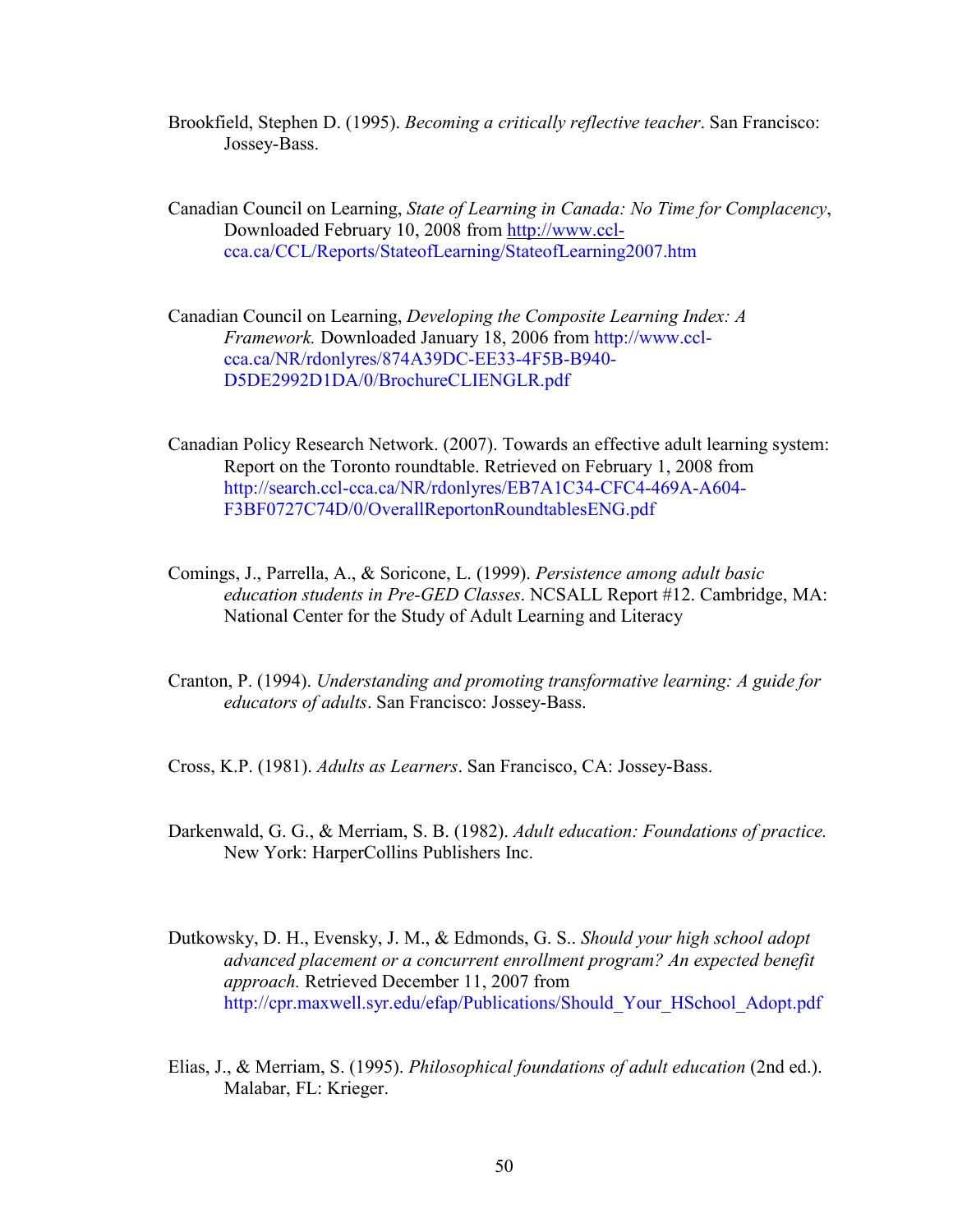- Fincher-Ford, M. (1996). *High school students earning college credit: A guide to creating dual-credit programs*. Thousand Oaks, CA: Books/Guides. (ERIC Documentation Reproduction Service No. ED 403 665)
- Flint, Thomas A. & Associates. (1999). *Best Practices in Adult Learning: A CAEL/APQC Benchmarking Study*. New York: Forbes Custom Publishing.

Heimstra, R. (2008). *Self-directed learning webpage*. Retreieved from [http://www](http://www-distance.syr.edu/sdlhome.html)[distance.syr.edu/sdlhome.html](http://www-distance.syr.edu/sdlhome.html) on April 5, 2008.

- Hoffman, N. (2005, April). *Add and subtract: dual enrollment as a state strategy to increase postsecondary success for underrepresented students*. Boston, MA: Jobs for the Future. Retrieved December 11, 2007 from <http://www.jff.org/Documents/Addsubtract.summary.pdf>
- Human Resources and Social Development Canada. (2007). *ALFICan: Adult learner friendly institutions Canada*. Retrieved January 2, 2008 from [http://www.alfican.ca/Adult\\_Learner\\_Friendly\\_Institutions\\_Canada/Welcome\\_fil](http://www.alfican.ca/Adult_Learner_Friendly_Institutions_Canada/Welcome_fil) es/ALFICan%20Final.pdf
- Human Resources Development Canada (2002). *Knowledge matters. Skills and learning for Canadians.* Ottawa, Ontario, CANADA: Government of Canada.
- Kerr, Jeff & Bashford, Gerald. (2000). *Pathways in education: A Westman pilot*. Brandon, MB: Brandon Adult Learning Centre and Assiniboine Community College.
- Kidd, J.R. (1978). *How adults learn*. Cambridge Adult Education. Prentice Hall Regent: Englewood Cliffs.
- Knowles, Malcolm. (1984). *The adult Learner: A neglected species*. (3rd ed.) Houston: Gulf Pub. Co.

Knowles, Malcolm. (1984). *Andragogy in action*. San Francisco: Jossey-Bass.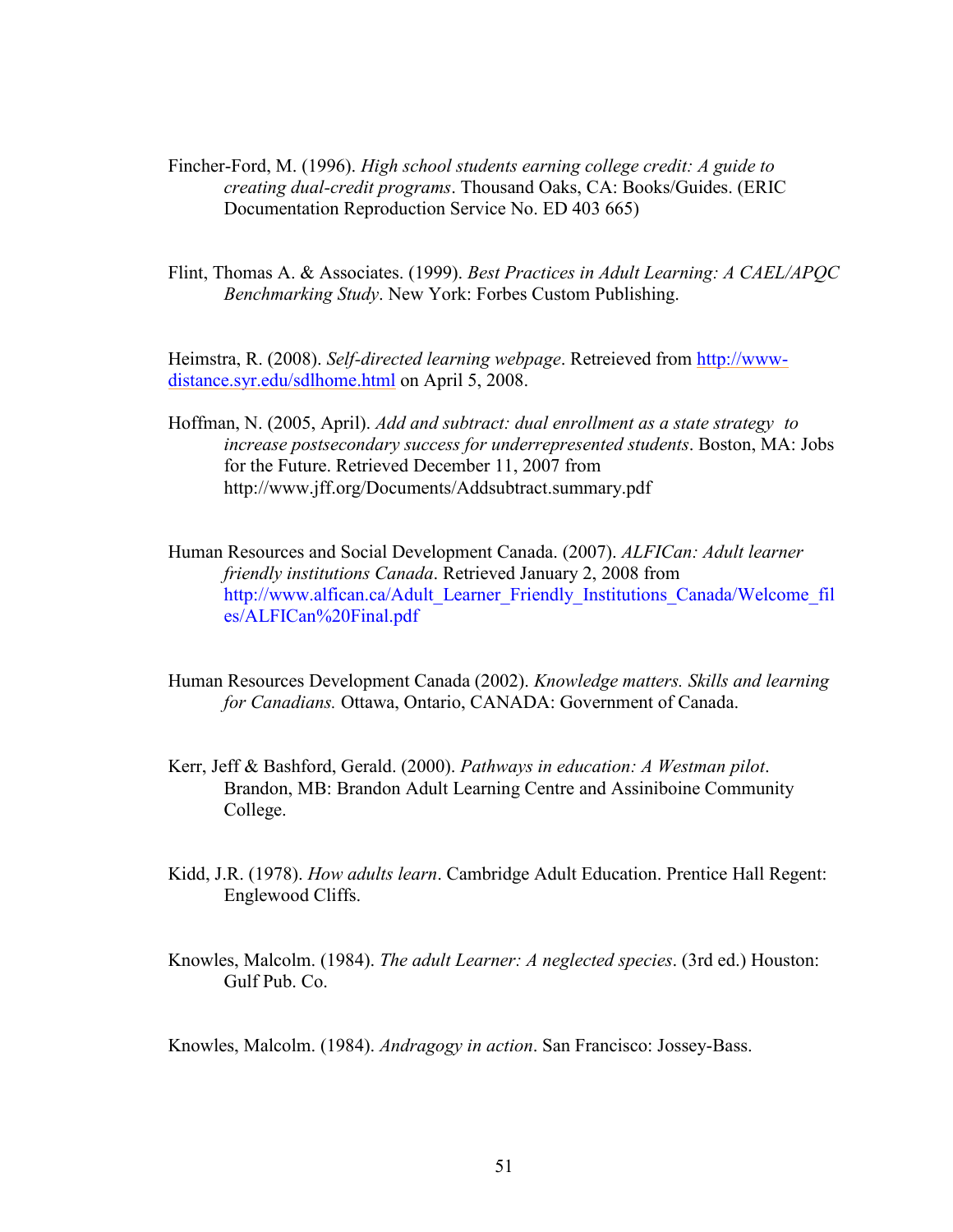- Krueger, Richard A. (2000). *Focus groups: A practical guide for applied research*.Sage Publications: Thousand Oaks.
- Kruger, Carl. (2006). *Dual enrollment: Policy issues confronting state policymakers.* Policy Brief: Dual/Concurrent Enrollment. Education Commission of the States, Denver, CO.
- Lorentzen, Amy. (2008). *Advocates say dual enrollment gives a five-fold return.* GazetteOnline. Retrieved February 1, 2008 from <http://www.gazetteonline.com/apps/pbcs.dll/article?AID=/20080130/NEWS/7756> 02245

Macheracher, D. (1996). *Making sense of adult learning*. Toronto: Cultural Concepts Inc.

- Mackeracher, D., Stuart, T., & Potter, J. (2006). *Barriers to participation in adult learning.* Retrieved December 29, 2007, from <http://www.nald.ca/library/research/sotfr/barriers/cover.htm>
- Manitoba Advanced Education and Literacy (2007). *Directory of adult learning centres in Manitoba* retrieved January 21, 2008 from <http://www.edu.gov.mb.ca/ael/all/directory.html>
- Manitoba Education, Training and Youth (March, 2001). *Increasing choice and flexibility: Changes to senior years graduation requirements*. Winnipeg, MB: Manitoba Education, Training and Youth.
- Manitoba Advanced Education and Training, Manitoba Education and Youth. (2003). *The dual credit initiative: Pathways to post-secondary education in Manitoba.*  Winnipeg, MB: Manitoba Education, Training and Youth. [Electronic version].Retrieved December 8, 2007 from [http://www.edu.gov.mb.ca/ael/all/publications/dc\\_report.pdf](http://www.edu.gov.mb.ca/ael/all/publications/dc_report.pdf)
- McDevitt, Heather L. Dual Credit Survey. Brandon, MB: Brandon Adult Learning Centre and Assiniboine Community College. February 2003.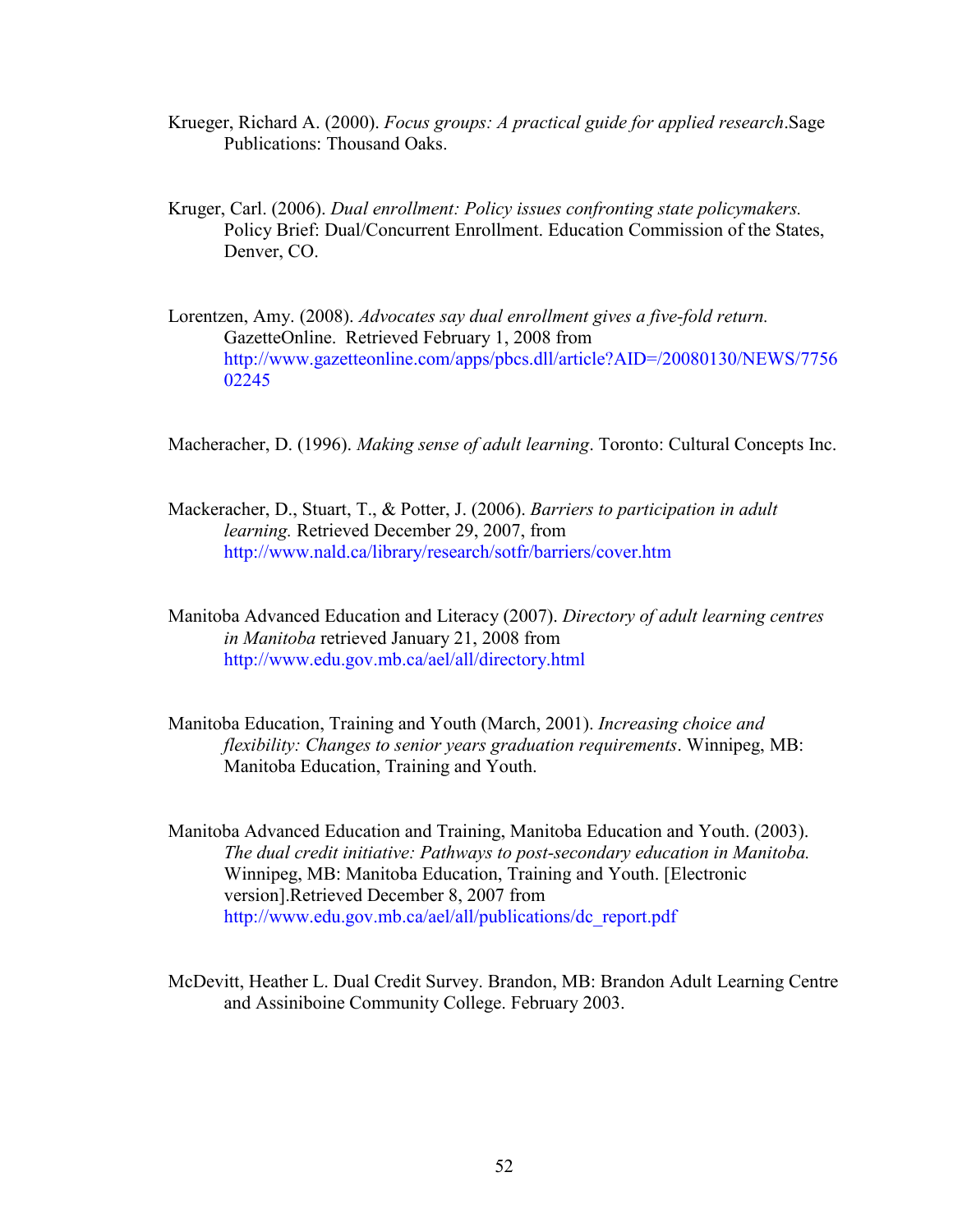- Mechur Karp, Melinda., Clacagno, J.C., Hughes, K.L., Jeong, D.W. and Bailey, R.R.. (2007). *The postsecondary achievement of participants in dual enrollment: An analysis of student outcomes in two states*. National Research Center for Career and Technical Education. Retrieved December 11, 2007 from <http://supa.syr.edu/research/index.php>
- Merriam, S. B. & Caffarella, R. S (1999). *Learning in adulthood* (2nd ed.). San Francisco: Jossey-Bass.
- Merriam, S., Caffarella, R., Baumgartner, L. (2007). *Learning in adulthood: A comprehensive guide*. (3rd ed.) San Francisco: Jossey-Bass.
- Myers, Karen, de Broucker, Patrice (2006).*Too many left behind: Canada's adult education and training system,* Canadian Policy Research Network. Retrieved December 4, 2007 from [http://www.ccl](http://www.ccl-cca.ca/CCL/Reports/StateofLearning/SOLRAdults.htm)[cca.ca/CCL/Reports/StateofLearning/SOLRAdults.htm](http://www.ccl-cca.ca/CCL/Reports/StateofLearning/SOLRAdults.htm)
- National Alliance of Concurrent Enrollment Partnerships. (2007). Retrieved February 10, 2008 from [http://www.nacep.org/about\\_benefits.html](http://www.nacep.org/about_benefits.html)
- National Center for Education Statistics. (1996). *Nontraditional undergraduates: Trends in enrollment from 1986 to 1992 and Persistence and Attainment among 1989-90 Beginning Postsecondary Students.* (NCES Report No.97-578) [Electronic version]. Retrieved October 27, 2007 from <http://nces.ed.gov/pubs/97578.pdf>
- National Center for Education Statistics. (2005). *Dual Enrollment of High School Students at Postsecondary Institutions: 2002-2003,* (NCES Report No. 200508) [Electronic version] Retrieved October 27, 2007 from [http://nces.ed.gov/programs/quarterly/vol\\_7/1\\_2/4\\_10.asp](http://nces.ed.gov/programs/quarterly/vol_7/1_2/4_10.asp)
- Organization for Economic Cooperation and Development. (2005). *Education at a Glance: OECD Indicators*. Paris: Author.
- Organization for Economic Cooperation and Development. (2002, July), *Thematic Review on Adult Learning Canada*: *Background Report*. Paris: Author.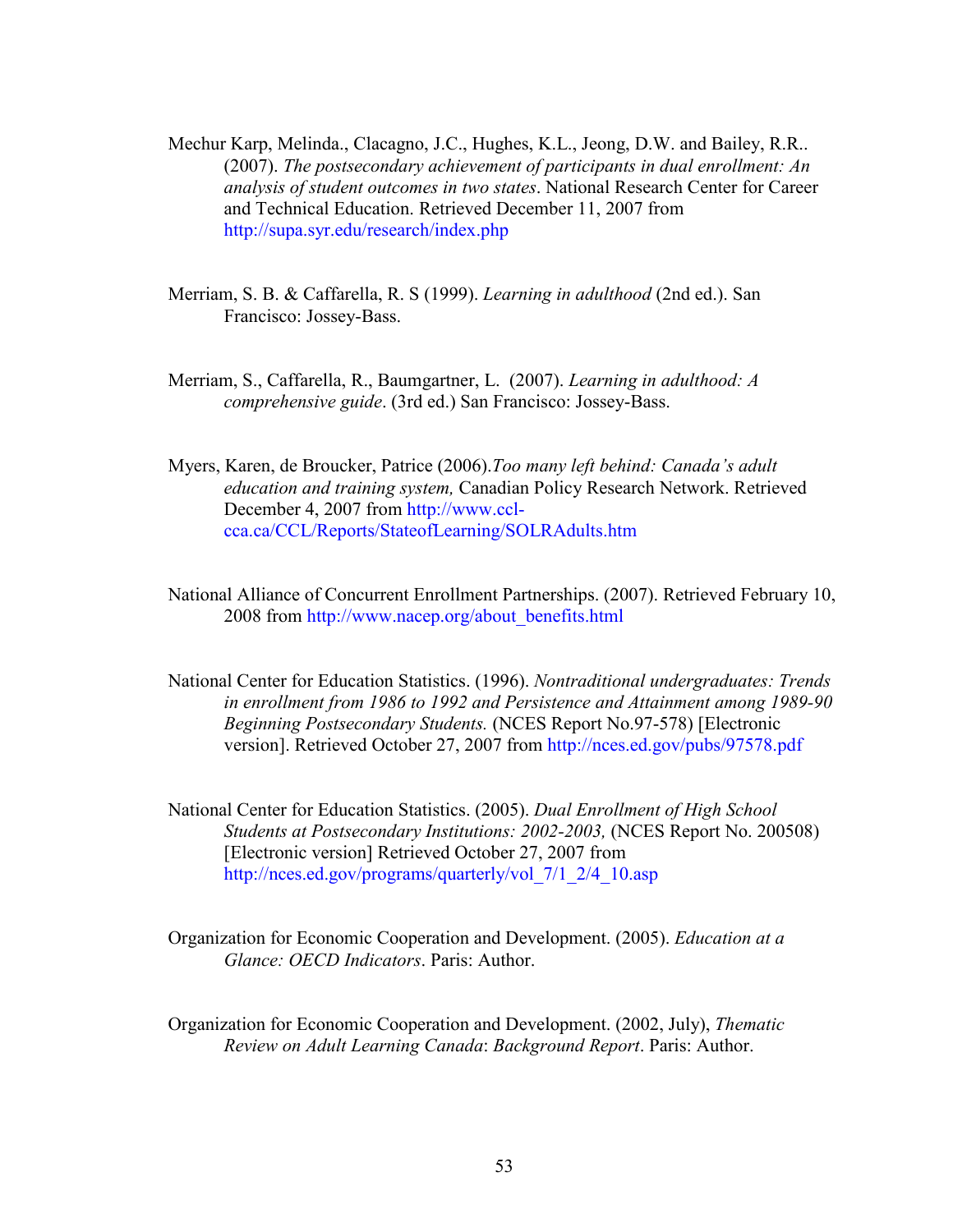- Pratt, D & Collins, J. (2001) *Teaching perspectives inventory.* Retrieved from [http://teachingperspectives.com/html/tpi\\_frames.htm](http://teachingperspectives.com/html/tpi_frames.htm) on April 6, 2008
- Plucker, J., Chien, R., and Zaman, K. (2006). *Enriching the high school curriculum through postsecondary credit-based transition programs.* Retrieved February 10, 2008 from [http://ceep.indiana.edu/projects/PDF/PB\\_V4N2\\_Winter\\_2006\\_Dual\\_Credit.pdf](http://ceep.indiana.edu/projects/PDF/PB_V4N2_Winter_2006_Dual_Credit.pdf)
- Quigley, B.A. (1998). The first three weeks: A critical time for motivation. *Focus on Basics*. 2(A).
- Rogers, A. (2003).What's the difference? *Adults Learning, 15* (2), 15-18.
- Selman, G., & Dampier, P. (1990). *The foundations of adult education in Canada*. Toronto: Thompson.
- Statistics Canada. (2005). Population Projections for Canada, Provinces and Territories: 2005-2031. Retrieved February 10, 2008 from <http://www.statcan.ca/english/freepub/91-520-XIE/0010591-520-XIE.htm>
- Statistics Canada. (2004). *Adult education training survey*. Record No. 3879. Retrieved February 10, 2008 from [http://www.statcan.ca/cgi](http://www.statcan.ca/cgi-bin/imdb/p2SV.pl?Function=getSurvey&SDDS=3879&lang=en&db=IMDB&dbg=f&adm=8&dis=2)  [bin/imdb/p2SV.pl?Function=getSurvey&SDDS=3879&lang=en&db=IMDB&dbg](http://www.statcan.ca/cgi-bin/imdb/p2SV.pl?Function=getSurvey&SDDS=3879&lang=en&db=IMDB&dbg=f&adm=8&dis=2)  $=f\&adm=8\&dis=2$
- Strucker, J. (2006). More curriculum structure: A response to turbulence. *Focus on Basics*, 8(C), 1-6.
- Taylor, K., Marienau, C., Fiddler, M. (2000)*. Developing adult learners: Strategies for teachers and trainers.* San Francisco: Jossey-Bass Publishers.
- Terry, M. (2007). The history of Manitoba's adult literacy programs. *Journal of Adult Learning in Manitoba*. *(1),* 27-40*.*

*The Adult Learning Centres Act.* (2003). Province of Manitoba.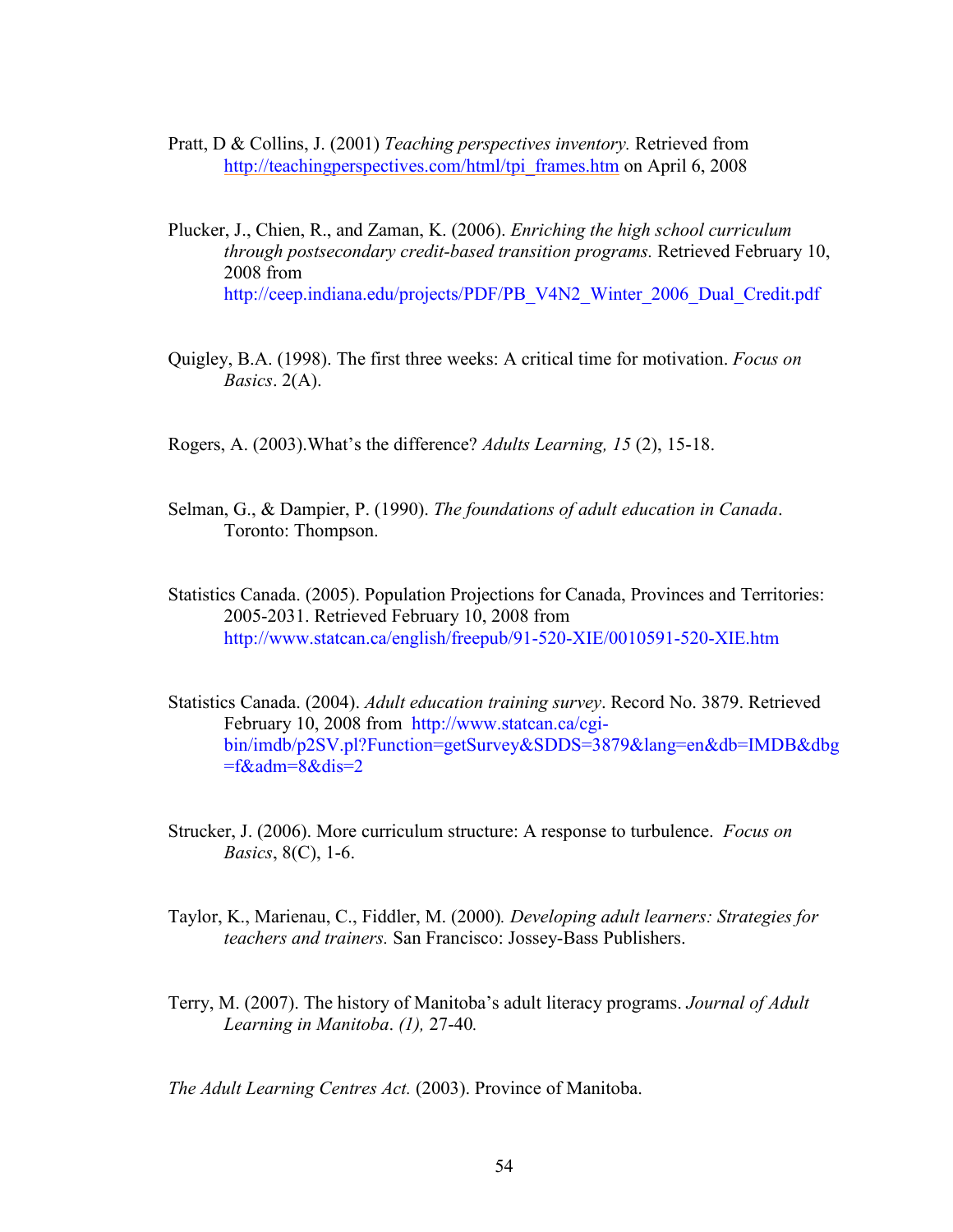- *The Adult Learning Centres Act General Regulation.* Regulation 102/2003. (2003). Province of Manitoba.
- Thoms, K.J. (2001). *They're not just big kids: Motivating adult learners.* Retrieved December 8, 2007, from Central Michigan University, Faculty Center for Innovative Teaching (FaCIT) Website: <http://www.mtsu.edu/~itconf/proceed01/22.pdf>
- U.S. Department of Education*.* (2004). *Principal indicators of student academic histories in postsecondary education 1972-2000*. Washington, D.C.: U.S. Department of Education.
- Vella, J. (1994) *Learning to Listen, Learning to Teach: the Power of Dialogue in Educating Adults.* San Francisco: Jossey-Bass.
- Wlodkowski, R. (1993) *Enhancing Adult Motivation to Learn: A Guide to Improving Instruction and Increasing Learner Achievement*. San Francisco: Jossey-Bass.
- Smith, Robert M., Haverkamp, Kay K. Toward a theory of learning how to learn *Adult Education Quarterly 1977 28:* 3-21.
- Yin, R. K. (Ed.). (1994). *Case study research: Design and methods* (2nd ed., Vol. 5). Applied social research methods series. Thousand Oaks, CA: Sage.
- Zhang, Xuelin & Palameta, Boris. (2006). Participation in adult schooling and its earnings impact in Canada. *Analytical Studies Branch Research Paper Series No. 276,* Ottawa: Statistics Canada.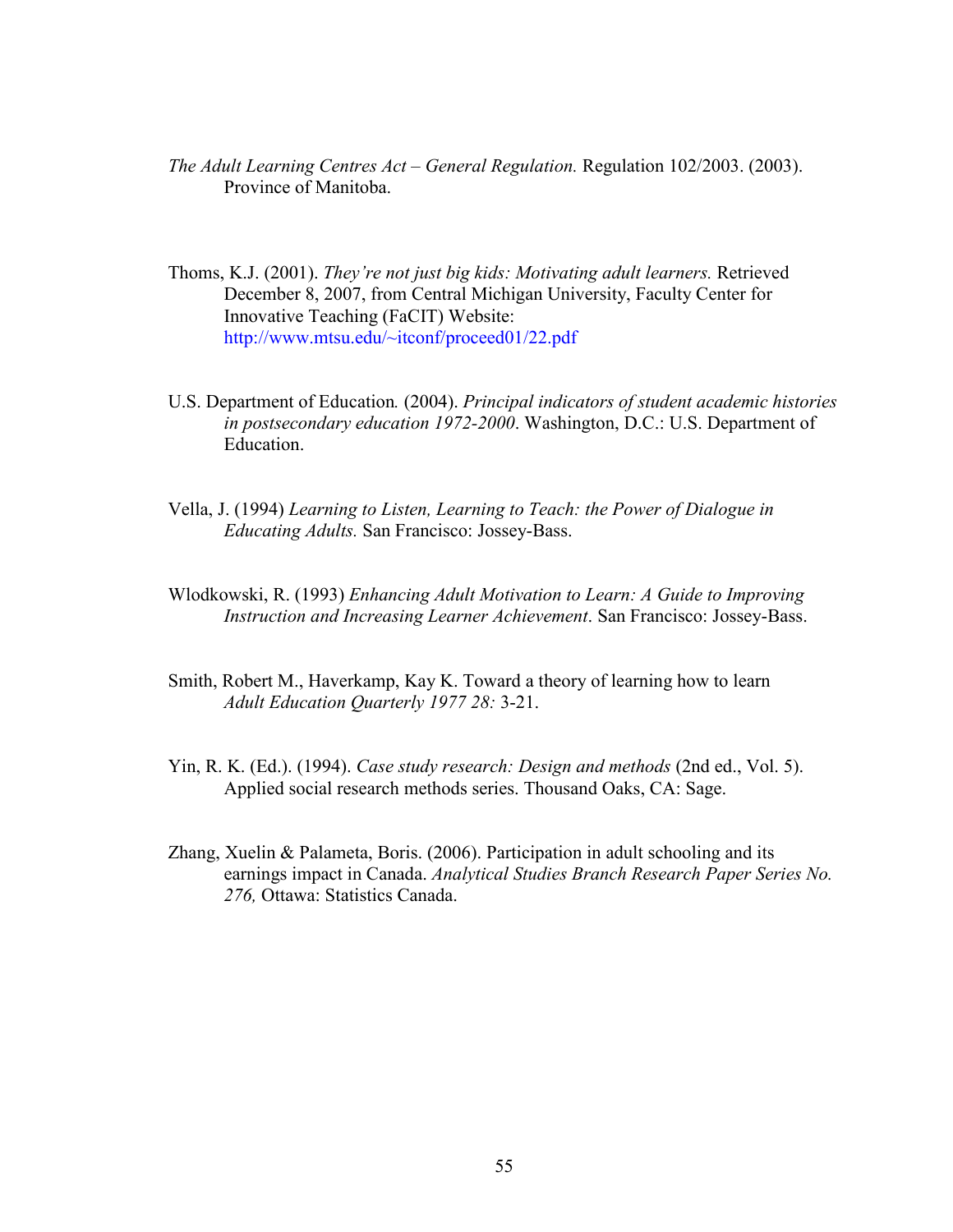## **APPENDICES**

- <span id="page-55-0"></span>Appendix A: [Assiniboine Community College Dual Credit Course List](#page-56-0)
- Appendix B: [Guidelines for Implementing Post-Secondary and Senior](#page-60-0)  Years Dual Credits
- Appendix C: [Dual Credit Registration Form](#page-62-0)
- Appendix D: [Letter of Invitation to Participate](#page-63-0)
- Appendix E: [Consent Form](#page-66-0)
- Appendix F: [Sample Focus Group Questions](#page-68-0)
- Appendix G: [Ethics Board Certificate of Approval](#page-70-0)
- Table 1: [Adult Collegiate Demographics 2007-2008](#page-12-0)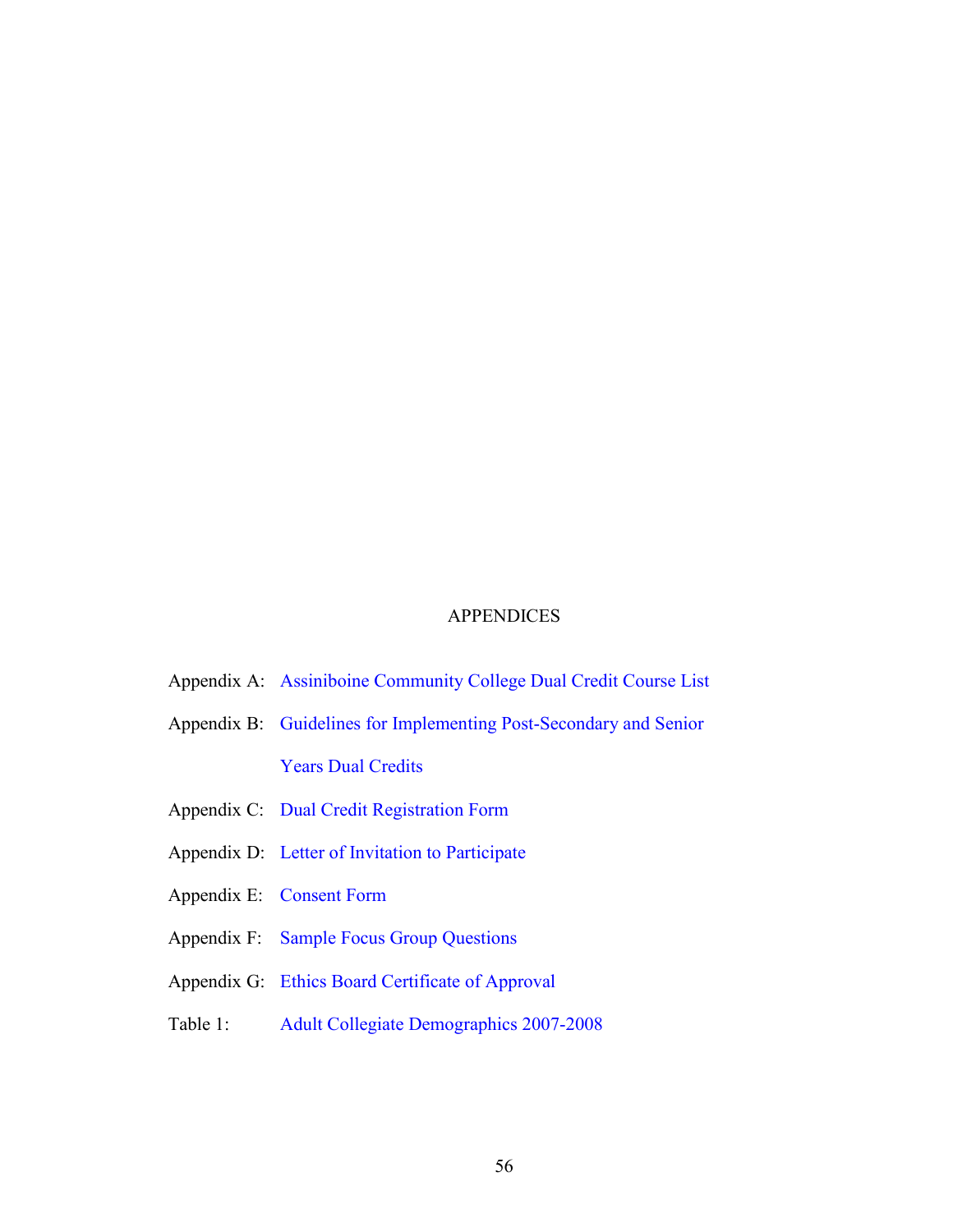<span id="page-56-0"></span>

|       | Assimibolne       |  |
|-------|-------------------|--|
| MMUNI | <b>TY COLLEGE</b> |  |

APPENDIX A

| <b>DUAL CREDITS</b>                              |                                                                           |                                                                                       |                                |                                                |                           |
|--------------------------------------------------|---------------------------------------------------------------------------|---------------------------------------------------------------------------------------|--------------------------------|------------------------------------------------|---------------------------|
| Course<br>Number<br>for<br>College<br>Transcript | Course<br><b>Number for</b><br><b>High</b><br><b>School</b><br>Transcript | <b>Course Title</b>                                                                   | High<br><b>School</b><br>Level | <b>High</b><br><b>School</b><br><b>Credits</b> | College<br><b>Credits</b> |
| ABOR-                                            | ABOR-                                                                     | Aboriginal Studies 1                                                                  | 42C                            | 0.5                                            | $\mathbf{3}$              |
| ABOR-<br>0004                                    | ABOR-<br>D <sub>004</sub>                                                 | Aboriginal S<br>tudies 2<br>Prerequisite:ABOR-D003<br><b>Aboriginal Studies 1 42C</b> | 42C                            | 0.5                                            | $\overline{\mathbf{3}}$   |
| ACCT-                                            | ACCT-                                                                     | <b>Accounting Principles</b>                                                          | 42C                            | 1.0                                            | 6.0                       |
| COMP-<br>0128                                    | COMP-<br>D128                                                             | Accounting Software 1<br><b>Deactivated</b>                                           | 42C                            | 0.5                                            | 3.0                       |
| HLTH-<br>0001                                    | HLTH-<br>D <sub>001</sub>                                                 | <b>Activities of Daily Living</b><br><b>Deactivated</b>                               | 42C                            | 1.0                                            | 6.0                       |
| <b>SCIE-0005</b>                                 | SCIE-D005                                                                 | Anatomy & Physiology 1                                                                | 42C                            | 1.0                                            | 6.0                       |
| COMP-                                            | COMP-                                                                     | <b>Application Support</b>                                                            | 42C                            | 0.5                                            | 3.0                       |
| DRFT-                                            | DRFT-                                                                     | <b>Blueprint Reading</b>                                                              | 42C                            | 0.5                                            | 3.0                       |
| CPWW-                                            | CPWW-                                                                     | <b>Building Materials</b>                                                             | 42C                            | 0.5                                            | 1.5                       |
| MATH-<br>0061                                    | MATH-<br>D <sub>061</sub>                                                 | Calculus 1 <i>Prerequisite:</i><br><b>MATH-D063 Technical</b><br>Math 42C             | 42C                            | 0.5                                            | 3.0                       |
| PEDV-                                            | PEDV-                                                                     | Career Planning & Dev.                                                                | 42C                            | 0.5                                            | 3.0                       |
| PEDV-                                            | PEDV-                                                                     | College and Career Success                                                            | 42C                            | 0.5                                            | 3.0                       |
| COMP-                                            | COMP-                                                                     | <b>Computer Systems</b>                                                               | 32C                            | 0.5                                            | 3.0                       |
| COMP-<br>0164                                    | COMP-<br>D <sub>164</sub>                                                 | <b>Computer Systems Trades</b><br><b>Deactivated</b>                                  | 32C                            | 0.5                                            | 3.0                       |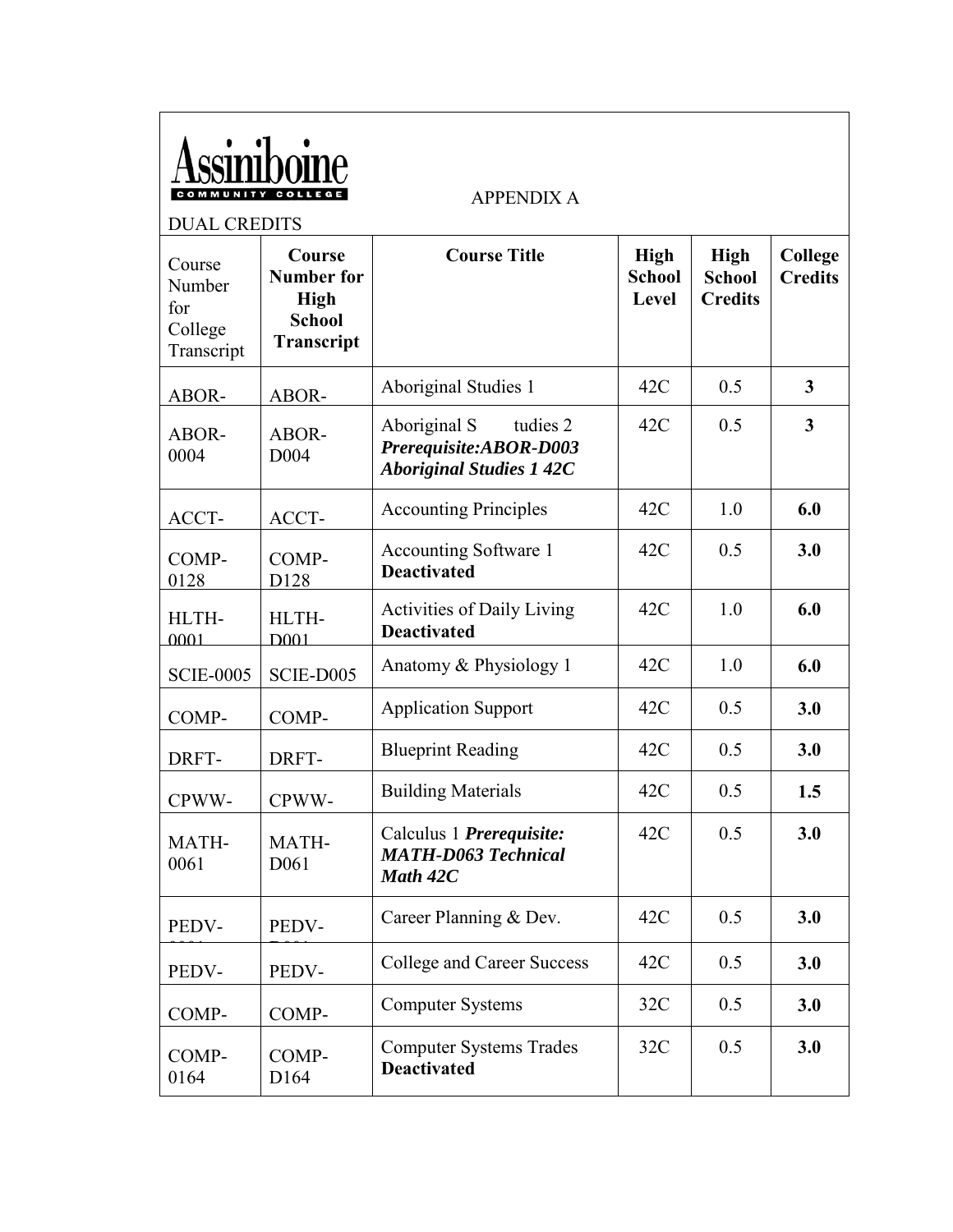| COMP-<br>0160    | COMP-<br>D <sub>160</sub>  | Computerized Accounting 1<br>Prerequisite: ACCT-D003<br><b>Financial Accounting 12</b><br>42C | 42C | 0.5 | 3.0  |
|------------------|----------------------------|-----------------------------------------------------------------------------------------------|-----|-----|------|
| CPWW-            | CPWW-                      | Concrete Forming Tech                                                                         | 42C | 0.5 | 3.0  |
| PSSY-            | PSSY-D047                  | Contemporary Issues                                                                           | 42C | 0.5 | 3.0  |
| <b>BUSN-</b>     | <b>BUSN-</b>               | <b>Customer Service</b>                                                                       | 42C | 0.5 | 3.0  |
| HLTH-<br>0176    | HLTH-<br>D176              | Daily Living Laboratory<br>Corequisite: HLTH-D175<br><b>Daily Living Theory 42C</b>           | 42C | 0.5 | 3.0  |
| HLTH-<br>0175    | HLTH-<br>D175              | Daily Living Theory<br>Corequisite: HLTH-D176<br><b>Daily Living Laboratory 42C</b>           | 42C | 0.5 | 3.0  |
| COMP-<br>0014    | COMP-<br>D <sub>0</sub> 14 | Desktop Publishing<br>Prerequisite: COMP-D058<br><b>Word Processing</b>                       | 42C | 0.5 | 3.0  |
| MECH-            | MECH-                      | Diesel Engines 1 Deactivated                                                                  | 42C | 1.0 | 15.0 |
| MECH-            | MECH-                      | Diesel Engines 2 Deactivated                                                                  | 42C | 1.0 |      |
| PEDV-            | PEDV-                      | <b>Employability Skills</b>                                                                   | 42C | 0.5 | 3.0  |
| PSSY-            | PSSY-D019                  | <b>Family Dynamics</b>                                                                        | 42C | 0.5 | 3.0  |
| ACCT-            | ACCT-                      | Financial Accounting 1                                                                        | 42C | 1.0 | 6.0  |
| MECH-<br>0064    | MECH-<br>D <sub>064</sub>  | General Maintenance<br><b>Deactivated</b>                                                     | 42C | 1.0 | 9.0  |
| <b>SCIE-0018</b> | SCIE-D018                  | General Science                                                                               | 32C | 1.0 | 6.0  |
| HLTH-            | HLTH-                      | Gerontology                                                                                   | 42C | 0.5 | 3.0  |
| HLTH-            | HLTH-                      | Growth and Development                                                                        | 42C | 0.5 | 3.0  |
| CPWW-            | CPWW-                      | <b>Hand Tools</b>                                                                             | 42C | 1.0 | 6.0  |
| WRKP-            | WRKP-                      | Health/Environment/Safety                                                                     | 42C | 0.5 | 3.0  |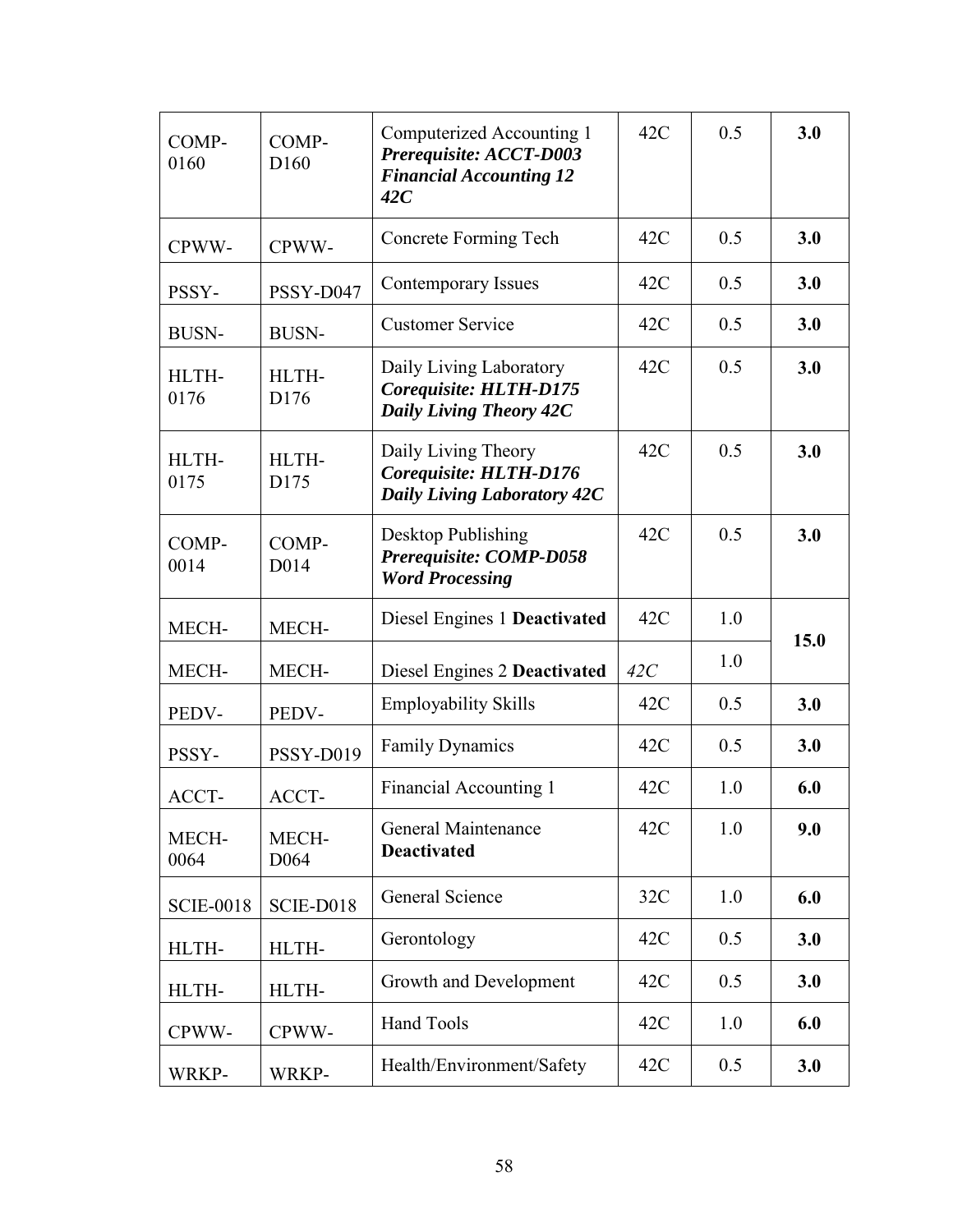| HLTH-         | HLTH-                     | Health Issues/Comm. Health                                                                                                | 42C | 0.5 | 3.0  |
|---------------|---------------------------|---------------------------------------------------------------------------------------------------------------------------|-----|-----|------|
| ECED-         | ECED-                     | Health/Nutrition/Safety 1                                                                                                 | 42C | 0.5 | 3.0  |
| HLTH-         | HLTH-                     | Human Growth/Development                                                                                                  | 42C | 0.5 | 3.0  |
| COMM-         | COMM-                     | Human Relations/Comm.                                                                                                     | 42C | 0.5 | 3.0  |
| COMM-         | COMM-                     | Interpersonal Comm.                                                                                                       | 42C | 0.5 | 3.0  |
| COMM-         | COMM-                     | Interpersonal Comm. 1                                                                                                     | 42C | 0.5 | 3.0  |
| HRMG-         | HRMG-                     | Managing the HR Function                                                                                                  | 42C | 0.5 | 3.0  |
| HLTH-         | HLTH-                     | Mental Health                                                                                                             | 42C | 0.5 | 3.0  |
| HLTH-         | HLTH-                     | Nutrition                                                                                                                 | 42C | 0.5 | 3.0  |
| WRKP-<br>0009 | WRKP-<br>D <sub>009</sub> | Orientation & Shop Skills<br><b>Deactivated</b>                                                                           | 42C | 1.0 | 12.0 |
| CPWW-         | N/A                       | <b>Power Tools Deactivated</b>                                                                                            | 42C | 1.0 | 6.0  |
| PRAC-<br>0068 | N/A                       | Practicum 1 - MOTV<br><b>Deactivated</b>                                                                                  | 42C | 0.5 | 3.0  |
| COMP-<br>0013 | COMP-<br>D <sub>013</sub> | <b>Presentation Graphics</b><br><b>Deactivated</b>                                                                        | 42C | 0.5 | 3.0  |
| COMM-<br>0110 | COMM-<br>D110             | Skill/Graphic<br>Presentation<br><b>COMP-D058</b><br>Prerequisite:<br><b>Word Processing 42C</b>                          | 42C | 0.5 | 3.0  |
| COMM-<br>0007 | COMM-<br>D007             | <b>Presentation Skills 1</b><br><b>Deactivated</b>                                                                        | 42C | 0.5 | 3.0  |
| PEDV-         | PEDV-                     | Promoting Yourself                                                                                                        | 42C | 0.5 | 3.0  |
| PSSY-         | PSSY-D026                 | Psychology                                                                                                                | 42C | 0.5 | 3.0  |
| CPWW-         | CPWW-                     | <b>Shop Layout Deactivated</b>                                                                                            | 42C | 0.5 | 3.0  |
| COMP-<br>0007 | COMP-<br>D007             | Spreadsheets 1 Prerequisite:<br><b>COMP-D006 Computer</b><br>Systems 32C or COMP-0022<br><b>Computer Applications 31G</b> | 42C | 0.5 | 3.0  |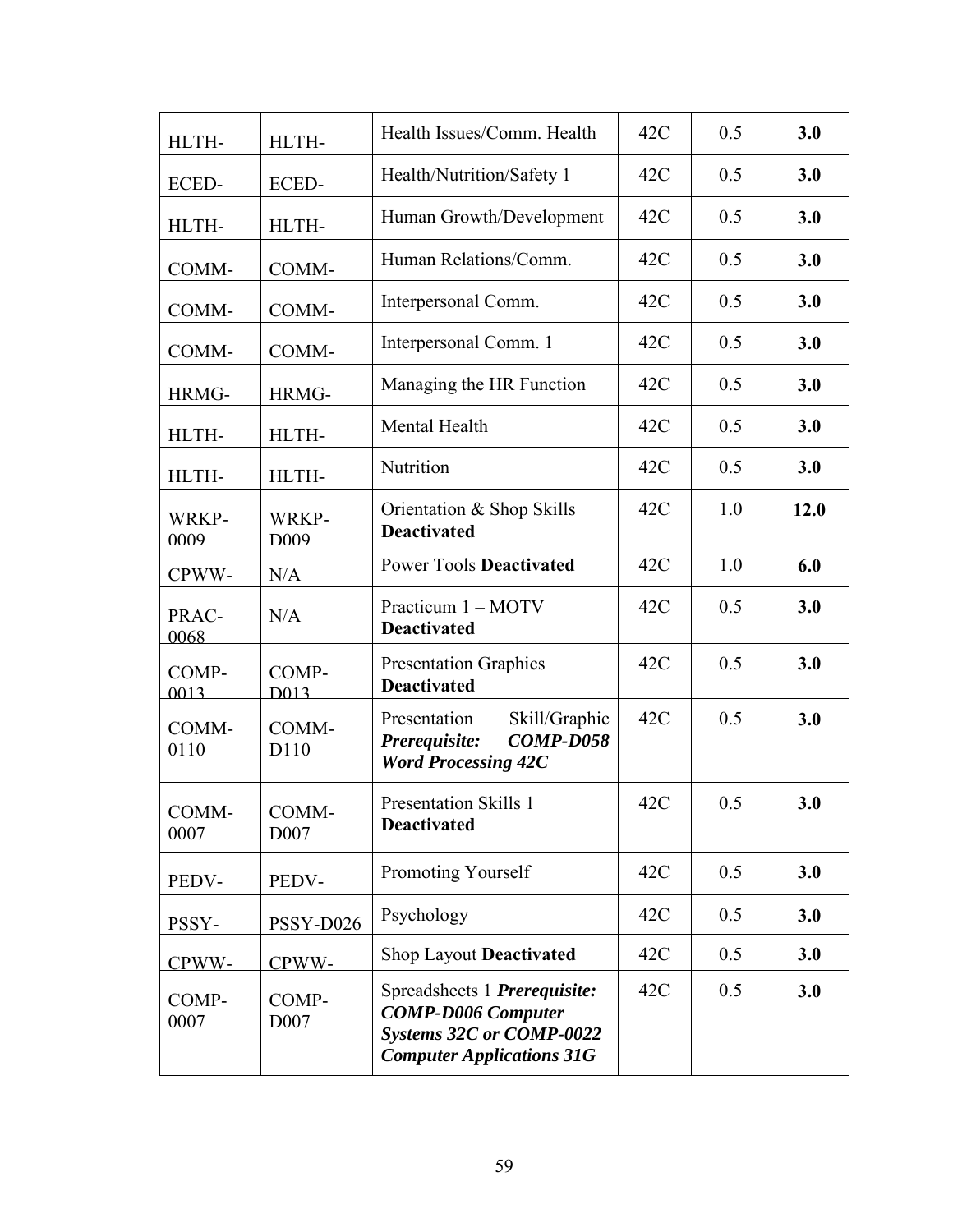| MATH-<br>0063 | MATH-<br>D <sub>063</sub>  | <b>Technical Math</b>                                                                                                                       | 42C | 0.5 | 3.0 |
|---------------|----------------------------|---------------------------------------------------------------------------------------------------------------------------------------------|-----|-----|-----|
| PSSY-<br>0021 | PSSY-D021                  | <b>Understanding Child Abuse</b>                                                                                                            | 42C | 0.5 | 3.0 |
| WELD-         | WELD-                      | <b>Welding 1 Deactivated</b>                                                                                                                | 42C | 0.5 | 3.0 |
| CPWW-<br>0005 | CPWW-<br>D <sub>005</sub>  | Wood F rame C onstruction<br>Prerequisite: CPWW-D004<br><b>Building Materials</b>                                                           | 42C | 1.0 | 6.0 |
| CPWW-<br>0002 | CPWW-<br>D <sub>0</sub> 02 | Woodworking M achines 1<br>Prerequisite: CPWW-D001<br><b>Hand Tools 42C</b>                                                                 | 42C | 0.5 | 3.0 |
| COMP-<br>0058 | COMP-<br>D <sub>058</sub>  | Word P<br>rocessing<br>Prerequisite: COMP-D006<br>Computer Systems 32C or<br><b>COMP-0022</b><br><b>Computer</b><br><b>Applications 31G</b> | 42C | 0.5 | 3.0 |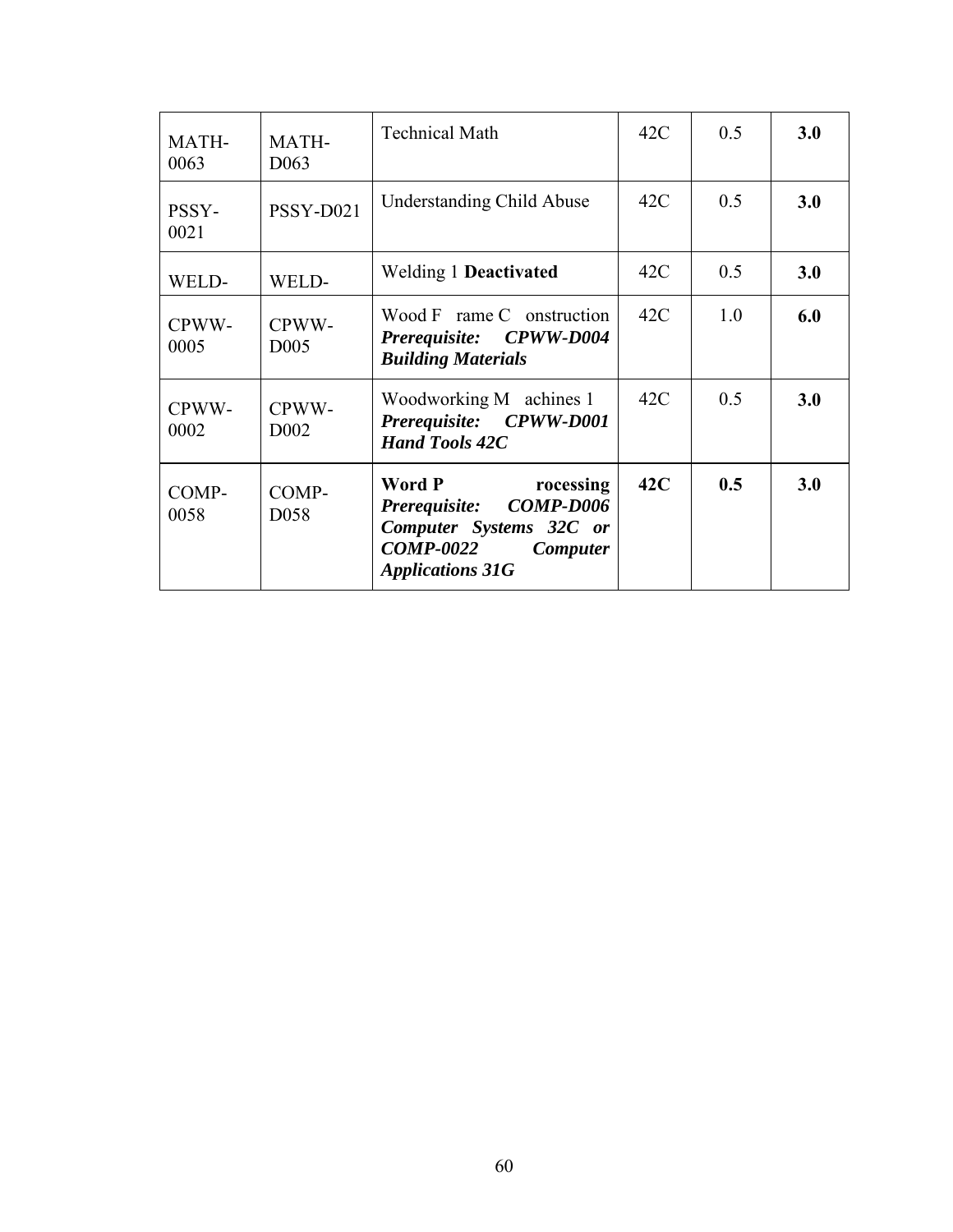### **APPENDIX B**

#### Manitoba Education, Citizenship and Youth

# <span id="page-60-0"></span>**GUIDELINES FOR IMPLEMENTING POST-SECONDARY AND SENIOR YEARS**

## **(DUAL CREDITS)**

## **SCHOOL RESPONSIBILITIES:**

- 1. Decide whether to participate in the dual credit initiative. Funding is a local matter.
- 2. Discuss with Advisory Council for School Leadership/Parent Councils the dual credit opportunity available to Senior Years students.

3. Initiate discussions with the post-secondary institutions to explore possibilities of dual credits. If substituting a post-secondary credit for a compulsory senior years course, the college or university credit must meet or exceed the requirements of the compulsory course.

4. Inform Manitoba Education, Citizenship and Youth of dual credit offerings so that the EIS database can accommodate the registration of these credits.

5. Register courses with the Department using the Dual Credit Registration form signed off by the principal and superintendent for each course before the Department registration deadlines.

## **MANITOBA EDUCATION, CITIZENSHIP AND YOUTH POLICY EXPECTATIONS:**

1. Senior Years students may take a maximum of 5 post-secondary credits.

2. The content of a post-secondary course must be at least 50% different from other courses the student has taken.

- 3. Post-secondary courses would not be upgrading courses but should lead to a diploma/certificate.
- 4. Post-secondary courses may be taken as optional or compulsory credits.
- 5. Students are not required to write the subject area standards test for compulsory credits.
- 6. Post-secondary courses may be taken at any time, (e.g. first semester, second semester, full year, intersession, or summer) as long as they are registered with the Department.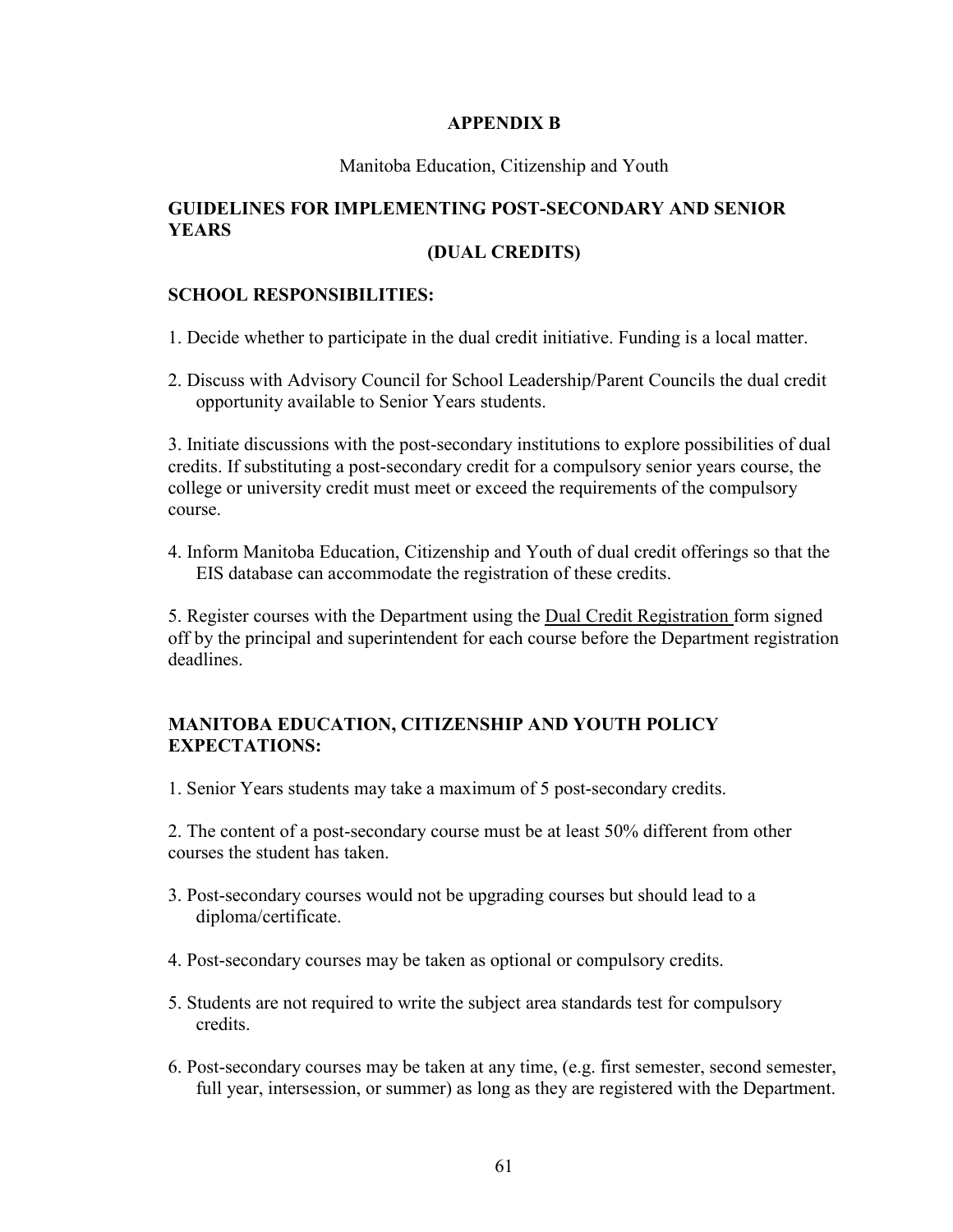- 7. The Department's dual credit registration deadlines are June  $30<sup>th</sup>$  for the first semester and December  $1<sup>st</sup>$  for the second semester.
- 8. The Department requires a Dual Credit Registration form for each of the postsecondary course offerings. Upon receipt of the registration form, the Department will inform the school of the course code to use for reporting marks.

## **OTHER CONSIDERATIONS:**

- 1. To make appropriate choices, students and their parents need to be made aware of the differing requirements of post-secondary institutions
- 2. Parents and/or students should check to be sure that courses taken from institutions outside of Manitoba will be accepted at post-secondary institutions within Manitoba, or that credits earned from one Manitoba institution will be accepted by another provincial institution.
- 3. If a school chooses not to participate, a student could initiate a dual credit course on his/her own. The school is required to complete the necessary paperwork required and report the credit on the student's transcript.
- 4. While the dual credit opportunity allows for taking post-secondary courses instead of compulsory courses at Senior 4, students may be required by the university or college to complete the Manitoba compulsory requirements first before taking the postsecondary credit.
- 5. Should students complete the Senior Years compulsory requirements first, courses taken at the post-secondary level would be considered optional courses.
- 6. Within the Technology Education Program, the cluster of eight (8) courses may include both Senior Years and post-secondary courses. All courses would be eligible for unit credit funding; however, categorical grants would require some discretion on the part of the Department based on the course offerings and the teaching location.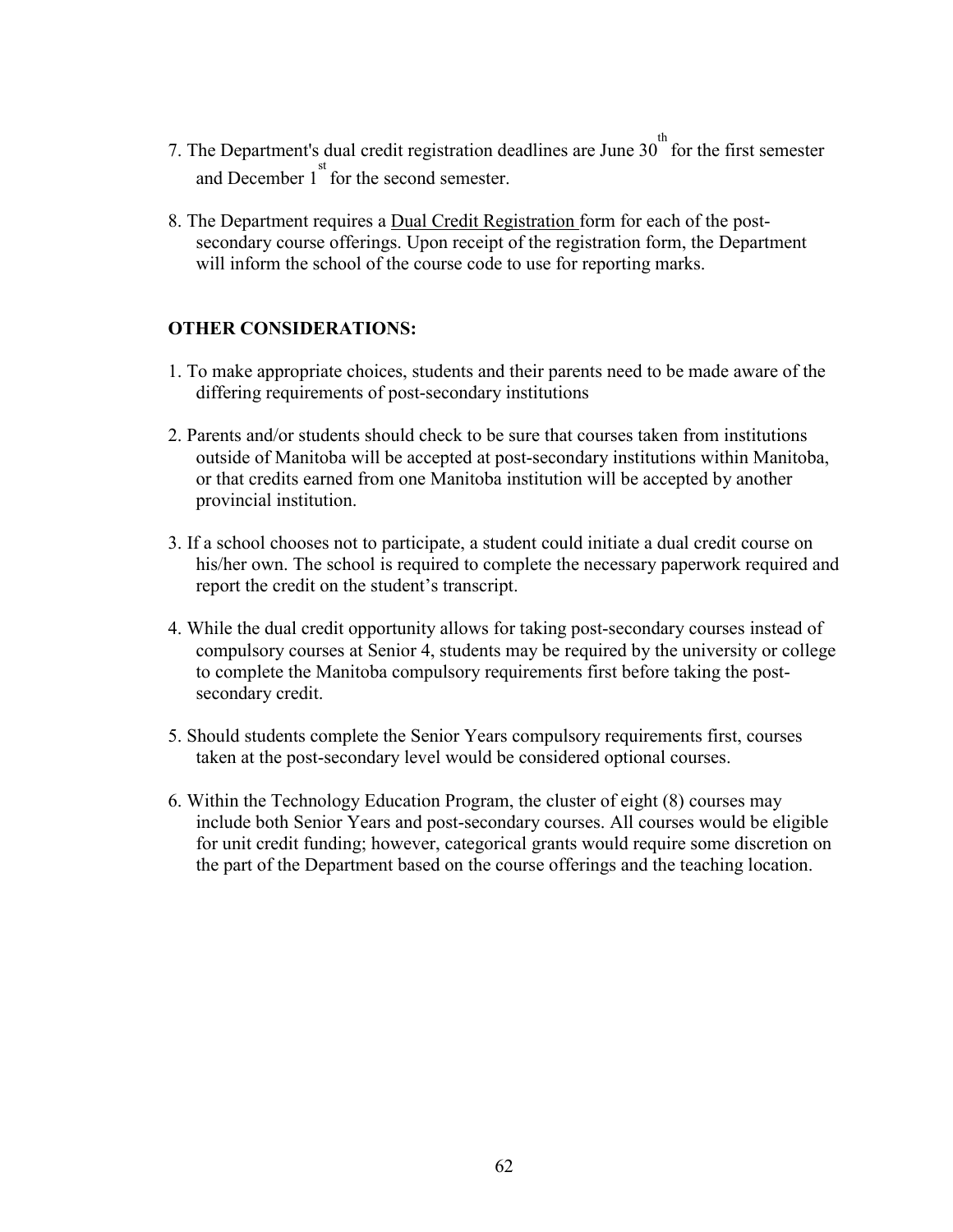<span id="page-62-0"></span>

| 310 - 800 Portage Avenue Winnipeg MB R3G 0N4<br>Fax: (204) 948-1008 Phone: (204) 945-8247                                                                                                                                                                                                                                                                                                              |                                                                                                                                                                                                                               |                                                                                                                                                                                                      |                     |                                                                                                                                                   |                                                       | <b>Dual Credits - Adult Learning Centres</b> |                                          |
|--------------------------------------------------------------------------------------------------------------------------------------------------------------------------------------------------------------------------------------------------------------------------------------------------------------------------------------------------------------------------------------------------------|-------------------------------------------------------------------------------------------------------------------------------------------------------------------------------------------------------------------------------|------------------------------------------------------------------------------------------------------------------------------------------------------------------------------------------------------|---------------------|---------------------------------------------------------------------------------------------------------------------------------------------------|-------------------------------------------------------|----------------------------------------------|------------------------------------------|
| <b>Adult Learning Centre Information:</b>                                                                                                                                                                                                                                                                                                                                                              |                                                                                                                                                                                                                               |                                                                                                                                                                                                      | <b>PLEASE PRINT</b> |                                                                                                                                                   |                                                       |                                              |                                          |
| Contact Name: <b>Example 2018</b>                                                                                                                                                                                                                                                                                                                                                                      |                                                                                                                                                                                                                               |                                                                                                                                                                                                      |                     | Position:                                                                                                                                         |                                                       |                                              |                                          |
| ALC:                                                                                                                                                                                                                                                                                                                                                                                                   | <u> 1987 - Paragona de Carlos Antigatos de Carlos Antigatos </u>                                                                                                                                                              |                                                                                                                                                                                                      |                     |                                                                                                                                                   |                                                       |                                              | ALC Code:                                |
| Address:                                                                                                                                                                                                                                                                                                                                                                                               | the control of the control of the control of the control of the control of                                                                                                                                                    |                                                                                                                                                                                                      |                     | Postal Code:                                                                                                                                      |                                                       |                                              |                                          |
| Telephone:                                                                                                                                                                                                                                                                                                                                                                                             | E-mail:                                                                                                                                                                                                                       |                                                                                                                                                                                                      |                     | .<br>A milion of the Chevy and Material Alline and                                                                                                |                                                       |                                              | <b>Fax:</b> Particularly 2008.           |
| <b>Course Information:</b>                                                                                                                                                                                                                                                                                                                                                                             | This application is for:                                                                                                                                                                                                      |                                                                                                                                                                                                      |                     | a new registration OR                                                                                                                             |                                                       |                                              | a renewal of registration                |
| Post-Secondary Institution (PSI): <b>Canadian Contract Contract Contract Contract Contract Contract Contract Contract Contract Contract Contract Contract Contract Contract Contract Contract Contract Contract Contract Contrac</b>                                                                                                                                                                   |                                                                                                                                                                                                                               |                                                                                                                                                                                                      |                     |                                                                                                                                                   |                                                       |                                              |                                          |
| PSI Course Title: <b>Example 2018</b>                                                                                                                                                                                                                                                                                                                                                                  |                                                                                                                                                                                                                               |                                                                                                                                                                                                      |                     |                                                                                                                                                   | <b>PSI Course</b>                                     |                                              | Number:                                  |
|                                                                                                                                                                                                                                                                                                                                                                                                        |                                                                                                                                                                                                                               |                                                                                                                                                                                                      |                     |                                                                                                                                                   |                                                       |                                              |                                          |
| Assessed high<br>0.5 or 1.0<br>school credit<br>value:<br>(Circle one only)                                                                                                                                                                                                                                                                                                                            | Course<br>Level:                                                                                                                                                                                                              | 32C 42C 42U<br>(Circle one only)                                                                                                                                                                     |                     | <b>Start</b><br>Date:                                                                                                                             |                                                       | End<br>Date:                                 |                                          |
|                                                                                                                                                                                                                                                                                                                                                                                                        |                                                                                                                                                                                                                               |                                                                                                                                                                                                      |                     |                                                                                                                                                   |                                                       |                                              |                                          |
| the post-secondary institution<br>Quality control arrangements are in place to ensure the dual credit course is consistent with the post-secondary institution's standards                                                                                                                                                                                                                             |                                                                                                                                                                                                                               |                                                                                                                                                                                                      |                     | . Successful completion of the course registered as a dual credit can entitle the learner to formal recognition of the credit by both the ALC and |                                                       |                                              |                                          |
|                                                                                                                                                                                                                                                                                                                                                                                                        |                                                                                                                                                                                                                               |                                                                                                                                                                                                      |                     |                                                                                                                                                   |                                                       |                                              |                                          |
| ٠<br>. The course forms part of a post-secondary diploma, degree, or certificate<br>. Registration is valid for relevant program year only and must be renewed annually<br><b>SIGNATURE of Education Director:</b><br><b>SIGNATURE of Authorized Representative</b><br>of School Division, Educational Partner, or<br>(for "stand-alone" ALCs) not-for profit<br>organization/band council/educational | (please print name) expansion of the contract of the contract of the contract of the contract of the contract of the contract of the contract of the contract of the contract of the contract of the contract of the contract |                                                                                                                                                                                                      |                     |                                                                                                                                                   |                                                       |                                              | E-mail/phone:                            |
| authority, etc:                                                                                                                                                                                                                                                                                                                                                                                        |                                                                                                                                                                                                                               |                                                                                                                                                                                                      |                     |                                                                                                                                                   |                                                       |                                              |                                          |
|                                                                                                                                                                                                                                                                                                                                                                                                        | (please print name AND title)                                                                                                                                                                                                 |                                                                                                                                                                                                      |                     |                                                                                                                                                   |                                                       |                                              | E-mail/phone:                            |
|                                                                                                                                                                                                                                                                                                                                                                                                        |                                                                                                                                                                                                                               |                                                                                                                                                                                                      |                     |                                                                                                                                                   |                                                       | Date:                                        |                                          |
| (please print name AND title)                                                                                                                                                                                                                                                                                                                                                                          |                                                                                                                                                                                                                               |                                                                                                                                                                                                      |                     |                                                                                                                                                   |                                                       | E-mail/phone:                                | <b>Contract of Contract Avenue</b>       |
| . The learner is registered/recognized as a learner of both the ALC and post-secondary institution<br><b>SIGNATURE of Authorized Representative</b><br>of Post-Secondary Institution:                                                                                                                                                                                                                  |                                                                                                                                                                                                                               |                                                                                                                                                                                                      |                     |                                                                                                                                                   |                                                       |                                              |                                          |
| <b>Course Description:</b><br>For new registrations only<br>TO BE COMPLETED BY MANITOBA ADVANCED EDUCATION AND LITERACY:<br>Date Stamp:                                                                                                                                                                                                                                                                |                                                                                                                                                                                                                               | Method of Delivery: (please indicate) In ALC<br>Registered: (signature)<br>Database Entry:<br><b>REGISTRATION NUMBER:</b><br>Valid for relevant program year<br>only and must be renewed<br>annually |                     |                                                                                                                                                   | Post-<br>Secondary<br>Institution<br>Date Registered: |                                              | <b>Distance</b><br>Education/On-<br>line |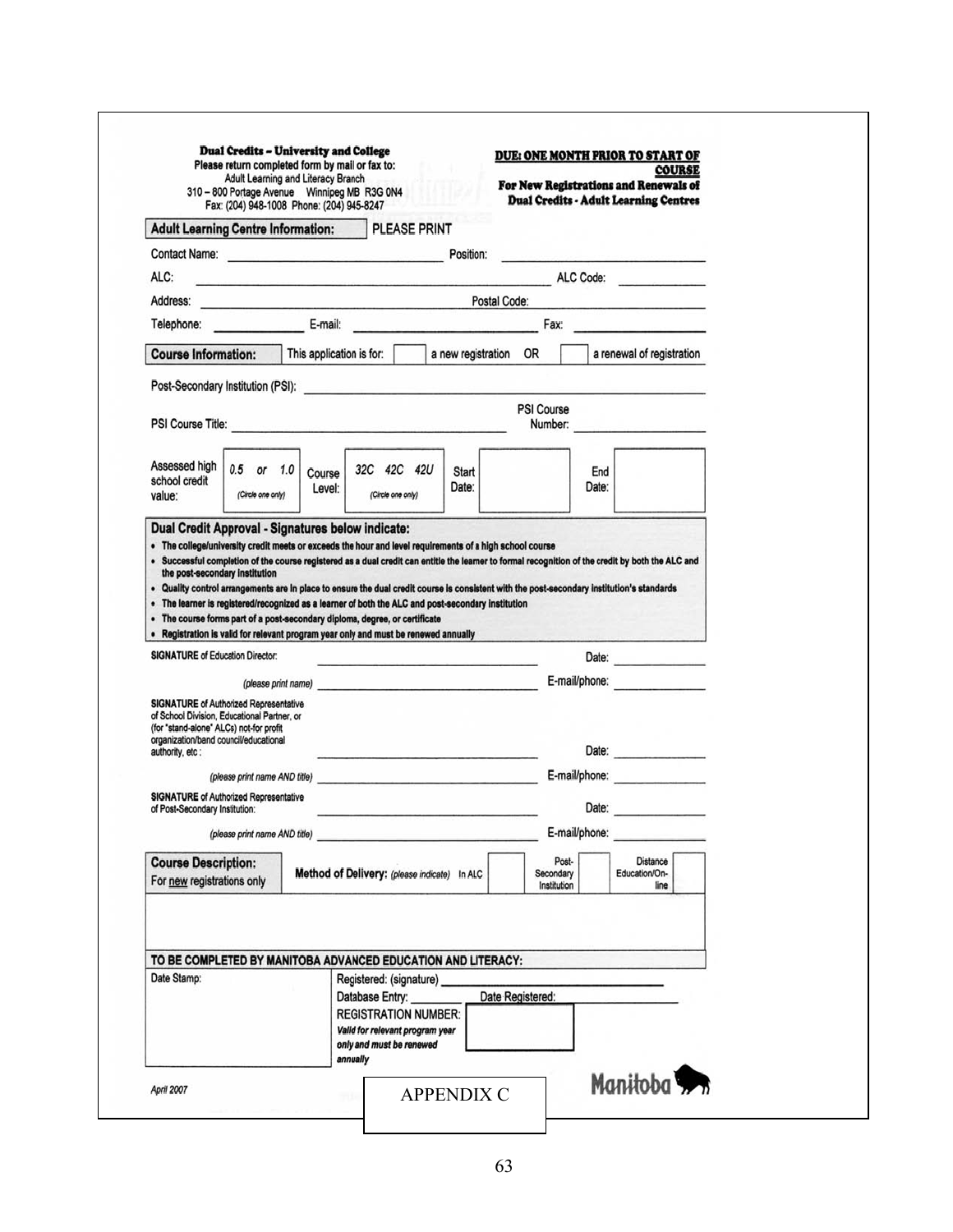## **Appendix D Invitation to Participate**

<span id="page-63-0"></span>**Title of Research:** Dual Credits: Do they ease the transition to post-secondary for adult learners in Manitoba? More specifically, do dual credits reduce the institutional and dispositional barriers?

**Name of Researcher:** Sylvia Provenski Graduate Student, Adult Education Department St. Francis Xavier University, Antigonish, Nova Scotia, Canada

## **Dear [Prospective Participant]:**

Invitation to Participate

I am inviting you to participate in a study that I am doing as part of my graduate studies in the Department of Adult Education at St. Francis Xavier University. Once you have read and understood this invitation, should you choose to participate, you can indicate your agreement by signing the enclosed Consent Forms and returning one copy to me.

Description of the Study

The purpose of the study is to learn more about your experiences as a former adult high school s tudent who has enrolled at A ssiniboine C ommunity C ollege. I would like to know what your experience was like moving from the adult high school to the college, and also what, if any, challenges you may have encountered. I also want to know whether or not having taken dual credit courses helped to ease your transition or move to college.

What is Required of Participants

I w ill do a group i nterview t hat w ill i nclude y ou a nd 5 -7 ot her f ormer A CC A dult Collegiate or B randon A dult L earning C entre students. I'll a sk que stions a bout your experiences as a student at Assiniboine Community College, and about your experience with dual c redit c ourses. T he interview will be audio r ecorded. Y ou are w elcome to decide not t o a nswer any of t he que stions i f you c hoose. T he i nterview w ill t ake approximately three hours of your time and will be conducted at a time and place that is convenient to you. The interview will not result in any missed time from school or work.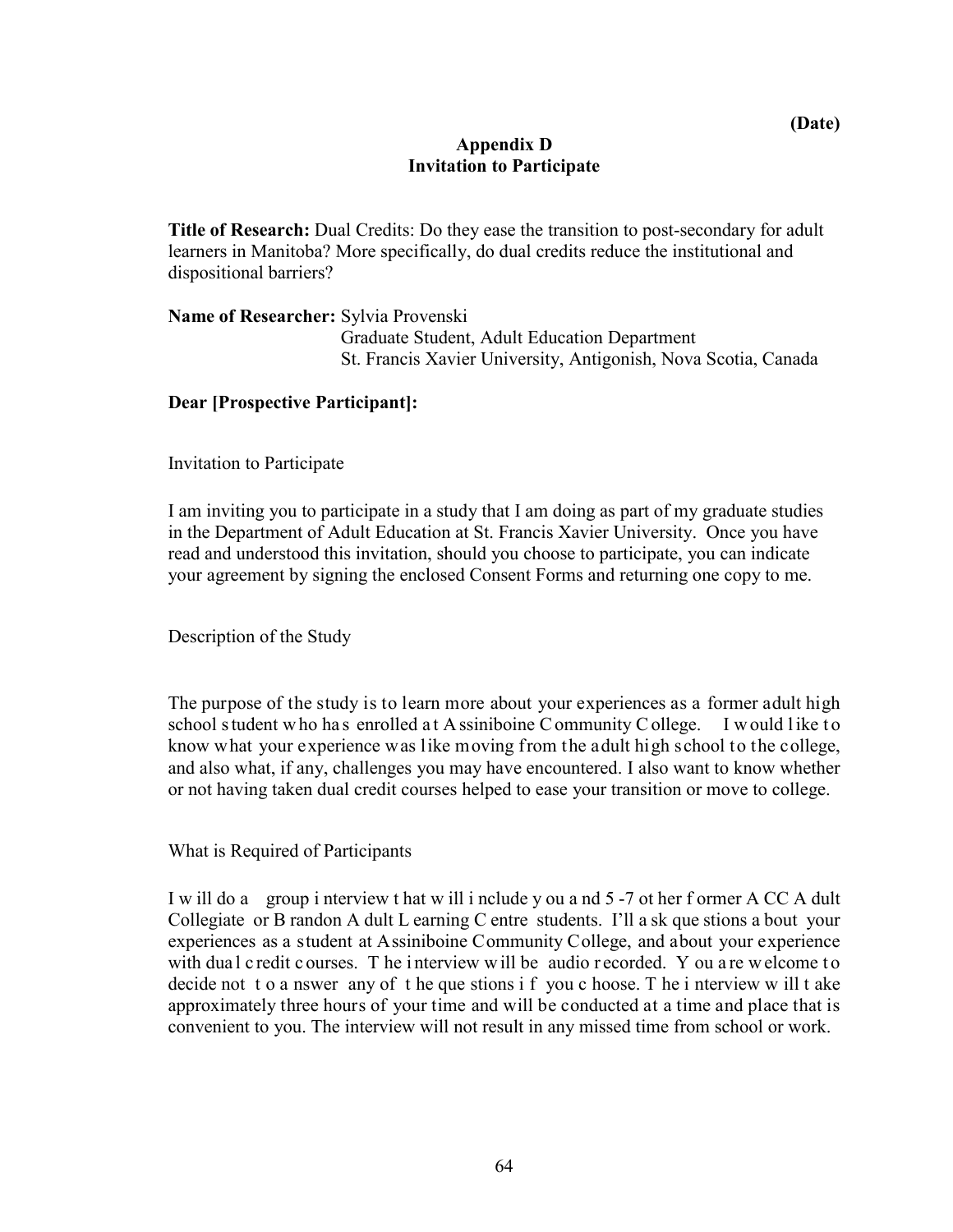Voluntary Participation and Withdrawal

Participation is entirely voluntary and you may withdraw at any time during the study by contacting me either in person, by telephone, by email, or in writing. Y ou will have a choice as to whether I can use the data you have provided up to that point. There are no negative consequences to your decision to withdraw.

## **Potential Benefits and Harms**

There are no known harms associated with your participation in this research. However, there may be harms that we don't yet know about.

Your participation is likely to benefit other adult students. By better understanding your experiences, I hope to improve the experience for future adult high school and college students.

Once the study is completed, those p articipants w ho are interested in the r esults will receive a written report outlining my findings.

## Confidentiality

There are limits to confidentiality for discussions held in group settings, but I expect our group discussions will not address sensitive issues. The person transcribing the tapes will be bound by the principle of confidentiality. I will also request that the group not share the content of our discussions with anyone else. The information I gather will be kept confidential and recordings and transcripts will be kept in a secure place. Two years after the completion of the study, I will destroy all the data.

## **I will not use your real name in any of my documentation or when I write my reports.**

Questions or Concerns

If you have any questions or concerns, please feel free to contact me at any time with the contact information listed below. Y ou can also contact my faculty advisor via email or phone (toll free) during business hours.

Sincerely,

Sylvia Provenski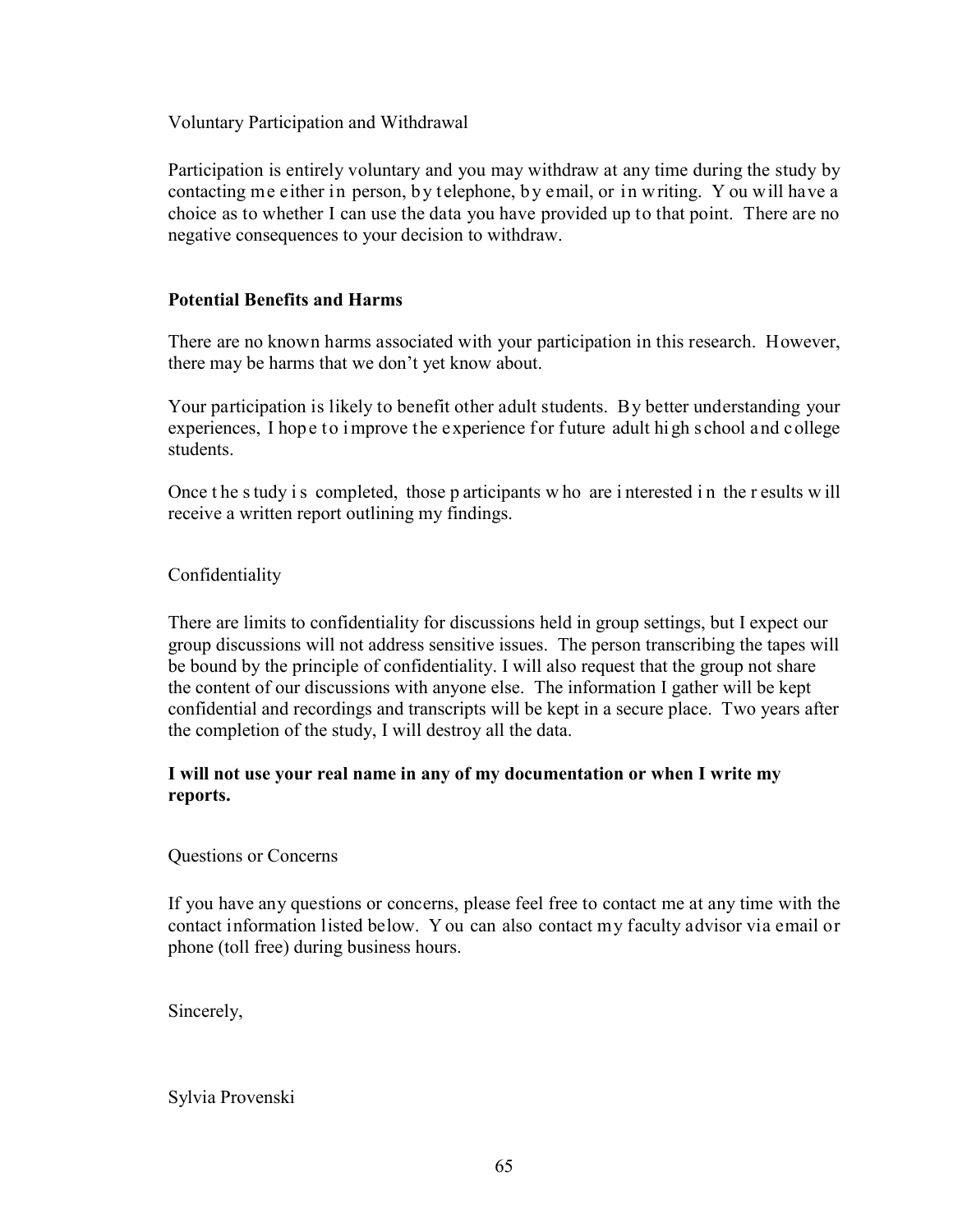| Researcher               | <b>Faculty Advisor</b>               |
|--------------------------|--------------------------------------|
| Sylvia Provenski         | Professor, Dr. Allan Quigley         |
| <b>9 Parkside Place</b>  | <b>St. Francis Xavier University</b> |
| Brandon, MB R7B 3A1      | PO Box 5000, St. FX                  |
| Tel: (204)761-5248 or    | Antigonish, NS, B2G 2W5              |
| Toll free 1-866-498-8672 | Tel: (902) 867-3244                  |
| sylviap@westman.wave.ca  | Toll free: 1-866-203-1086            |
|                          | aquigley@stfx.ca                     |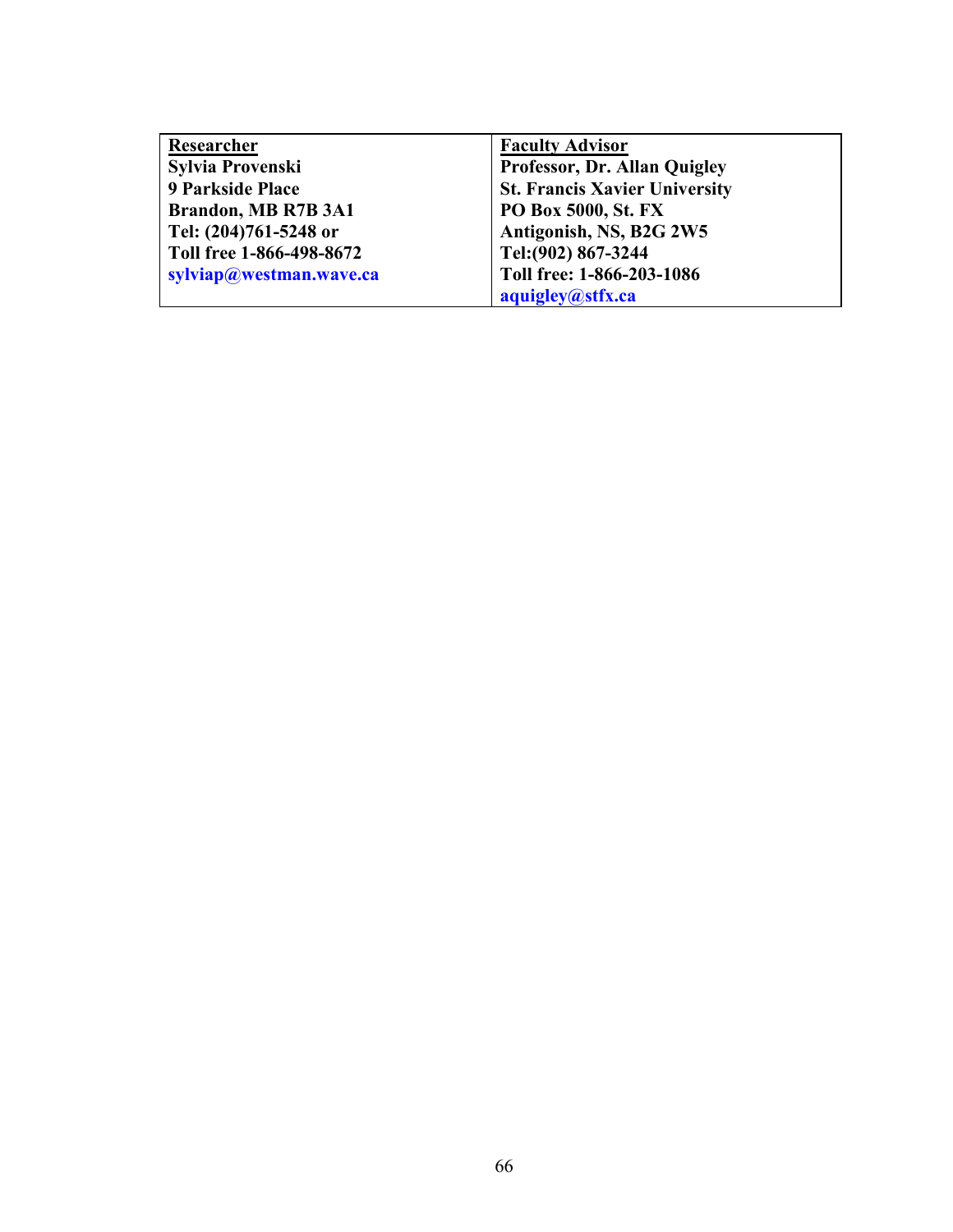## **Appendix E**

## <span id="page-66-0"></span>**INFORMED CONSENT FORM FOR PARTICIPATION IN RESEARCH PROJECT**

## **Principal Researcher**: Sylvia Provenski Graduate Student, Adult Education Department St. Francis Xavier University, Antigonish, Nova Scotia, Canada

**Research Project:** Dual Credits: Do they ease the transition to post-secondary for adult learners in Manitoba? More specifically, do dual credits reduce the institutional and dispositional barriers?

I am inviting you to participate in a research project involving your experience in moving from either the Brandon Adult Learning Centre or the Assiniboine Community College Adult Collegiate to the Assiniboine Community College, and of your experience with dual credit courses. I am planning to use the information that you share with me in my graduate studies at St. Francis Xavier University. The information you share will be **completely confidential** and your name as well as any other identification will *NOT* be used.

Before we begin, you need to know how this project is being planned and you need to consent to the plans.

- During the project, you and other former Assiniboine Community College Adult Collegiate and Brandon Adult Learning Centre students will participate in a small group discussion regarding your experience in moving from either the Brandon Adult Learning Centre or the Assiniboine Community College Adult Collegiate to the Assiniboine Community College, and of your experience with dual credit courses.
- A tape recorder will be used to record the discussion
- No identifying information will be included in any documentation resulting from this study.
- All documentation will be kept in a secure and locked cabinet.

If you agree to participate in this study, you agree to and understand the following:

I understand that I can refuse to answer any questions during the group discussion without having to terminate my involvement in this research project.

I understand that the taped interview will be transcribed and the information will be kept confidential.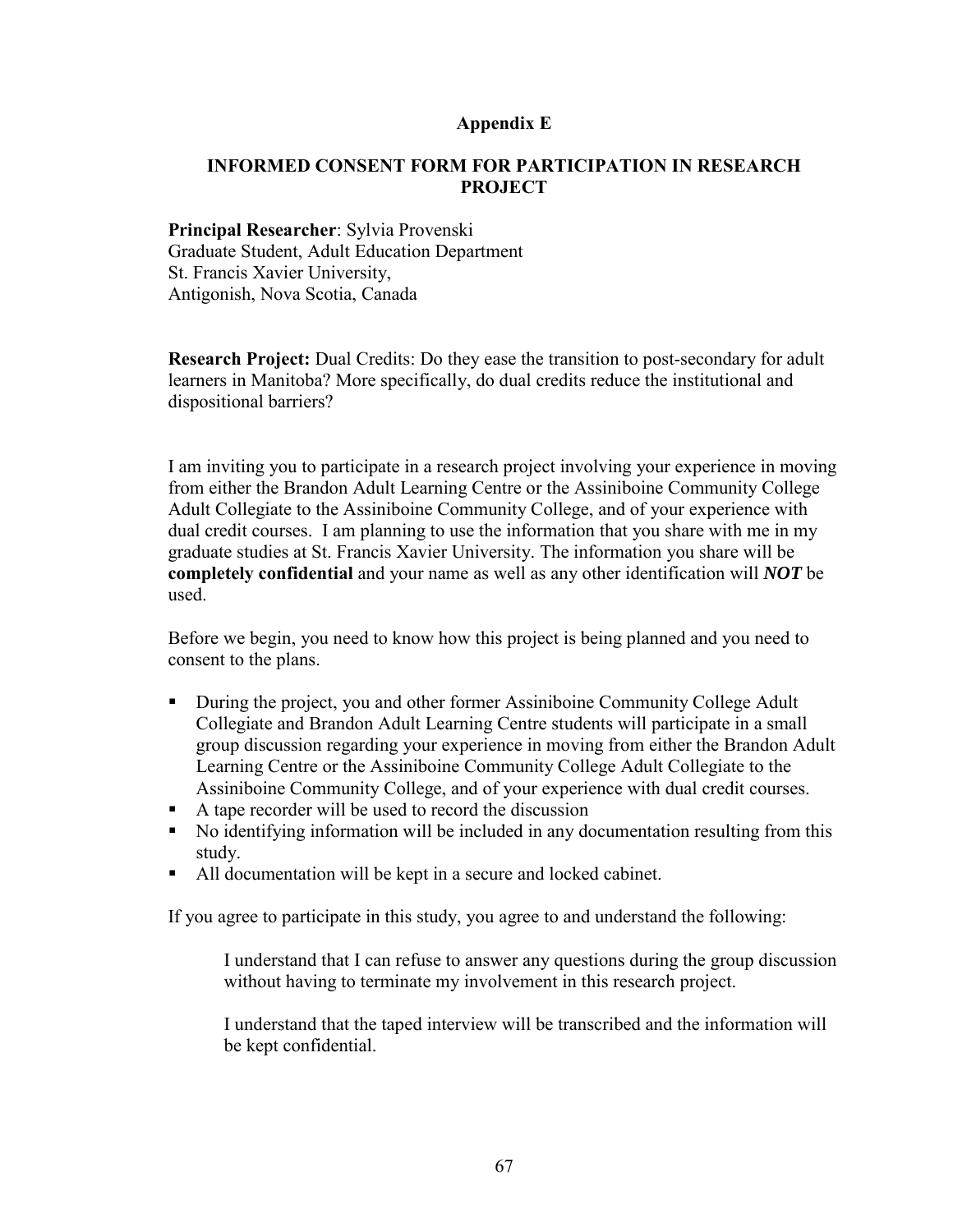I understand that the transcript of the interview will not be identified with my name, but that it will be coded with an identification number. My identity and number will be kept confidential by the researcher.

If at any time I wish to withdraw from the project, I may do so and will not suffer any consequences for having discontinued my participation.

I understand that if I choose to withdraw from the study the data that I have provided to that point will be kept unless I specifically request that it not be.

I understand that there are limits to confidentiality for discussions that are held in group settings.

I agree to call Sylvia if I have any problems with anything that is happening with this specific project.

I have read this form and have had all questions about the study answered.

I agree to be interviewed for this project.

 $\_$  ,  $\_$  ,  $\_$  ,  $\_$  ,  $\_$  ,  $\_$  ,  $\_$  ,  $\_$  ,  $\_$  ,  $\_$  ,  $\_$  ,  $\_$  ,  $\_$  ,  $\_$  ,  $\_$  ,  $\_$  ,  $\_$  ,  $\_$  ,  $\_$ Participants printed name Participants signature Date

Researcher's signature Date

| Researcher               | <b>Faculty Advisor</b>               |
|--------------------------|--------------------------------------|
| Sylvia Provenski         | Professor, Dr. Allan Quigley         |
| 9 Parkside Place         | <b>St. Francis Xavier University</b> |
| Brandon, MB R7B 3A1      | <b>PO Box 5000, St. FX</b>           |
| Tel: (204)761-5248 or    | Antigonish, NS, B2G 2W5              |
| Toll free 1-866-498-8672 | Tel: (902) 867-3244                  |
| sylviap@westman.wave.ca  | Toll free: 1-866-203-1086            |
|                          | aquigley@stfx.ca                     |

 $\overline{\phantom{a}}$  , and the contract of the contract of the contract of the contract of the contract of the contract of the contract of the contract of the contract of the contract of the contract of the contract of the contrac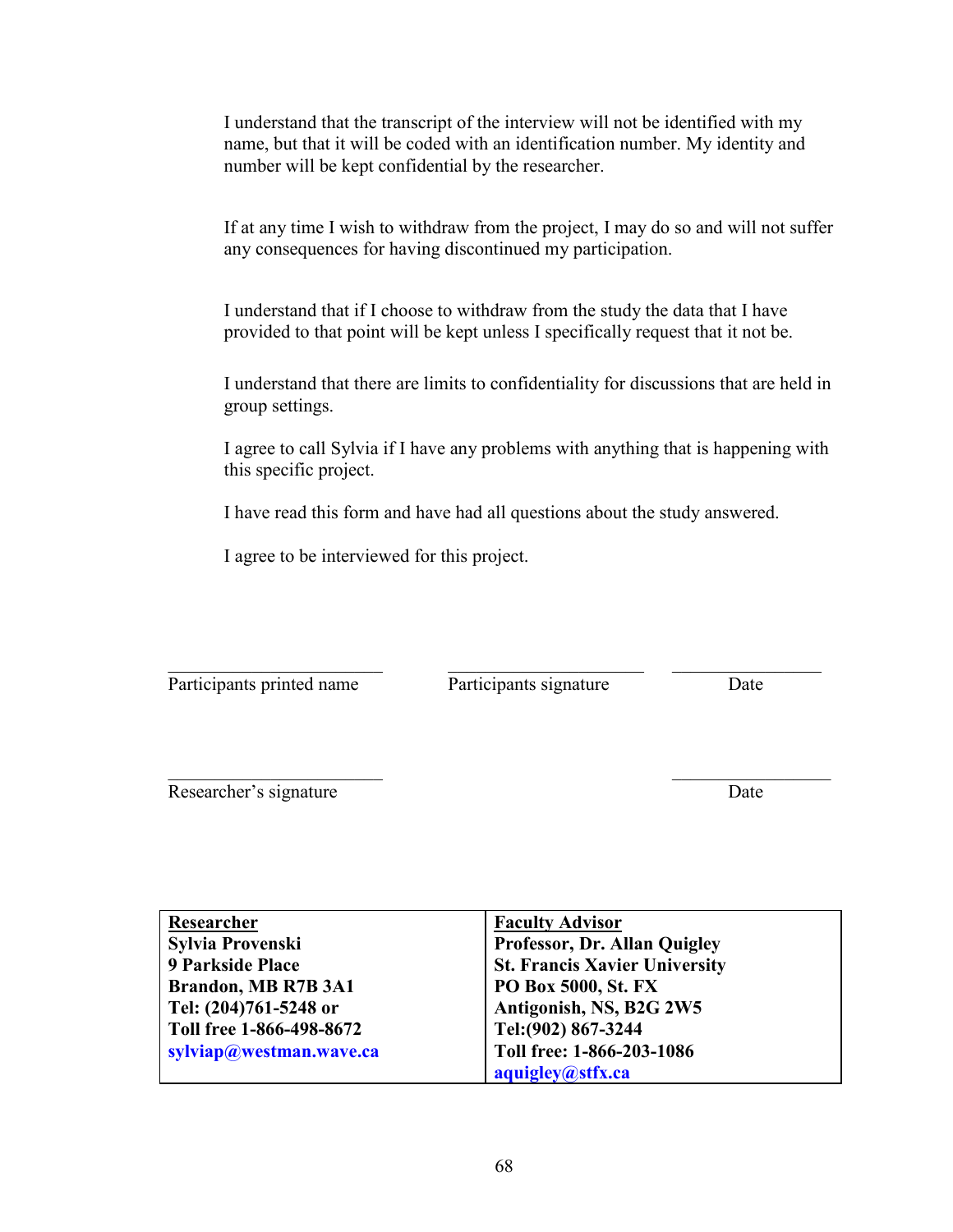# **Appendix F Focus Group Interview Questions**

<span id="page-68-0"></span>**Title of Research:** Dual Credits: Do they ease the transition to post-secondary for adult learners in Manitoba? More specifically, do dual credits reduce the institutional and dispositional barriers?

## **Name of Researcher:** Sylvia Provenski

Graduate Student, Adult Education Department

St. Francis Xavier University, Antigonish, Nova Scotia, Canada

# **Opening Question**

Go around circle and ask each person to respond to this question: Please tell us:

- who you are;
- what program you are enrolled in
- what you enjoy doing most when you are not studying or at school

# **Introductory Question:**

*Go around the circle and ask each person to make a short statement in response to this question:* 

1. What is the first thing that comes to mind when you hear the term DUAL CREDITS?

# **Transition Question:**

- 2. Were you aware of what a dual credit course was before you enrolled at the Brandon Adult Learning Centre (BALC) or the ACC Adult Collegiate (ACCAC)?
- 3. For those of you that answered "yes," did it influence your decision to enroll at BALC/ACCAC?

# **Key Questions:**

- 4. Did you find the dual credit courses more relevant to you as an adult than the high school courses?
- 5. How did it feel to be taking college courses while you were completing your high school diploma? Prompt: level of confidence or self esteem
- 6. Think back to when you first started at the Adult Collegiate. Did you have a goal in mind? What was that goal?
- 7. As you got closer to graduation, did your goal change?
- 8. What influenced you to change your mind?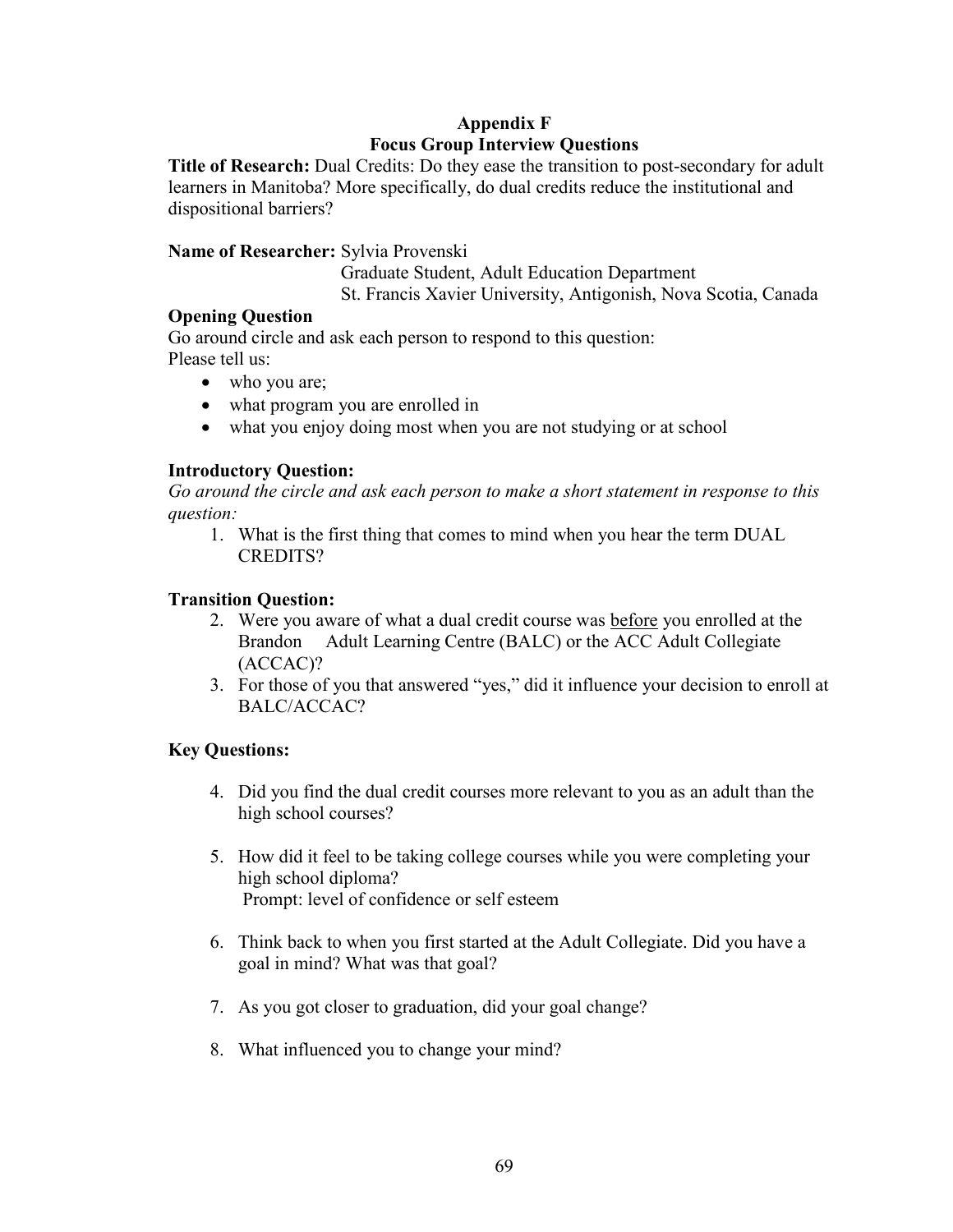- 9. What barriers or obstacles did you encounter when you started at the college?
- 10. When you think of these factors (listed on flip chart), do any other barriers come to mind?
- 11. In what way might dual credits have helped to reduce some of these barriers?
- 12. What do you like about dual credits?
- 13. What don't you like about dual credits?
- 14. Is there anything that you would like to say that you did not get the chance to say?

We want to know how to improve the programs and practice of education institutions like ours, and what difference policies like offering dual credits, makes for adult learners. We appreciate your feedback. Thank you.